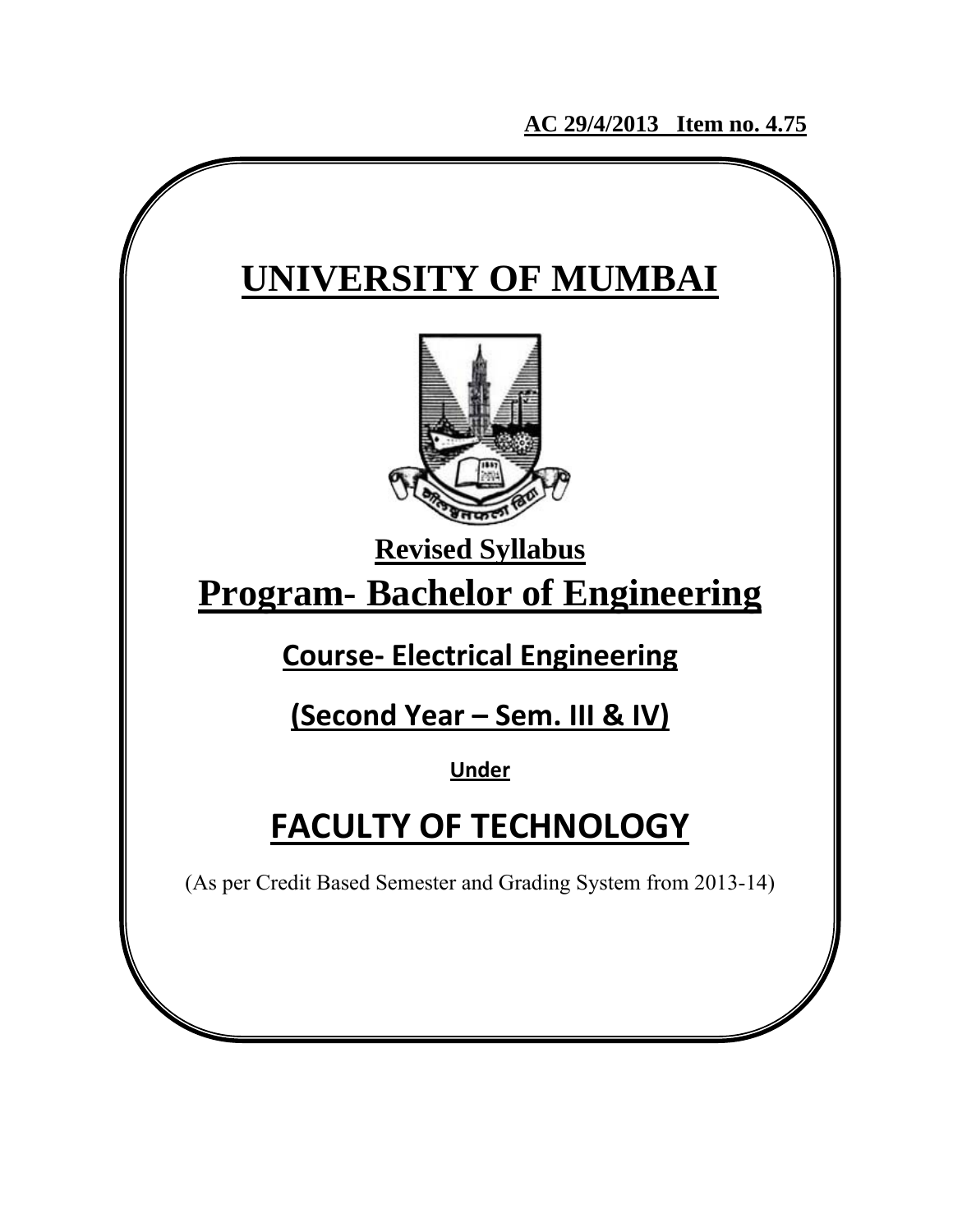## **From Dean's Desk:**

To meet the challenge of ensuring excellence in engineering education, the issue of quality needs to be addressed, debated and taken forward in a systematic manner. Accreditation is the principal means of quality assurance in higher education.The major emphasis of accreditation process is to measure the outcomes of the program that is being accredited. In line with this Faculty of Technology of University of Mumbai has taken a lead in incorporating philosophy of outcome based education in the process of curriculum development.

Faculty of Technology, University of Mumbai, in one of its meeting unanimously resolved that, each Board of Studies shall prepare some Program Educational Objectives (PEO's) and give freedom to affiliated Institutes to add few (PEO's) and course objectives and course outcomes to be clearly defined for each course, so that all faculty members in affiliated institutes understand the depth and approach of course to be taught, which will enhance learner's learning process. It was also resolved that, maximum senior faculty from colleges and experts from industry to be involved while revising the curriculum. I am happy to state that, each Board of studies has adhered to the resolutions passed by Faculty of Technology, and developed curriculum accordingly. In addition to outcome based education, semester based credit and grading system is also introduced to ensure quality of engineering education.

Semester based Credit and Grading system enables a much-required shift in focus from teachercentric to learner-centric education since the workload estimated is based on the investment of time in learning and not in teaching. It also focuses on continuous evaluation which will enhance the quality of education. University of Mumbai has taken a lead in implementing the system through its affiliated Institutes and Faculty of Technology has devised a transparent credit assignment policy and adopted ten points scale to grade learner's performance.Credit assignment for courses is based on 15 weeks teaching learning process, however content of courses is to be taught in 12-13 weeks and remaining 3- 2 weeks to be utilized for revision, guest lectures, coverage of content beyond syllabus etc.

Credit and grading based system was implemented for First Year of Engineering from the academic year 2012-2013. Subsequently this system will be carried forward for Second Year Engineering in the academic year 2013-2014, for Third Year and Final Year Engineering in the academic years 2014- 2015 and 2015-2016 respectively.

**Dr. S. K. Ukarande** Dean, **Faculty of Technology, Member ‐ Management Council, Senate, Academic Council University of Mumbai, Mumbai**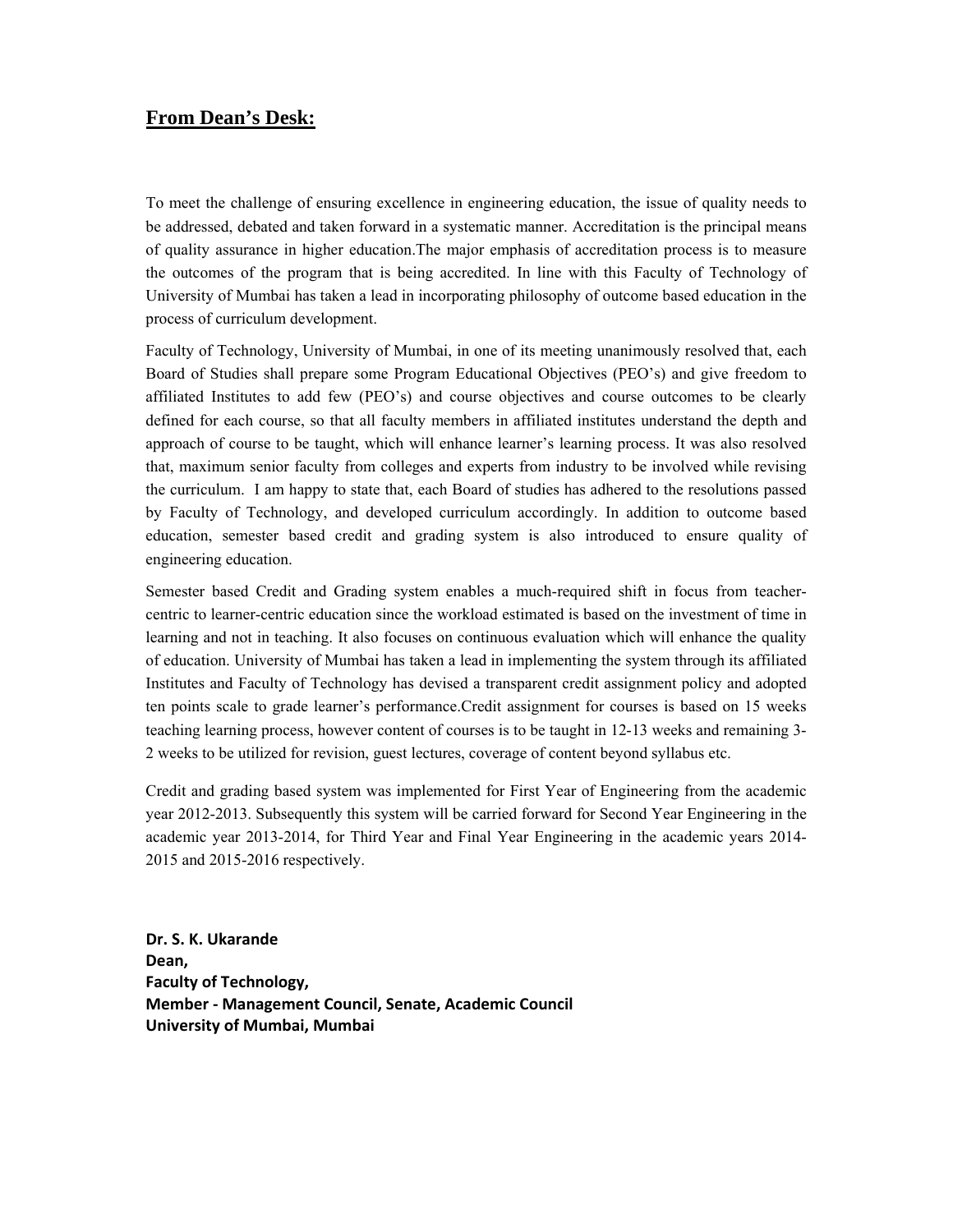#### **Preamble:**

The overall technical education in our country is changing rapidly in manifolds. Now it is very much challenging to maintain the quality of education with its rate of expansion. To meet present requirement a systematic approach is necessary to build the strong technical base with the quality. Accreditation will provide the quality assurance in higher education and also to achieve recognition of the institution or program meeting certain specified standards. The main focus of an accreditation process is to measure the program outcomes, essentially a range of skills and knowledge that a student will have at the time of graduation from the program that is being accredited. Faculty of Technology of University of Mumbai has taken a lead in incorporating philosophy of outcome based education in the process of curriculum development.

I, as Chairman, Board of Studies in Electrical Engineering of University of Mumbai, happy to state here that, Program Educational Objectives (PEOs) were finalized for undergraduate program in Electrical Engineering, more than twenty senior faculty members from the different institutes affiliated to University of Mumbai were actively participated in this process. Few PEOs were finalized for undergraduate program in Electrical Engineering are listed below;

- To provide the overall strong technical foundation to formulate, solve and analyse engineering problems during undergraduate program.
- To prepare students to demonstrate an ability to identify, formulate and solve electrical based issues.
- To prepare students to demonstrate an ability in the area of design, control, analyse and interpret the electrical and electronics systems.
- To prepare students for successful career in industry, research and development.
- To develop the ability among students for supervisory control and data acquisition for power system application.
- To provide opportunity for students to handle the multidisciplinary projects.
- To create the awareness of the life-long learning and to introduce them to professional ethics and codes of professional practice.

The affiliated institutes may include their own PEOs in addition to the above list

To support the philosophy of outcome based education, in addition to stated PEOs, objectives and expected outcomes are also included in the curriculum. I know, this is a small step taken to enhance and provide the quality education to the stake holders.

**Dr.M.V.Bhatlkar Chairman, Board of Studies in Electrical Engineering, University of Mumbai**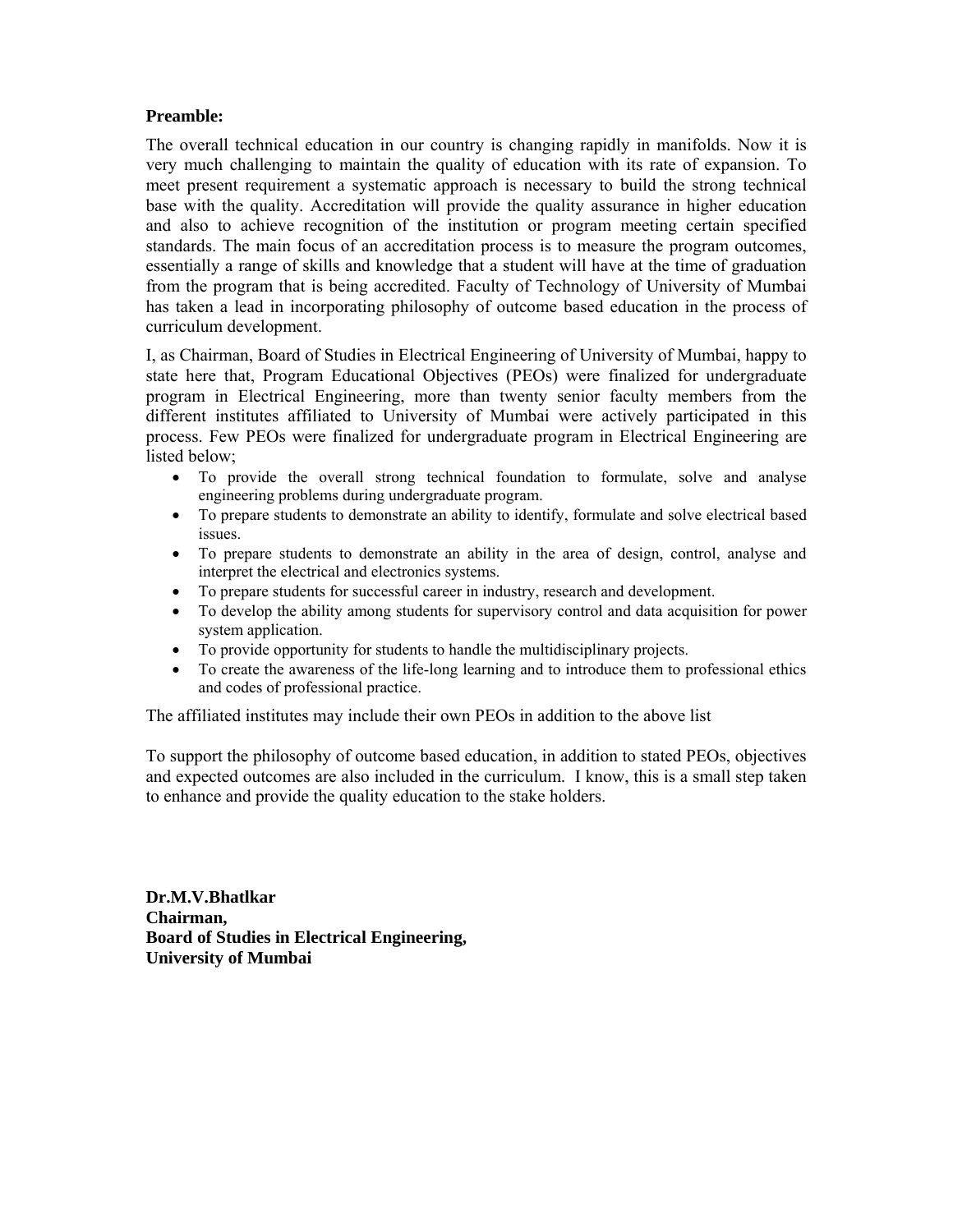# **Syllabus Scheme for Second Year Electrical Engineering ( Semester III & IV) Revised course (Rev 2012) from Academic Year 2012** ‐**13 (Electrical Engineering)**

# **Scheme for Semester III**

| Sub           | <b>Subject Name</b>                                       |               | <b>Teaching Scheme (Hrs.)</b> |                 | <b>Credits Assigned</b> |                  |                 |              |
|---------------|-----------------------------------------------------------|---------------|-------------------------------|-----------------|-------------------------|------------------|-----------------|--------------|
| Code          |                                                           | <b>Theory</b> | <b>Practical</b>              | <b>Tutorial</b> | <b>Theory</b>           | <b>Practical</b> | <b>Tutorial</b> | <b>Total</b> |
| <b>EEC301</b> | Applied Mathematics $- III^*$                             | 4             |                               |                 | $\overline{4}$          |                  |                 | 5            |
| <b>EEC302</b> | Electronic Devices and<br>Circuits                        | 4             | $\overline{2}$                |                 | $\overline{4}$          |                  |                 | 5            |
| <b>EEC303</b> | Conventional and Non-<br>conventional Power<br>Generation | 4             | 1                             |                 | 4                       |                  |                 |              |
| <b>EEC304</b> | <b>Electrical Networks</b>                                | 4             | $\overline{2}$                |                 | 4                       |                  |                 | 5            |
| <b>EEC305</b> | Electrical and Electronic<br>Measurements                 | 4             | $\overline{2}$                |                 | $\overline{4}$          |                  |                 | 5            |
| <b>EEC306</b> | <b>Object Oriented Programming</b><br>and Methodology*    |               | $4^{\#}$                      |                 | --                      | $\overline{2}$   |                 | 2            |
|               | Total                                                     | 20            | 11                            |                 | 20                      | 6                |                 | 27           |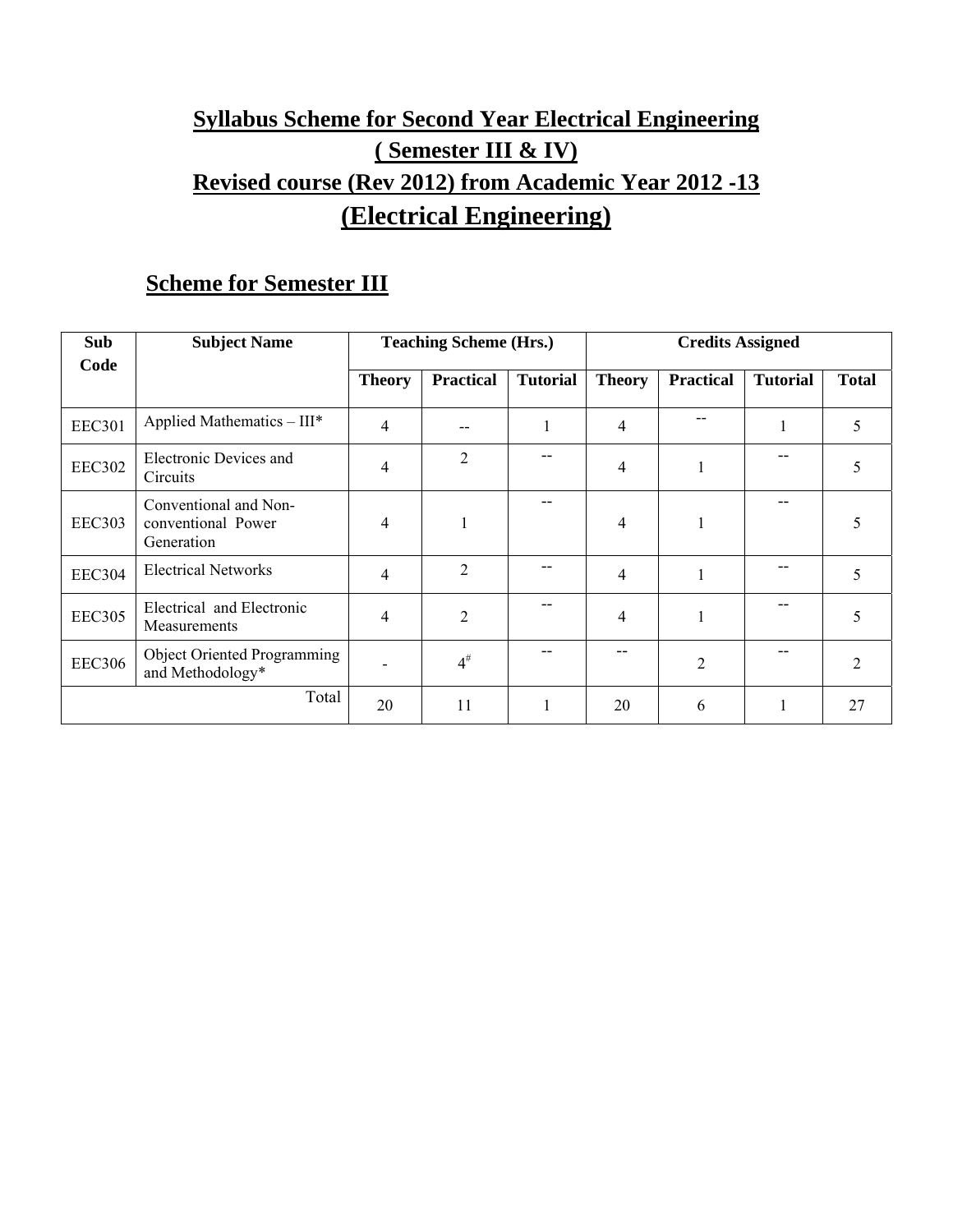| <b>Subject</b><br>Code | <b>Subject Name</b>                                       |                            |                  |                                 | <b>Examination Scheme</b> |                     |                  |      |              |
|------------------------|-----------------------------------------------------------|----------------------------|------------------|---------------------------------|---------------------------|---------------------|------------------|------|--------------|
|                        |                                                           |                            |                  | <b>Theory Marks</b>             |                           | <b>Term</b><br>Work | <b>Practical</b> | Oral | <b>Total</b> |
|                        |                                                           | <b>Internal assessment</b> |                  | End<br>Sem.                     |                           | and Oral            |                  |      |              |
|                        |                                                           | <b>Test</b><br>1           | <b>Test</b><br>2 | Avg. of<br>Test $1 &$<br>Test 2 | <b>Exam</b>               |                     |                  |      |              |
| <b>EEC301</b>          | Applied Mathematics - III*                                | 20                         | 20               | 20                              | 80                        | 25                  | --               | --   | 125          |
| <b>EEC302</b>          | Electronic Devices and<br>Circuits                        | 20                         | 20               | 20                              | 80                        | 25                  | $25*$            | --   | 150          |
| <b>EEC303</b>          | Conventional and Non-<br>conventional Power<br>Generation | 20                         | 20               | 20                              | 80                        | 25                  |                  |      | 125          |
| <b>EEC304</b>          | <b>Electrical Networks</b>                                | 20                         | 20               | 20                              | 80                        | 25                  | --               | --   | 125          |
| <b>EEC305</b>          | Electrical and Electronic<br>Measurements                 | 20                         | 20               | 20                              | 80                        | 25                  |                  |      | 125          |
| <b>EEC306</b>          | Object Oriented<br>Programming and<br>Methodology*        | --                         |                  |                                 |                           | 25                  | $50*$            |      | 75           |
| Total                  |                                                           |                            |                  | 100                             | 400                       | 150                 | 75               |      | 725          |

**#** Out of four hours, 2 hours theory shall be taught to entire class followed by 2 hrs. practical in batches.

\*Common for Electrical, Bio-medical Engineering, Instrumentation, Electronics and

Electronics & Telecommunication branches.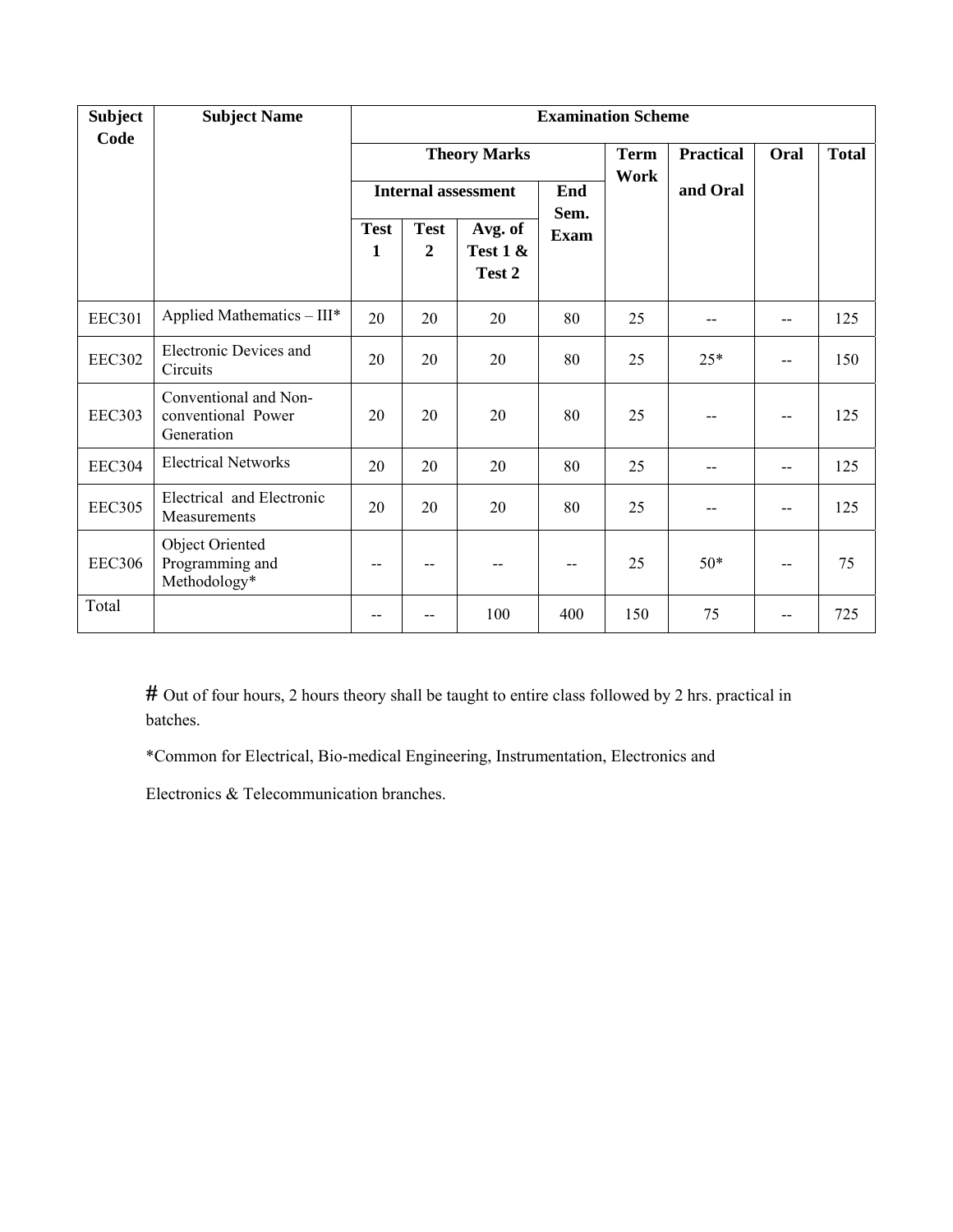| Sub           | <b>Subject Name</b>                                     |                | <b>Teaching Scheme (Hrs.)</b> |                 |                | <b>Credits Assigned</b> |                 |              |
|---------------|---------------------------------------------------------|----------------|-------------------------------|-----------------|----------------|-------------------------|-----------------|--------------|
| Code          |                                                         | <b>Theory</b>  | <b>Practical</b>              | <b>Tutorial</b> | <b>Theory</b>  | <b>Practical</b>        | <b>Tutorial</b> | <b>Total</b> |
| <b>EEC401</b> | Applied Mathematics $-IV^*$                             | 4              |                               |                 | 4              |                         |                 | 5            |
| <b>EEC402</b> | Elements of Power System                                | 3              | $\overline{2}$                |                 | 3              |                         |                 | 4            |
| <b>EEC403</b> | Electrical Machines-I                                   | $\overline{4}$ | $\overline{2}$                |                 | 4              |                         |                 | 5            |
| <b>EEC404</b> | <b>Signal Processing</b>                                | 4              | $\overline{2}$                |                 | 4              |                         |                 | 5            |
| <b>EEC405</b> | Analog and Digital Integrated<br>Circuits               | 4              | $\overline{2}$                |                 | $\overline{4}$ |                         |                 | 5            |
| <b>EEC406</b> | Numerical Methods and<br><b>Optimization Techniques</b> | 3              | $\overline{2}$                |                 | 3              |                         |                 | 4            |
|               |                                                         | 22             | 10                            |                 | 22             | 5                       |                 | 28           |

# **Scheme for Semester IV**

.

| <b>Subject</b><br>Code | <b>Subject Name</b>                                     | <b>Examination Scheme</b>   |                               |                                 |             |                     |                  |      |              |  |  |
|------------------------|---------------------------------------------------------|-----------------------------|-------------------------------|---------------------------------|-------------|---------------------|------------------|------|--------------|--|--|
|                        |                                                         |                             |                               | <b>Theory Marks</b>             |             | <b>Term</b><br>Work | <b>Practical</b> | Oral | <b>Total</b> |  |  |
|                        |                                                         | <b>Internal assessment</b>  |                               |                                 | End<br>Sem. |                     | and Oral         |      |              |  |  |
|                        |                                                         | <b>Test</b><br>$\mathbf{1}$ | <b>Test</b><br>$\overline{2}$ | Avg. of<br>Test $1 &$<br>Test 2 | <b>Exam</b> |                     |                  |      |              |  |  |
| <b>EEC401</b>          | Applied Mathematics - IV*                               | 20                          | 20                            | 20                              | 80          | 25                  |                  | --   | 125          |  |  |
| <b>EEC402</b>          | Elements of Power System                                | 20                          | 20                            | 20                              | 80          | 25                  |                  | 25   | 150          |  |  |
| <b>EEC403</b>          | Electrical Machines-I                                   | 20                          | 20                            | 20                              | 80          | 25                  | 25               |      | 150          |  |  |
| <b>EEC404</b>          | <b>Signal Processing</b>                                | 20                          | 20                            | 20                              | 80          | 25                  |                  | -    | 125          |  |  |
| <b>EEC405</b>          | Analog and Digital<br><b>Integrated Circuits</b>        | 20                          | 20                            | 20                              | 80          | 25                  | 25               | --   | 150          |  |  |
| <b>EEC406</b>          | Numerical Methods and<br><b>Optimization Techniques</b> | 20                          | 20                            | 20                              | 80          | 25                  |                  | --   | 125          |  |  |
| Total                  |                                                         | --                          |                               | 120                             | 480         | 150                 | 50               | 25   | 825          |  |  |

**\***Common for Electrical, Bio-medical Engineering, Instrumentation, Electronics and Electronics & Telecommunication branches.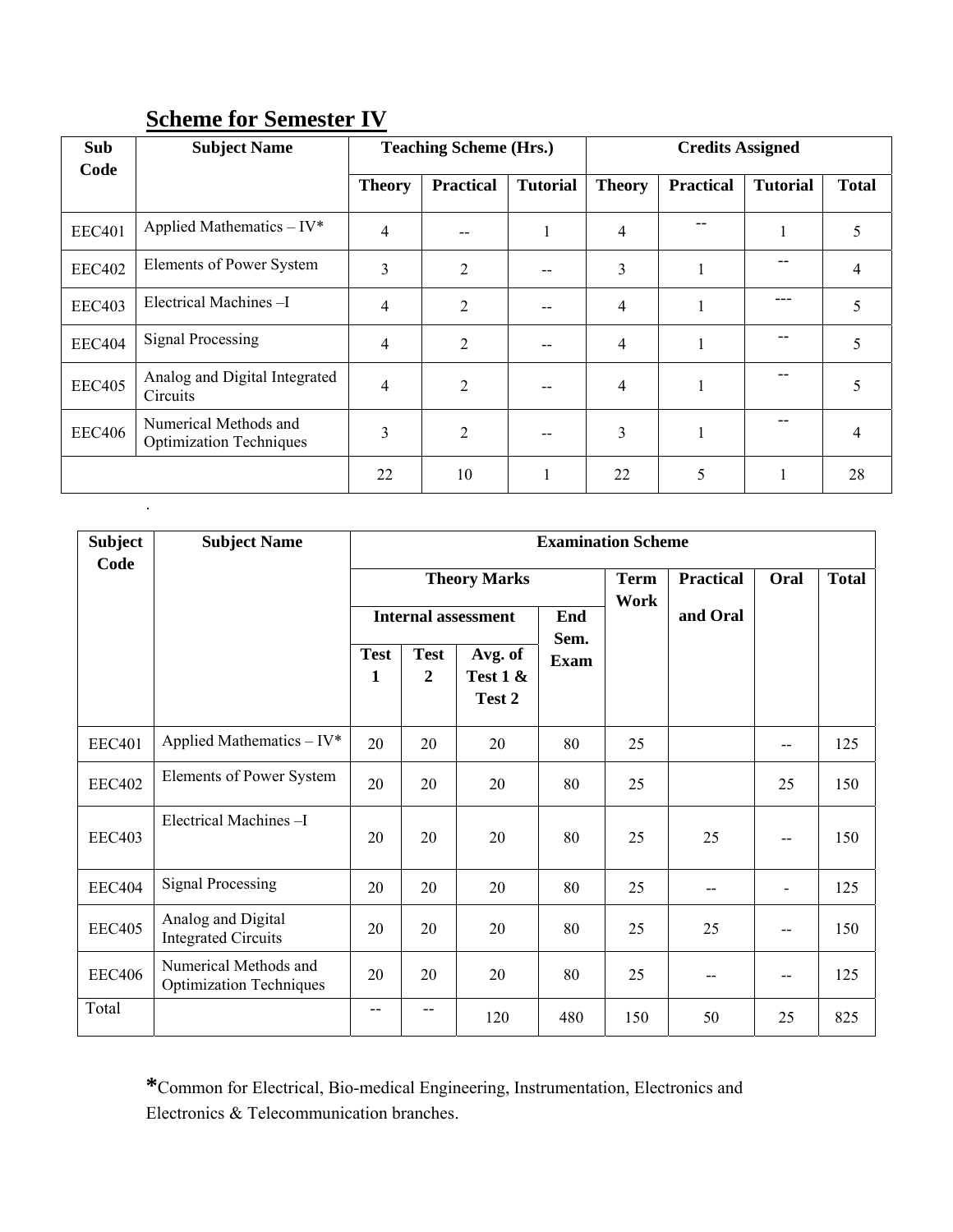| <b>Subject</b><br>Code | <b>Subject Name</b>            |               | <b>Teaching Scheme</b><br>(Contact Hours) | <b>Credits Assigned</b> |             |              |  |
|------------------------|--------------------------------|---------------|-------------------------------------------|-------------------------|-------------|--------------|--|
|                        |                                | <b>Theory</b> | Pract./Tut.                               | <b>Theory</b>           | Pract./Tut. | <b>Total</b> |  |
| <b>EEC</b>             | <b>Applied Mathematics III</b> | 04            | $- -$                                     | 01                      | 04          | 05           |  |
| 301                    |                                |               |                                           |                         |             |              |  |
|                        |                                |               |                                           |                         |             |              |  |

|                        | <b>Subject Name</b>            | <b>Examination Scheme</b>     |                  |     |                      |                                      |                                    |                               |              |  |
|------------------------|--------------------------------|-------------------------------|------------------|-----|----------------------|--------------------------------------|------------------------------------|-------------------------------|--------------|--|
|                        |                                | <b>Theory</b>                 |                  |     |                      |                                      |                                    |                               |              |  |
| <b>Subject</b><br>Code |                                | <b>Internal</b><br>Assessment |                  |     | End<br>Sem.<br>Exam. | Exam.<br><b>Duration</b><br>(in Hrs) | <b>Ter</b><br>m<br><b>Wo</b><br>rk | Prac<br>$t_{\bullet}$<br>oral | <b>Total</b> |  |
|                        |                                | <b>Test</b>                   | <b>Test</b><br>2 | Avg |                      |                                      |                                    |                               |              |  |
| <b>EEC 301</b>         | <b>Applied Mathematics III</b> | 20                            | 20               | 20  | 80                   | 03                                   | 25                                 | -                             | 125          |  |

| <b>Subject Code</b>      | <b>Subject Name</b>                                                                                                                                                                                                                                                                                                                                                                                                                                                                                                                   | <b>Credits</b> |
|--------------------------|---------------------------------------------------------------------------------------------------------------------------------------------------------------------------------------------------------------------------------------------------------------------------------------------------------------------------------------------------------------------------------------------------------------------------------------------------------------------------------------------------------------------------------------|----------------|
| <b>EEC301</b>            | <b>Applied Mathematics III</b>                                                                                                                                                                                                                                                                                                                                                                                                                                                                                                        | 05             |
| <b>Course Objectives</b> | To provide students with a sound foundation in Mathematics and prepare<br>$\bullet$<br>them for graduate studies in Electronics and Telecommunication Engg.<br>To provide students with mathematics fundamental necessary to formulate,<br>$\bullet$<br>solve and analyze engg. problems.<br>To provide opportunity for students to work as part of teams on multi<br>$\bullet$<br>disciplinary projects.                                                                                                                             |                |
| <b>Course Outcomes</b>   | Students will demonstrate basic knowledge of Laplace Transform. Fourier<br>$\bullet$<br>series, Bessel Functions, Vector Algebra and Complex Variable.<br>Students will demonstrate an ability to identify formulate and solve<br>$\bullet$<br>electronics and telecommunication Engg. Problem using Applied<br>Mathematics.<br>Students will show the understanding of impact of Engg. Mathematics on<br>$\bullet$<br>Telecom Engg.<br>Students who can participate and succeed in competitive exams like GATE,<br>$\bullet$<br>GRE. |                |

| <b>Module No.</b> | Unit | <b>Topics</b>                                                                                                                                                                       | Hrs. |
|-------------------|------|-------------------------------------------------------------------------------------------------------------------------------------------------------------------------------------|------|
|                   | No.  |                                                                                                                                                                                     |      |
| 1.0               |      | <b>Laplace Transform</b>                                                                                                                                                            |      |
|                   | 1.1  | Laplace Transform (LT) of Standard Functions: Definition. unilateral                                                                                                                |      |
|                   |      | and bilateral Laplace Transform, LT of $sin(at)$ , $cos(at)$ , $e^{at}$ , $t^n$ , $sinh(at)$ ,  <br>$cosh(at)$ , erf(t), Heavi-side unit step, dirac-delta function, LT of periodic |      |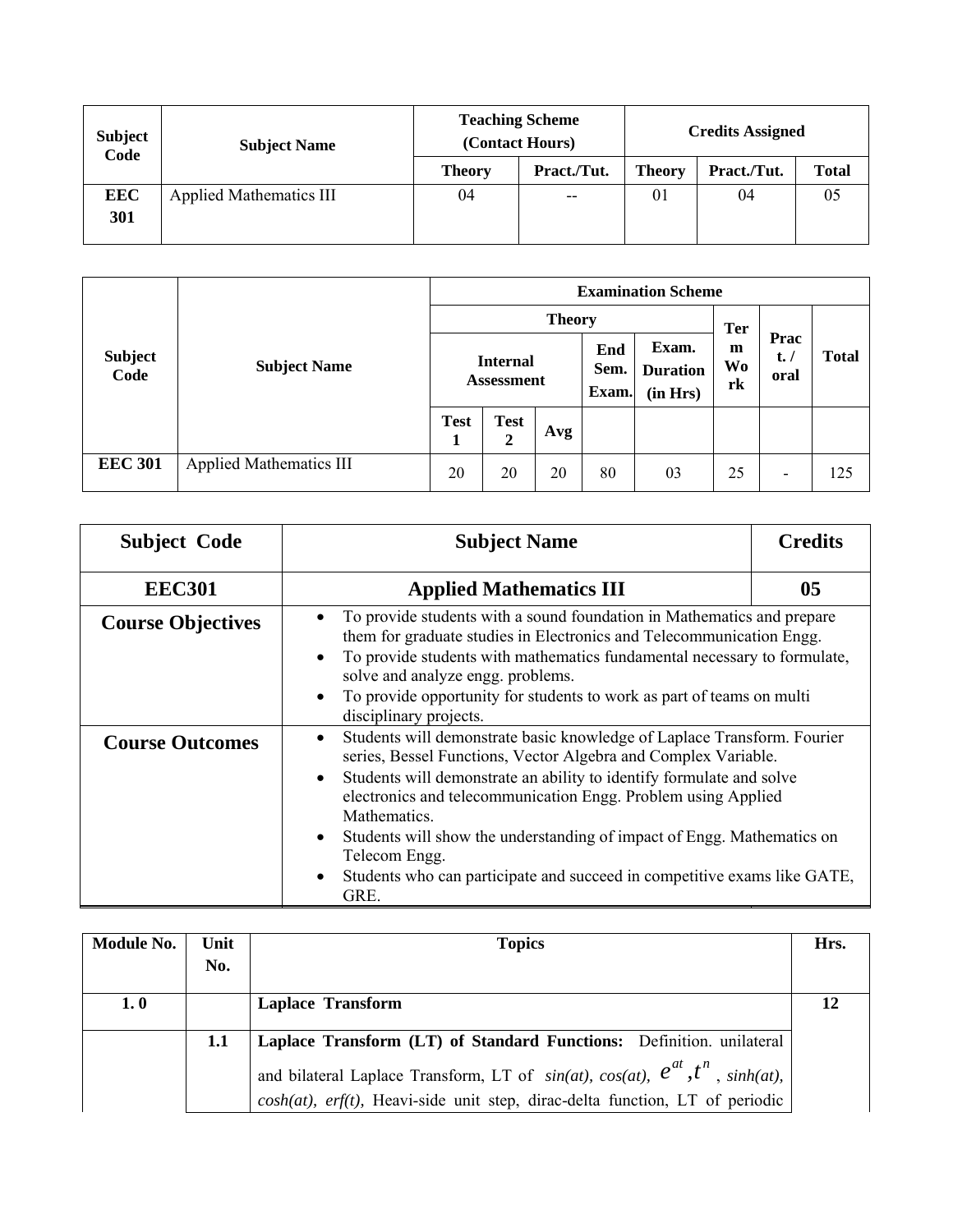|     |     | function                                                                                                                                                                                                       |    |
|-----|-----|----------------------------------------------------------------------------------------------------------------------------------------------------------------------------------------------------------------|----|
|     | 1.2 | Properties of Laplace Transform: Linearity, first shifting theorem, second                                                                                                                                     |    |
|     |     | shifting theorem, multiplication by $t^n$ , division by $t$ , Laplace Transform of<br>derivatives and integrals, change of scale, convolution theorem, initial and<br>final value theorem, Parsavel's identity |    |
|     | 1.3 | Inverse Laplace Transform: Partial fraction method, long division method,<br>residue method                                                                                                                    |    |
|     | 1.4 | Applications of Laplace Transform: Solution of ordinary differential<br>equations                                                                                                                              |    |
| 2.0 |     | <b>Fourier Series</b>                                                                                                                                                                                          | 10 |
|     | 2.1 | Introduction: Definition, Dirichlet's conditions, Euler's formulae                                                                                                                                             |    |
|     | 2.2 | Fourier Series of Functions: Exponential, trigonometric functions, even<br>and odd functions, half range sine and cosine series                                                                                |    |
|     | 2.3 | Complex form of Fourier series, orthogonal and orthonormal set of<br>functions, Fourier integral representation                                                                                                |    |
| 3.0 |     | <b>Bessel Functions</b>                                                                                                                                                                                        | 08 |
|     | 3.1 | Solution of Bessel Differential Equation: Series method,<br>recurrence<br>relation, properties of Bessel function of order $+1/2$ and $-1/2$                                                                   |    |
|     | 3.2 | Generating function, orthogonality property                                                                                                                                                                    |    |
|     | 3.3 | <b>Bessel Fourier series of functions</b>                                                                                                                                                                      |    |
| 4.0 |     | Vector Algebra                                                                                                                                                                                                 | 12 |
|     | 4.1 | Scalar and Vector Product: Scalar and vector product of three and four<br>vectors and their properties                                                                                                         |    |
|     | 4.2 | Vector Differentiation: Gradient of scalar point function, divergence and<br>curl of vector point function                                                                                                     |    |
|     | 4.3 | Properties: Solenoidal and irrotational vector fields, conservative vector<br>field                                                                                                                            |    |
|     | 4.4 | Vector Integral: Line integral, Green's theorem in a plane, Gauss'<br>divergence theorem, Stokes' theorem                                                                                                      |    |
| 5.0 |     |                                                                                                                                                                                                                | 10 |
|     |     | <b>Complex Variable</b>                                                                                                                                                                                        |    |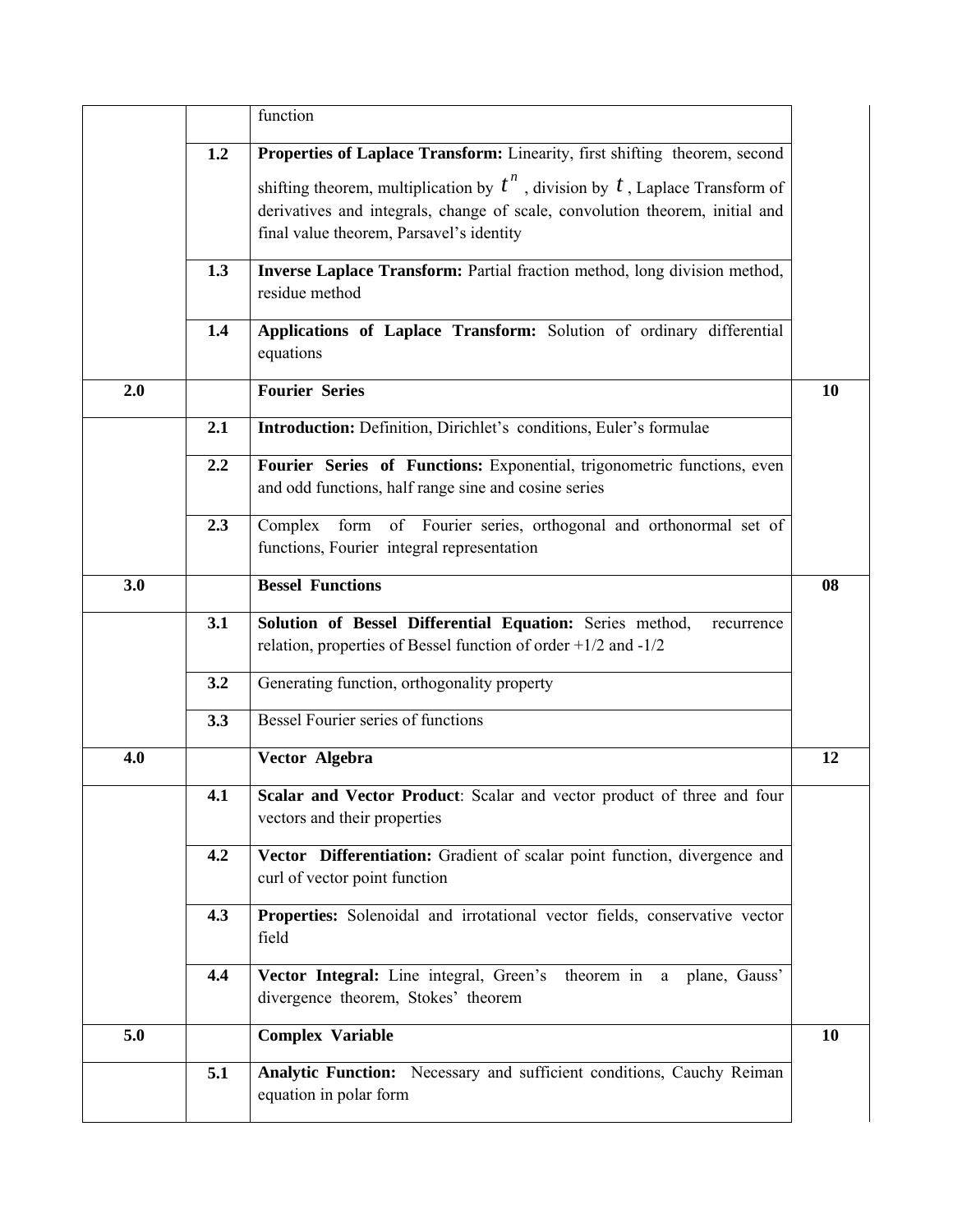| 5.2 | Harmonic function, orthogonal trajectories                                                                                                |  |
|-----|-------------------------------------------------------------------------------------------------------------------------------------------|--|
| 5.3 | Mapping: Conformal mapping, bilinear transformations, cross ratio, fixed<br>points, bilinear transformation of straight lines and circles |  |
|     | <b>Total</b>                                                                                                                              |  |

#### **Text books:**

- 1. P. N. Wartikar and J. N. Wartikar, *"A Text Book of Applied Mathematic",* Vol. I & II, Vidyarthi Griha Prakashan
- 2. A. Datta, *"Mathematical Methods in Science and Engineering",* 2012
- 3. B.S. Grewal, *"Higher Engineering Mathematics",* Khanna Publication

#### **Reference Books:**

- 1. B. S. Tyagi, *"Functions of a Complex Variable,"* Kedarnath Ram Nath Publication
- 2. B. V. Ramana, *"Higher Engineering Mathematics",* Tata Mc-Graw Hill Publication
- 3. Wylie and Barret, *"Advanced Engineering Mathematics",* Tata Mc-Graw Hill 6th Edition
- 4. Erwin Kreysizg, *"Advanced Engineering Mathematics",* John Wiley & Sons, Inc
- 5. Murry R. Spieget, *"Vector Analysis",* Schaum's outline series, Mc-Graw Hill Publication

#### **Internal Assessment (IA):**

Two tests must be conducted which should cover at least 80% of syllabus. The average marks of both the tests will be considered for final Internal Assessment.

## **End Semester Examination**:

- 1. Question paper will comprise of 6 questions, each carrying 20 marks.
- 2. The students need to solve total 4 questions.
- 3. Question No.1 will be compulsory and based on entire syllabus.
- 4. Remaining question (Q.2 to Q.6) will be selected from all the modules.

## **Term Work/ Tutorial**:

At least 08 assignments covering entire syllabus must be given during the '**class wise tutorial'**. The assignments should be students' centric and an attempt should be made to make assignments more meaningful, interesting and innovative.

Term work assessment must be based on the overall performance of the student with every assignment graded from time to time. The grades will be converted to marks as per '**credit and grading system'** manual and should be added and averaged. Based on above scheme grading and term work assessment should be done.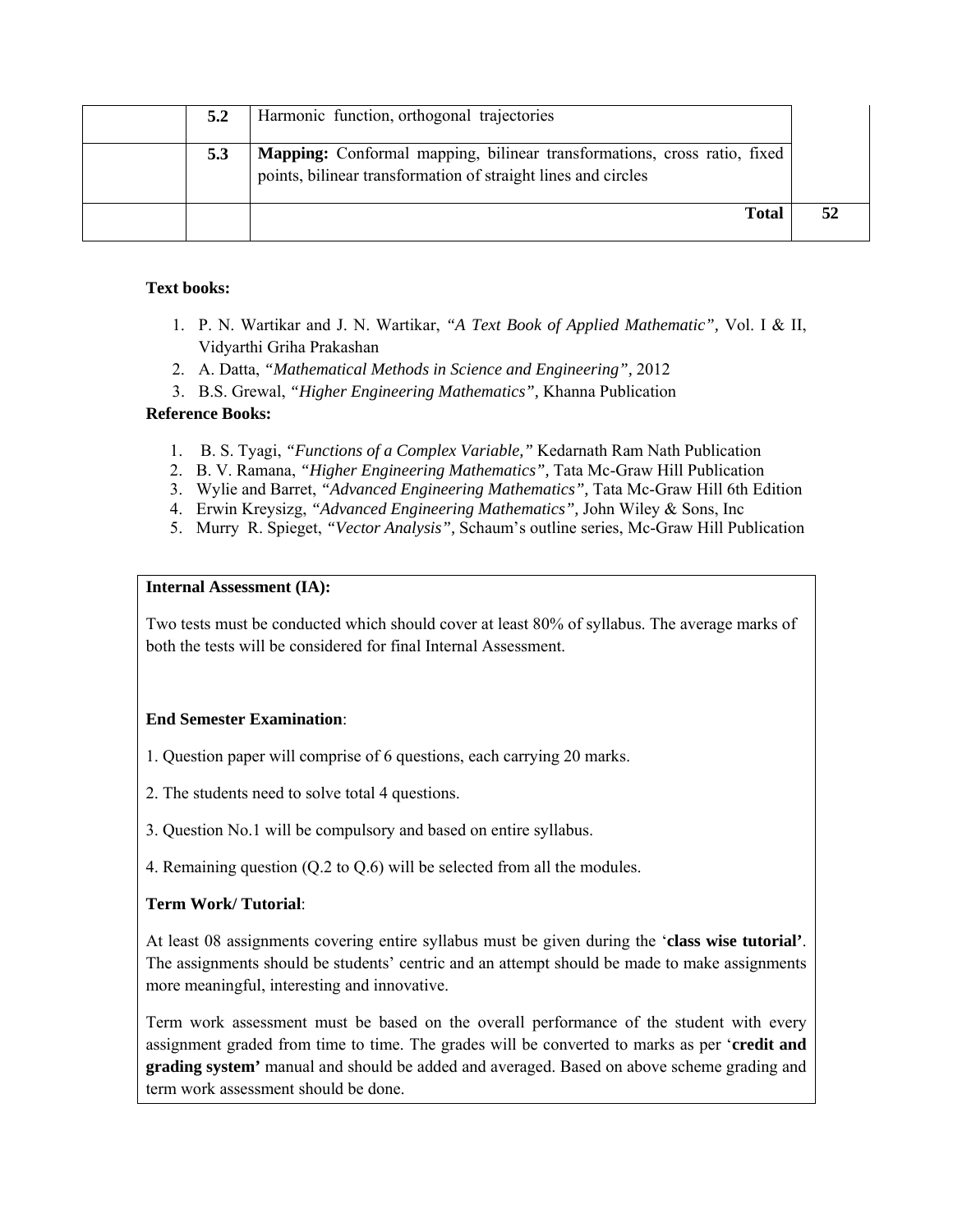| <b>Subject</b><br>Code | <b>Subject Name</b>                                     | <b>Teaching Scheme</b><br>(Contact Hours) |             | <b>Credits Assigned</b> |             |              |  |
|------------------------|---------------------------------------------------------|-------------------------------------------|-------------|-------------------------|-------------|--------------|--|
|                        |                                                         | <b>Theory</b>                             | Pract./Tut. | <b>Theory</b>           | Pract./Tut. | <b>Total</b> |  |
| EEC302                 | Electronic Devices and Circuits<br>(abbreviated as EDC) | 4                                         |             |                         |             |              |  |

|                        | <b>Subject Name</b>                    | <b>Examination Scheme</b>     |                  |     |                      |                                      |                             |                               |              |  |
|------------------------|----------------------------------------|-------------------------------|------------------|-----|----------------------|--------------------------------------|-----------------------------|-------------------------------|--------------|--|
|                        |                                        | <b>Theory</b>                 |                  |     |                      |                                      |                             |                               |              |  |
| <b>Subject</b><br>Code |                                        | <b>Internal</b><br>Assessment |                  |     | End<br>Sem.<br>Exam. | Exam.<br><b>Duration</b><br>(in Hrs) | <b>Ter</b><br>m<br>Wo<br>rk | Prac<br>$t_{\bullet}$<br>oral | <b>Total</b> |  |
|                        |                                        | <b>Test</b><br>1              | <b>Test</b><br>2 | Avg |                      |                                      |                             |                               |              |  |
| <b>EEC302</b>          | <b>Electronic Devices and Circuits</b> | 20                            | 20               | 20  | 80                   | 03                                   | 25                          | $25*$                         | 150          |  |

| <b>Subject Code</b>      | <b>Subject Name</b>                                                                                                                                                                                                                                  | <b>Credits</b>                                                                                                                                      |  |  |  |  |
|--------------------------|------------------------------------------------------------------------------------------------------------------------------------------------------------------------------------------------------------------------------------------------------|-----------------------------------------------------------------------------------------------------------------------------------------------------|--|--|--|--|
| <b>EEC302</b>            | <b>Electronic Devices and Circuits (abbreviated as</b><br>EDC)                                                                                                                                                                                       | 0 <sub>5</sub>                                                                                                                                      |  |  |  |  |
| <b>Course Objectives</b> | $\bullet$<br>application<br>design and solving skills                                                                                                                                                                                                | To teach the basic concept of various electronic devices, circuits and their<br>• To develop ability among students for problem formulation, system |  |  |  |  |
| <b>Course Outcomes</b>   | Students will be able to build, develop, model, and analyze the<br>$\bullet$<br>electronic circuits along with learning the device ratings and<br>characteristics<br>Students will be able to design electrical and electronic circuits<br>$\bullet$ |                                                                                                                                                     |  |  |  |  |

| <b>Module</b> | <b>Contents</b>                                                                                                                                                                                                                                                         | <b>Hours</b> |
|---------------|-------------------------------------------------------------------------------------------------------------------------------------------------------------------------------------------------------------------------------------------------------------------------|--------------|
|               | Diode:<br>Construction Principle of operation and application of special<br>$diode - 1$ ) Zener, 2) LED, 3) Schottky, 4) Photodoide.<br>Full Wave Rectifier and Filter Analysis: specification of the<br>devices and components required for C, LC, CLC $\&$ RC filter. | 06           |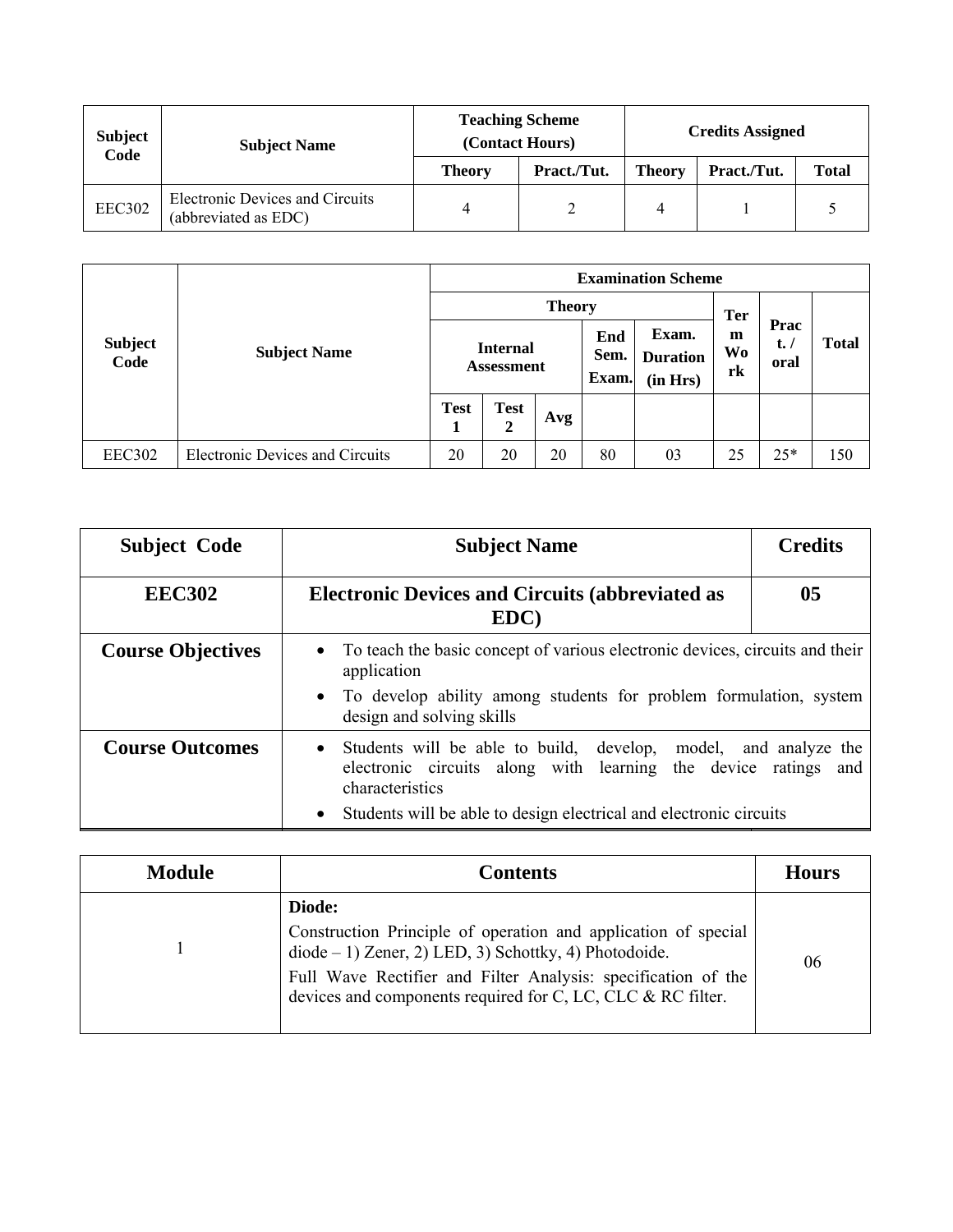|                | <b>Bipolar Junction Transistor:</b>                                                                                                                                                                                                |    |
|----------------|------------------------------------------------------------------------------------------------------------------------------------------------------------------------------------------------------------------------------------|----|
|                | Biasing Circuits. Types, dc circuit analysis, load line, thermal<br>stability factor analysis, thermal stabilization and<br>runaway.<br>compensation.                                                                              |    |
| $\overline{2}$ | Modeling: Small signal analysis of CE configurations with<br>different biasing network using h-parameter model. Introduction<br>to $r_e$ -model and hybrid-pi model.                                                               | 12 |
|                | Amplification. Derivation of expression for voltage gain, current<br>gain, input impedance and output impedance of CC, CB, CE<br>amplifiers, Study of frequency response of BJT amplifier.                                         |    |
|                | <b>Field Effect Transistor:</b>                                                                                                                                                                                                    |    |
|                | <b>JFET and MOSFET:</b>                                                                                                                                                                                                            |    |
| 3              | Types, construction and their characteristics, Biasing circuits for<br>FET amplifiers, FET small signal analysis, derivation of<br>expressions for voltage gain and output impedance of CS<br>amplifiers.                          | 08 |
|                | <b>MOSFET-</b> Types, construction and their characteristics                                                                                                                                                                       |    |
|                | <b>Feedback Amplifier:</b>                                                                                                                                                                                                         |    |
| $\overline{4}$ | Introduction to positive and negative feedback, negative<br>feedback -current, voltage, Series and Shunt type. It's effect on<br>input impedance, output impedance, voltage gain, current gain<br>and bandwidth                    | 09 |
|                | <b>Cascade amplifiers:</b>                                                                                                                                                                                                         |    |
|                | Types of coupling, effect of coupling on performance of BJT                                                                                                                                                                        |    |
|                | and JFET amplifiers, cascade connection, Darlington-pair                                                                                                                                                                           |    |
| 5              | DC and AC analysis of Differential amplifier, single and dual<br>inputs and balanced and unbalanced outputs using BJT. FET<br>differential amplifier.                                                                              | 05 |
|                | <b>Oscillators:</b>                                                                                                                                                                                                                |    |
| 6              | Positive feedback oscillators, frequency of oscillation and<br>condition for sustained oscillations of a) RC phase shift, b)Wien<br>bridge, c)Hartley/ Colpitts with derivations, crystal Oscillator,<br>UJT relaxation oscillator | 08 |

Internal Assessment consists of two tests out of which; one should be compulsory class test (on minimum 02 Modules) and the other is either a class test or assignment on live problems or course project.

## **Books Recommended:**

# *Text Books:*

1. Robert Boylestad and Louis Nashelsky, *Electronic Devices and Circuits*,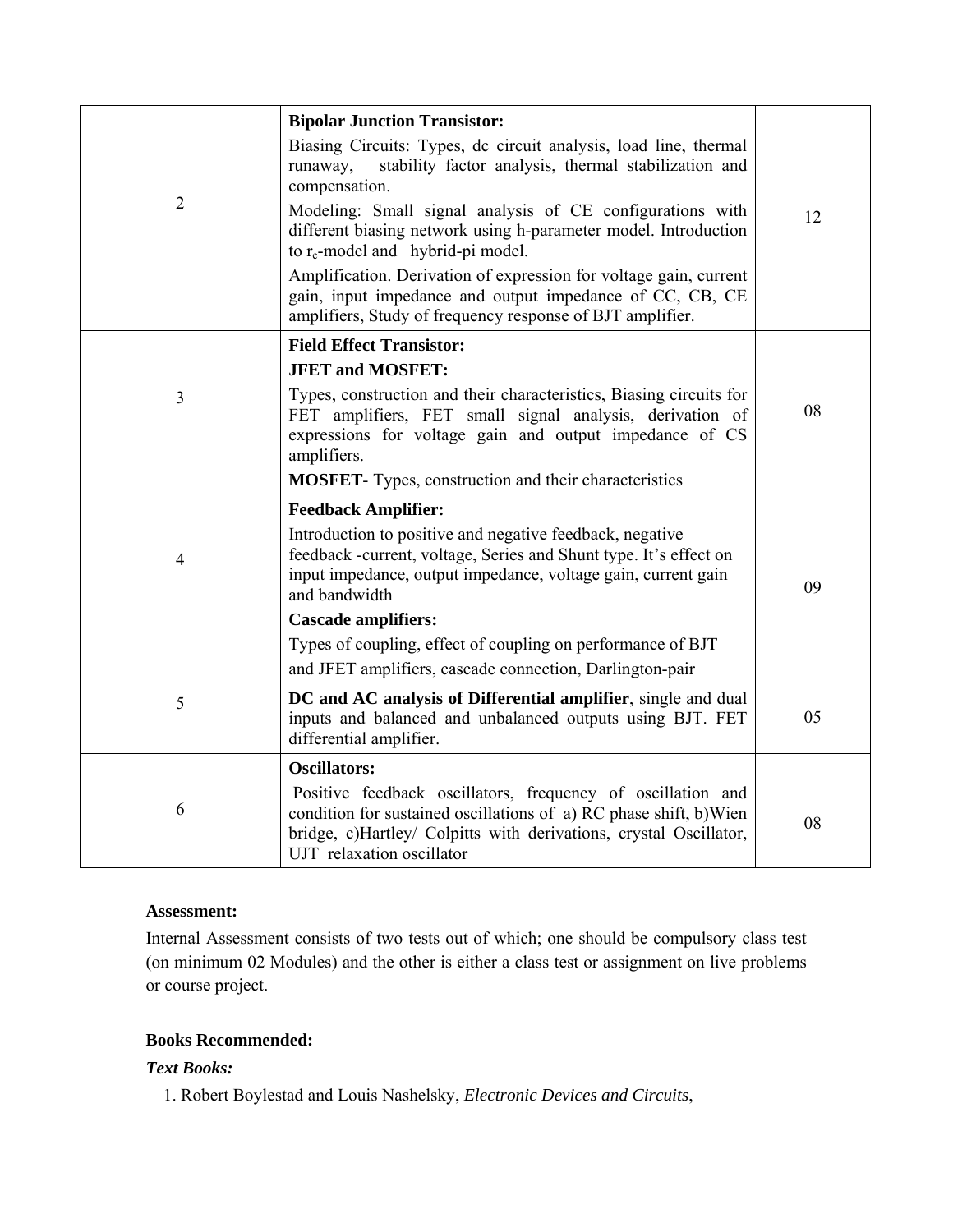Prentice-Hall of India.

- 2. Millman and Halkias, '*Electronic Devices and Circuits*', Tata McGraw-Hill.
- 3. David Bell, *Electronic Devices and Circuits*, Oxford University Press

#### *Reference Books:*

- 1. Thomas Floyd, '*Electronic Devices'*, Prentice-Hall of India
- 2. Ramakant A. Gayakwad, *Op-Amps and Linear Integrated Circuits*
- 3. Neamen D.A., *Electronic Circuit Analysis and Design*, McGraw Hill International.
- 1. S. Salivahanan, N. Suresh Kumar, "*Electronic Devices and Circuits" TMH*

## **List of Experiments Recommended:**

- 1. Study of VI characteristics of standard PN junction diode, zener diode, schottkey diode.
- 2. Rectifier- Filter performance analysis
- 3. BJT biasing network stability analysis
- 4. Frequency response of BJT CE amplifier
- 5. Study of JFET characteristics and calculation of coefficients
- 6. Study of MOSFET characteristics and calculation of coefficients
- 7. Frequency response of JFET CS amplifier
- 8. Study of negative feedback on amplifier performance
- 9. Study of photo devices applications
- 10. Study of differential BJT amplifier
- 11. Study of Darlington pair amplifier
- 12. Study of a RC phase shift oscillator
- 13. Study of a Wien Bridge oscillator
- 14. Study of a Hartley/ Colpitts oscillator
- 15. Study of UJT Relaxation Oscillator

#### **Term work:**

Term work shall consist of minimum eight experiments, assignments (min two) The distribution of marks for term work shall be as follows:

| Laboratory work (Experiments):     | 10 marks |
|------------------------------------|----------|
| Assignments:                       | 10 marks |
| Attendance (Theory and Practical): | 05 marks |

The final certification and acceptance of term work ensures the satisfactory performance of laboratory work and minimum passing in the term work.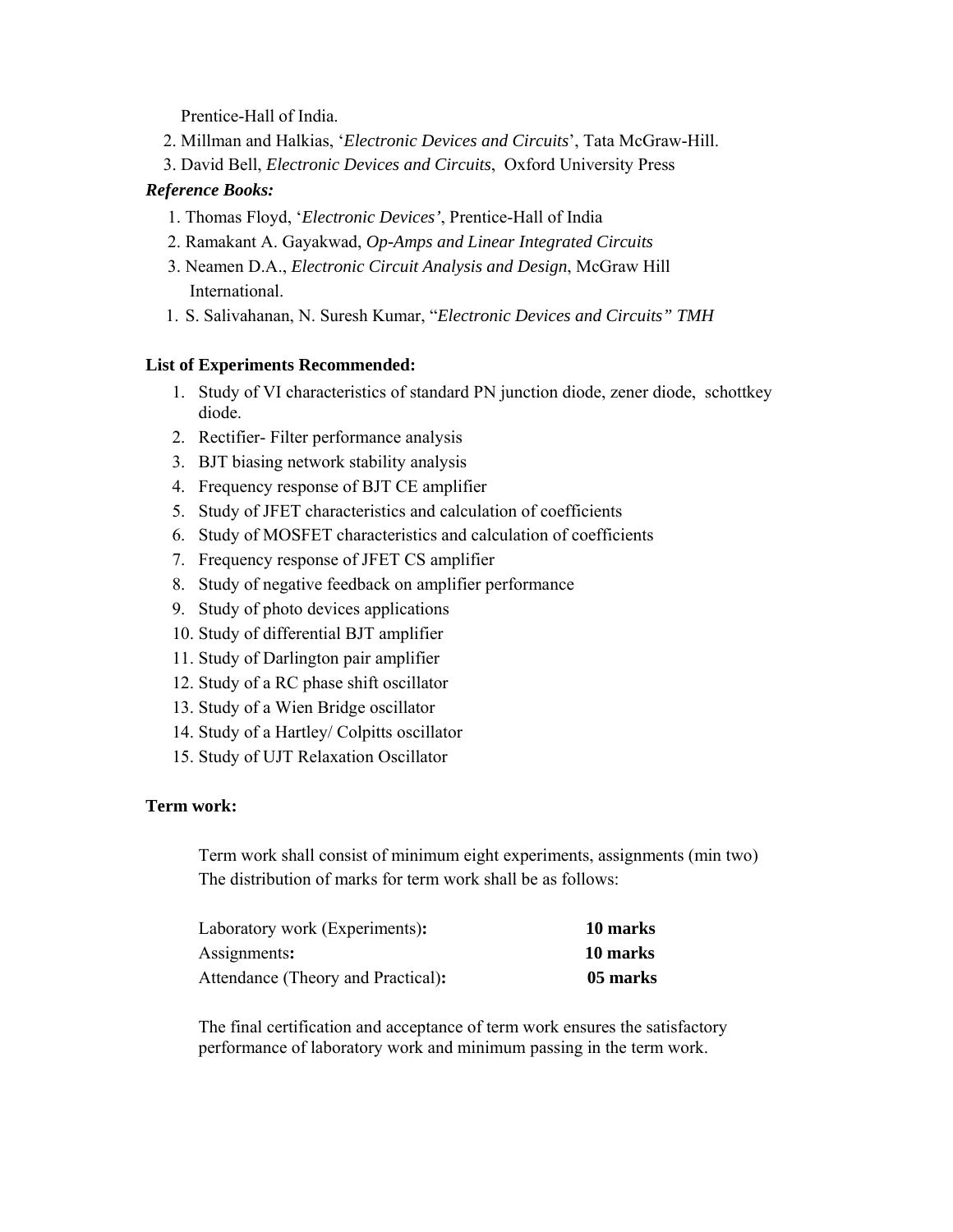- 1. Question paper will comprise of 6 questions, each carrying 20 marks.
- 2. Total four questions need to be solved.
- 3: Q.1 will be compulsory, based on entire syllabus wherein sub questions of 2 to 5 marks will be asked.
- 4: Remaining question will be randomly selected from all the modules.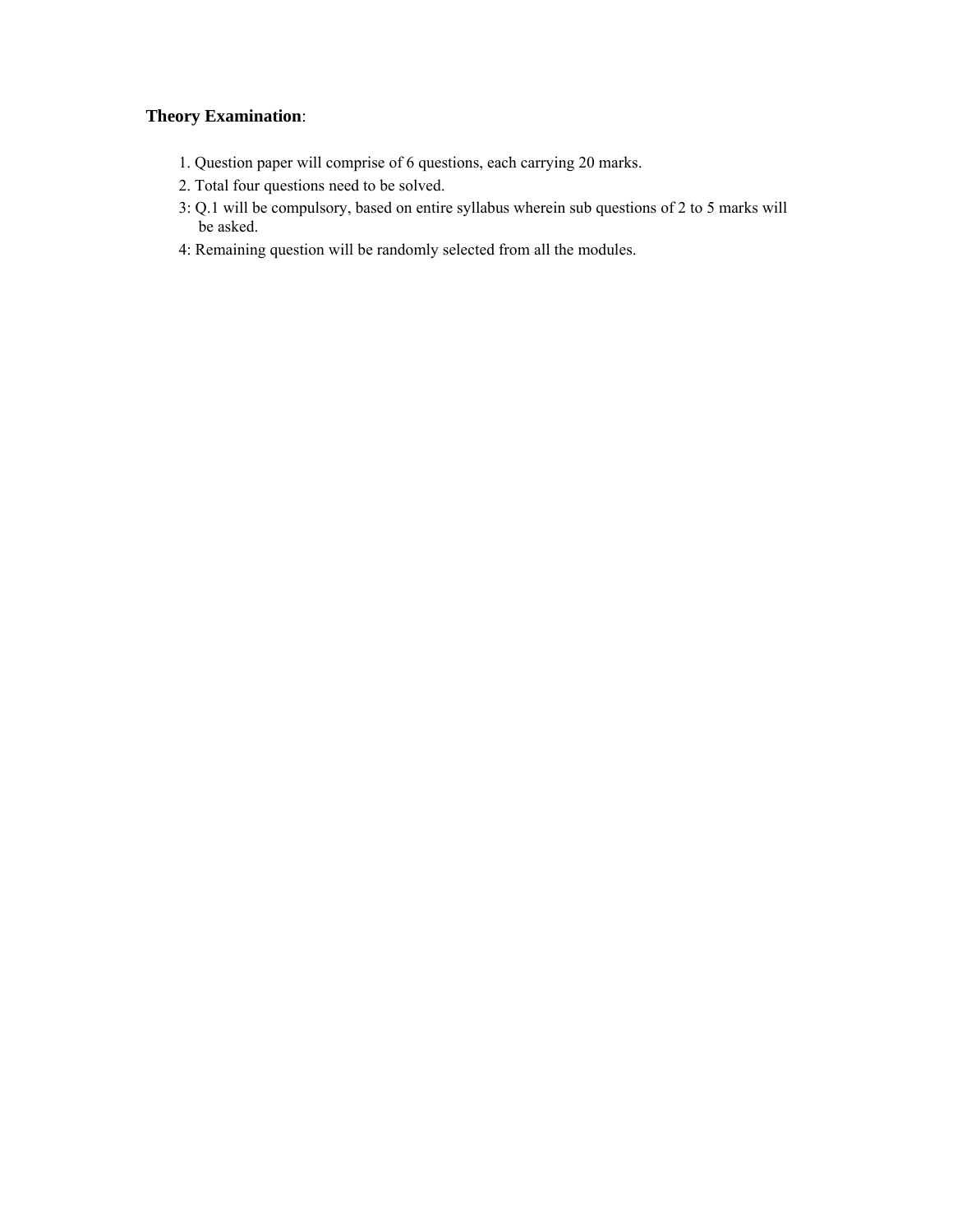| <b>Subject</b><br>Code | <b>Subject Name</b>                                                               | <b>Teaching Scheme</b><br>(Contact Hours) |             | <b>Credits Assigned</b> |             |              |
|------------------------|-----------------------------------------------------------------------------------|-------------------------------------------|-------------|-------------------------|-------------|--------------|
|                        |                                                                                   | <b>Theory</b>                             | Pract./Tut. | <b>Theory</b>           | Pract./Tut. | <b>Total</b> |
| <b>EEC303</b>          | Conventional and Non-conventional<br>Power Generation (abbreviated as<br>$CNP$ G) | 4                                         |             | 4                       |             |              |

|                        |                                                       | <b>Examination Scheme</b>            |                  |                      |                                      |                      |                                 |              |     |
|------------------------|-------------------------------------------------------|--------------------------------------|------------------|----------------------|--------------------------------------|----------------------|---------------------------------|--------------|-----|
|                        |                                                       | <b>Theory</b>                        |                  |                      |                                      |                      | <b>Ter</b>                      |              |     |
| <b>Subject</b><br>Code | <b>Subject Name</b>                                   | <b>Internal</b><br><b>Assessment</b> |                  | End<br>Sem.<br>Exam. | Exam.<br><b>Duration</b><br>(in Hrs) | m<br><b>Wo</b><br>rk | Prac<br>$t_{\bullet}$ /<br>oral | <b>Total</b> |     |
|                        |                                                       | <b>Test</b><br>1                     | <b>Test</b><br>2 | Avg                  |                                      |                      |                                 |              |     |
| <b>EEC303</b>          | Conventional and Non-conventional<br>Power Generation | 20                                   | 20               | 20                   | 80                                   | 03                   | 25                              | $- -$        | 125 |

| <b>Subject Code</b>      | <b>Subject Name</b>                                                                                                                                                                                                                       | <b>Credits</b> |  |  |
|--------------------------|-------------------------------------------------------------------------------------------------------------------------------------------------------------------------------------------------------------------------------------------|----------------|--|--|
| <b>EEC303</b>            | <b>Conventional and Non-conventional Power</b><br>Generation (abbreviated as CNPG)                                                                                                                                                        | 05             |  |  |
| <b>Course Objectives</b> | To impart the knowledge of basics of different types of power generation<br>$\bullet$<br>& power plants in detail so that it helps them in industry oriented learning                                                                     |                |  |  |
| <b>Course Outcomes</b>   | Student will be familiar with techniques of power generation, operation<br>and maintenance of power plants<br>Helps in understanding of impact of power solutions on the society and<br>$\bullet$<br>will be aware of contemporary issues |                |  |  |

| <b>Module</b> | <b>Contents</b>                                                  | <b>Hours</b> |
|---------------|------------------------------------------------------------------|--------------|
|               | <b>Conventional and Non- Conventional sources of energy</b>      |              |
|               | Present energy scenario world wide and Indian perspective.       |              |
|               | Economics of the power plant                                     |              |
|               | Load curve, load duration curve, various factors and effects of  | 10           |
|               | fluctuating load on operation and methods of meeting fluctuating |              |
|               | load. Selection of generating equipment, load sharing cost of    |              |
|               | electrical energy, basic tariff methods (numericals)             |              |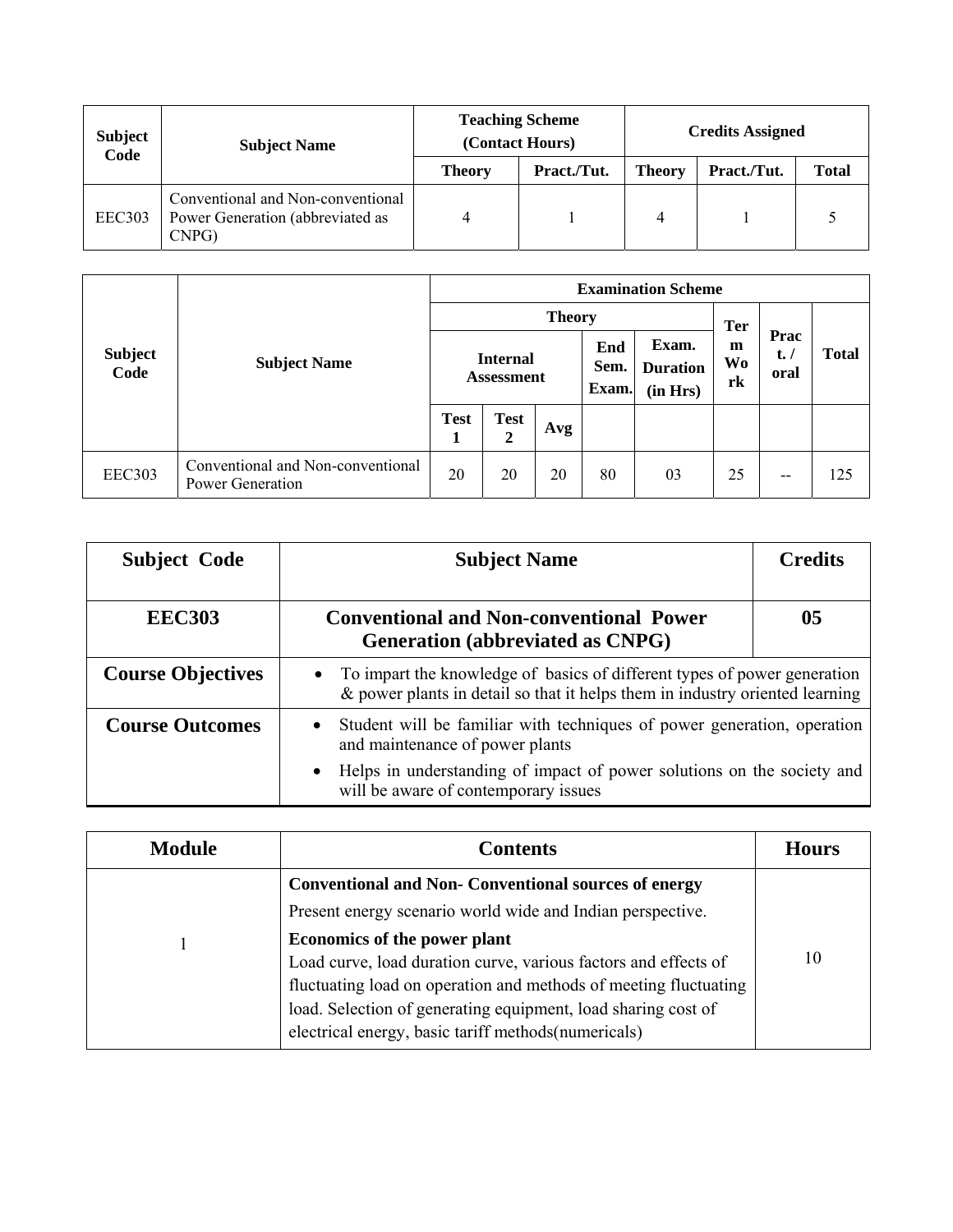| $\overline{2}$ | <b>Thermal power plant</b><br>Law of Thermodynamics. Analysis of steam cycle-Carnot,<br>Rankine, Reheat cycle and Regenerative cycle.<br>Layout of power plant Lay out of pulverized coal burners,<br>fluidized bed combustion, coal handling systems, ash handling<br>systems. Forced draught and induced draught fans, boiler feed<br>pumps, super heater regenerators, condensers, boilers, de-<br>aerators and cooling towers.                                                                                                                                                                                                                                                                                                                                                                                                                          | 10                       |
|----------------|-------------------------------------------------------------------------------------------------------------------------------------------------------------------------------------------------------------------------------------------------------------------------------------------------------------------------------------------------------------------------------------------------------------------------------------------------------------------------------------------------------------------------------------------------------------------------------------------------------------------------------------------------------------------------------------------------------------------------------------------------------------------------------------------------------------------------------------------------------------|--------------------------|
| 3              | <b>Hydro power plant</b><br>Rainfall, run off and its measurement hydrograph, flow<br>duration curve, reservoir storage capacity, classification of<br>plants-run off river plant, storage river plant, pumped storage<br>plant, layout of hydroelectric power plant, turbine-pelton,<br>Kaplan, Francis(Francis)                                                                                                                                                                                                                                                                                                                                                                                                                                                                                                                                           | 6                        |
| $\overline{4}$ | Nuclear power plant<br>Introduction of nuclear engineering, fission, fusion, nuclear<br>material, thermal fission reactor and power plant - PWR BWR,<br>liquid metal fast breeder, reactors, reactor control, introduction<br>to plasma technology.                                                                                                                                                                                                                                                                                                                                                                                                                                                                                                                                                                                                         | 6                        |
| 5              | Diesel and gas turbine power plant<br>General layout, Advantages and disadvantages, component,<br>performance of gas turbine power plant, combined heat power<br>generation.                                                                                                                                                                                                                                                                                                                                                                                                                                                                                                                                                                                                                                                                                | $\overline{\mathcal{A}}$ |
| 6              | <b>Power Generation using non-conventional energy sources</b><br><b>Solar Energy</b><br>Solar concentrators and tracking; Dish and Parabolic trough<br>concentrating generating systems, Central tower solar thermal<br>power plants; Solar Ponds.<br>Basic principle of power generation in a PV cell; Band gap and<br>efficiency of PV cells solar cell characteristics, Manufacturing<br>methods of mono- and poly-crystalline cells; Amorphous silicon<br>thin film cells.<br><b>Wind Energy</b><br>Basic component of WEC, Types of wind turbine-HAWT,<br>VAWT, Performance parameters of wind turbine, Power in<br>wind, Wind electric generators, wind characteristics and site<br>selection; Wind farms for bulk power supply to grid.<br><b>Fuel Cell</b><br>Introduction to fuel cell, principle of operation of fuel cell,<br>Types of fuel cell | 12                       |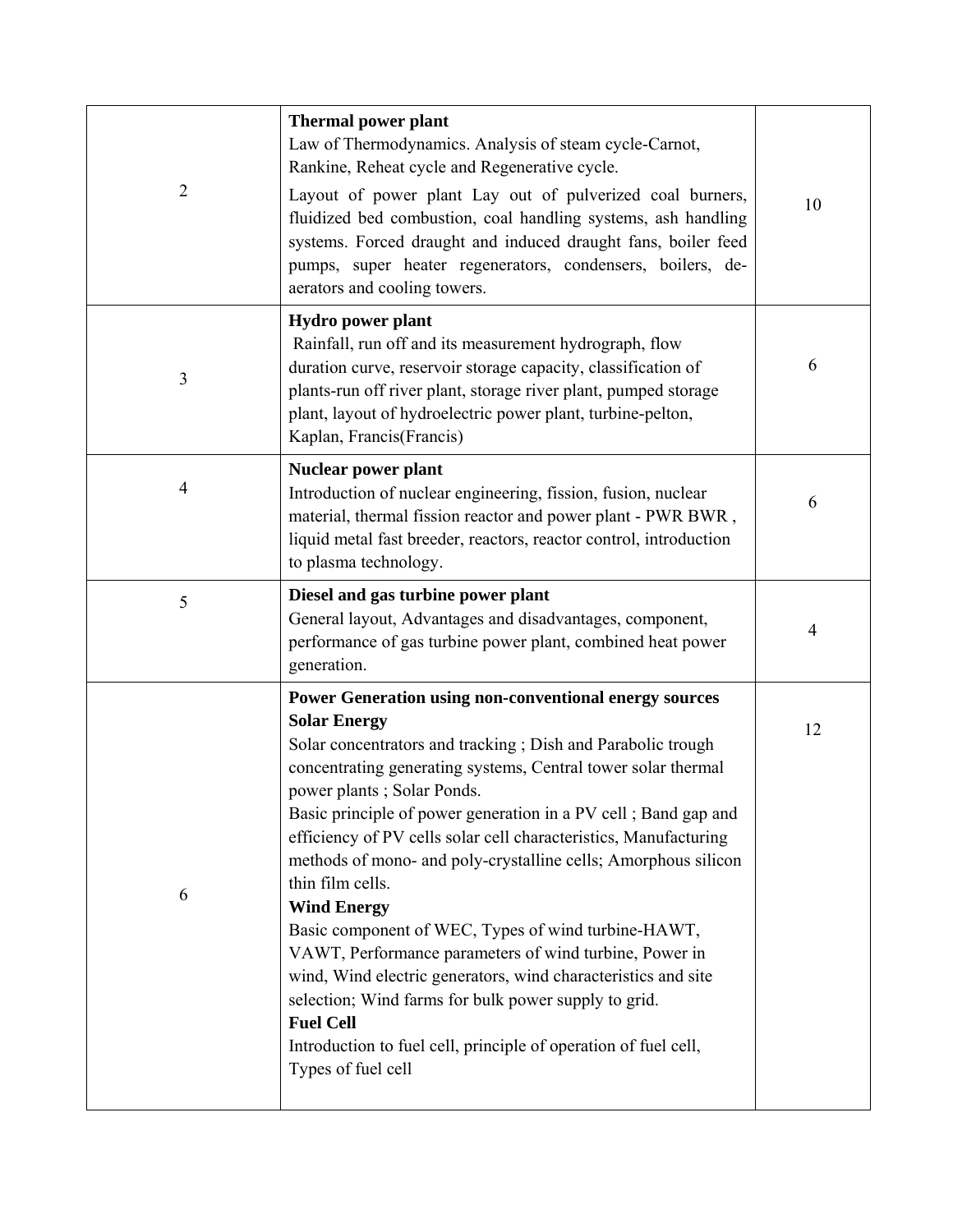| Introduction to other sources                               |  |
|-------------------------------------------------------------|--|
| Basics of power generation by using Biomass, geothermal and |  |
| tidal energy sources, MHD                                   |  |

Internal Assessment consists of two tests out of which; one should be compulsory class test (on minimum 02 Modules) and the other is either a class test or assignment on live problems or course project.

## **Books Recommended:**

## *Text Books:*

- 1. MV Deshpande, *Elements of Power station design*, Tata McGraw Hill
- 2. DH Bacon, *Engineering Thermodynamics*, London Butterworth
- 3. PK Nag, *Power Plant Engineering-Steam & Nuclear*, Tata McGraw Hill

## *Reference Books:*

- 1. Fredrick T Morse, *Power Plant Engineering*, East-West Press Pvt Ltd
- 2. Mahesh Verma, *Power Plant Engineering*, Metrolitan Book Co Pvt Ltd
- 3. RK Rajput, *A Text Book of Power System engineering*, Laxmi Publication
- 4. George W Sutton-(Editor), *Direct Energy Conversion*, Lathur University, Electronic Series Vol 3, McGraw Hill

## **Term work:**

Term work shall consist of minimum two group assignments based on the syllabus followed by the seminar on the same and three tutorials based on the syllabus The distribution of marks for term work shall be as follows:

| Laboratory work (Tutorial):        | 10 marks |
|------------------------------------|----------|
| Seminar:                           | 10 marks |
| Attendance (Theory and Practical): | 05 marks |

The final certification and acceptance of term work ensures the satisfactory performance of laboratory work and minimum passing in the term work.

- 1. Question paper will comprise of 6 questions, each carrying 20 marks.
- 2. Total four questions need to be solved.
- 3: Q.1 will be compulsory, based on entire syllabus wherein sub questions of 2 to 5 marks will be asked.
- 4: Remaining questions will be randomly selected from all the modules.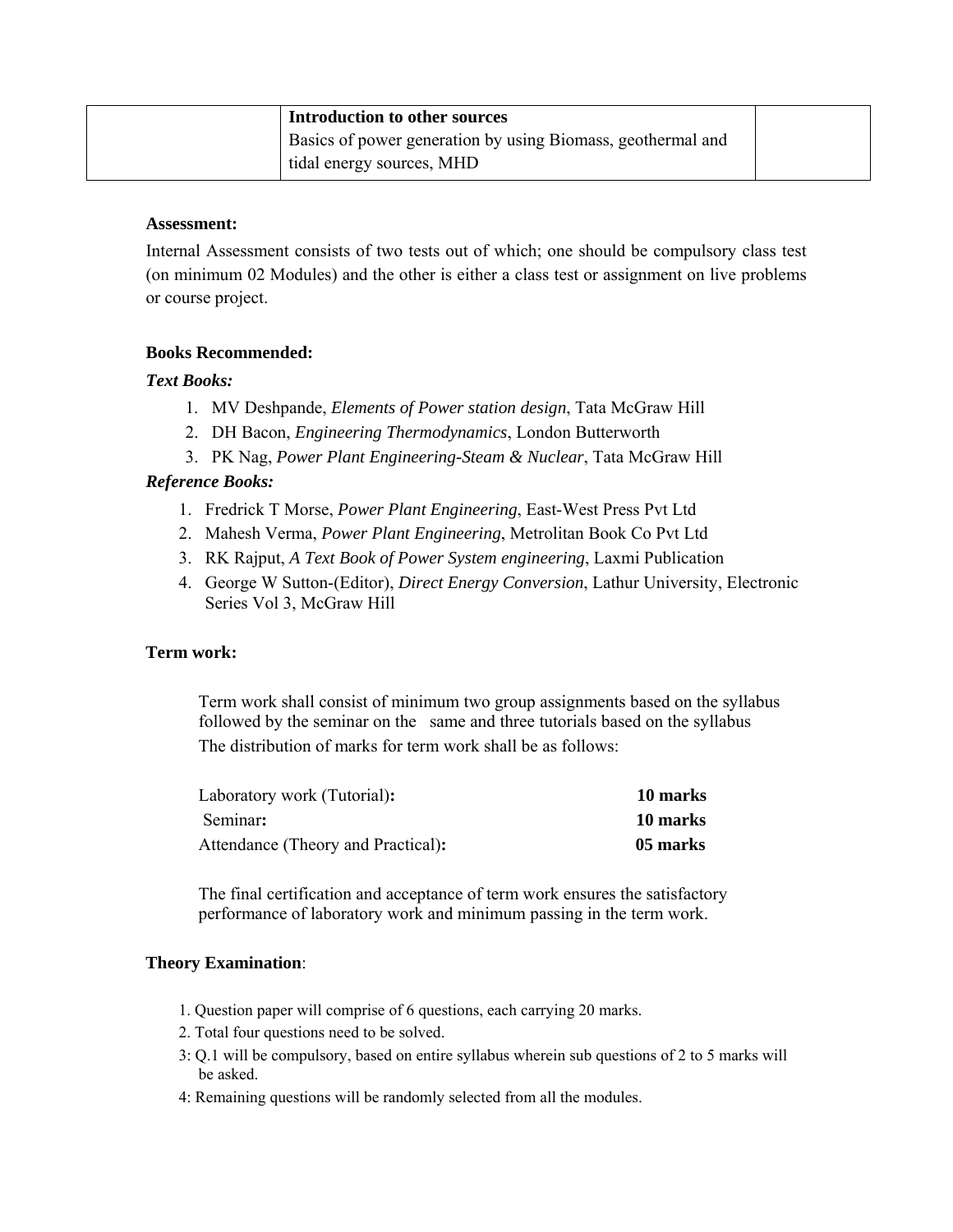| <b>Subject</b><br>Code | <b>Subject Name</b>                        |               | <b>Teaching Scheme</b><br>(Contact Hours) | <b>Credits Assigned</b> |             |              |
|------------------------|--------------------------------------------|---------------|-------------------------------------------|-------------------------|-------------|--------------|
|                        |                                            | <b>Theory</b> | Pract./Tut.                               | <b>Theory</b>           | Pract./Tut. | <b>Total</b> |
| <b>EEC304</b>          | Electrical Networks (abbreviated as<br>EN) | 4             |                                           |                         |             |              |

|                        |                            |                                      |                  |     |                                                              | <b>Examination Scheme</b> |                                    |                               |       |
|------------------------|----------------------------|--------------------------------------|------------------|-----|--------------------------------------------------------------|---------------------------|------------------------------------|-------------------------------|-------|
|                        |                            | <b>Theory</b>                        |                  |     |                                                              |                           |                                    |                               |       |
| <b>Subject</b><br>Code | <b>Subject Name</b>        | <b>Internal</b><br><b>Assessment</b> |                  |     | Exam.<br>End<br>Sem.<br><b>Duration</b><br>Exam.<br>(in Hrs) |                           | <b>Ter</b><br>m<br><b>Wo</b><br>rk | Prac<br>$t_{\bullet}$<br>oral | Total |
|                        |                            | <b>Test</b><br>1                     | <b>Test</b><br>2 | Avg |                                                              |                           |                                    |                               |       |
| <b>EEC304</b>          | <b>Electrical Networks</b> | 20                                   | 20               | 20  | 80                                                           | 03                        | 25                                 | $- -$                         | 125   |

| <b>Subject Code</b>      | <b>Subject Name</b>                                                                                                                           | <b>Credits</b> |  |  |  |  |
|--------------------------|-----------------------------------------------------------------------------------------------------------------------------------------------|----------------|--|--|--|--|
| <b>EEC304</b>            | <b>Electrical Networks (abbreviated as EN)</b>                                                                                                | 05             |  |  |  |  |
| <b>Course Objectives</b> | To impart the knowledge of various fundamental techniques for analysis<br>$\bullet$<br>and synthesis of electrical network.                   |                |  |  |  |  |
|                          | • To mould creative engineers needed in education and industrial<br>development along with problem solving skills                             |                |  |  |  |  |
| <b>Course Outcomes</b>   | Students will be familiar with the various techniques to analyze electrical<br>$\bullet$<br>systems in transient and steady state conditions. |                |  |  |  |  |
|                          | Will be able to demonstrate skills to use modern engineering tools,<br>$\bullet$<br>software and equipments to analyse problems.              |                |  |  |  |  |

| <b>Module</b> | <b>Contents</b>                                                                                                                                                                                                                                                                                                                                                                                                                                                                                                                                                         | <b>Hours</b> |
|---------------|-------------------------------------------------------------------------------------------------------------------------------------------------------------------------------------------------------------------------------------------------------------------------------------------------------------------------------------------------------------------------------------------------------------------------------------------------------------------------------------------------------------------------------------------------------------------------|--------------|
|               | <b>Network Theorems</b><br>Solution of network using dependent sources, mesh analysis,<br>super mesh analysis, nodal analysis, super node analysis, source<br>transformation and source shifting, superposition theorem,<br>Thevenin's theorems and Norton's theorem, maximum power<br>transfer theorem. Solution of network with A.C. sources:<br>magnetic coupling, mesh analysis, nodal analysis, superposition<br>theorem, Thevenin's theorems, Norton's theorem, maximum<br>power transfer theorem, Tellegen's theorem, Millman's theorem,<br>reciprocity theorem. | 12           |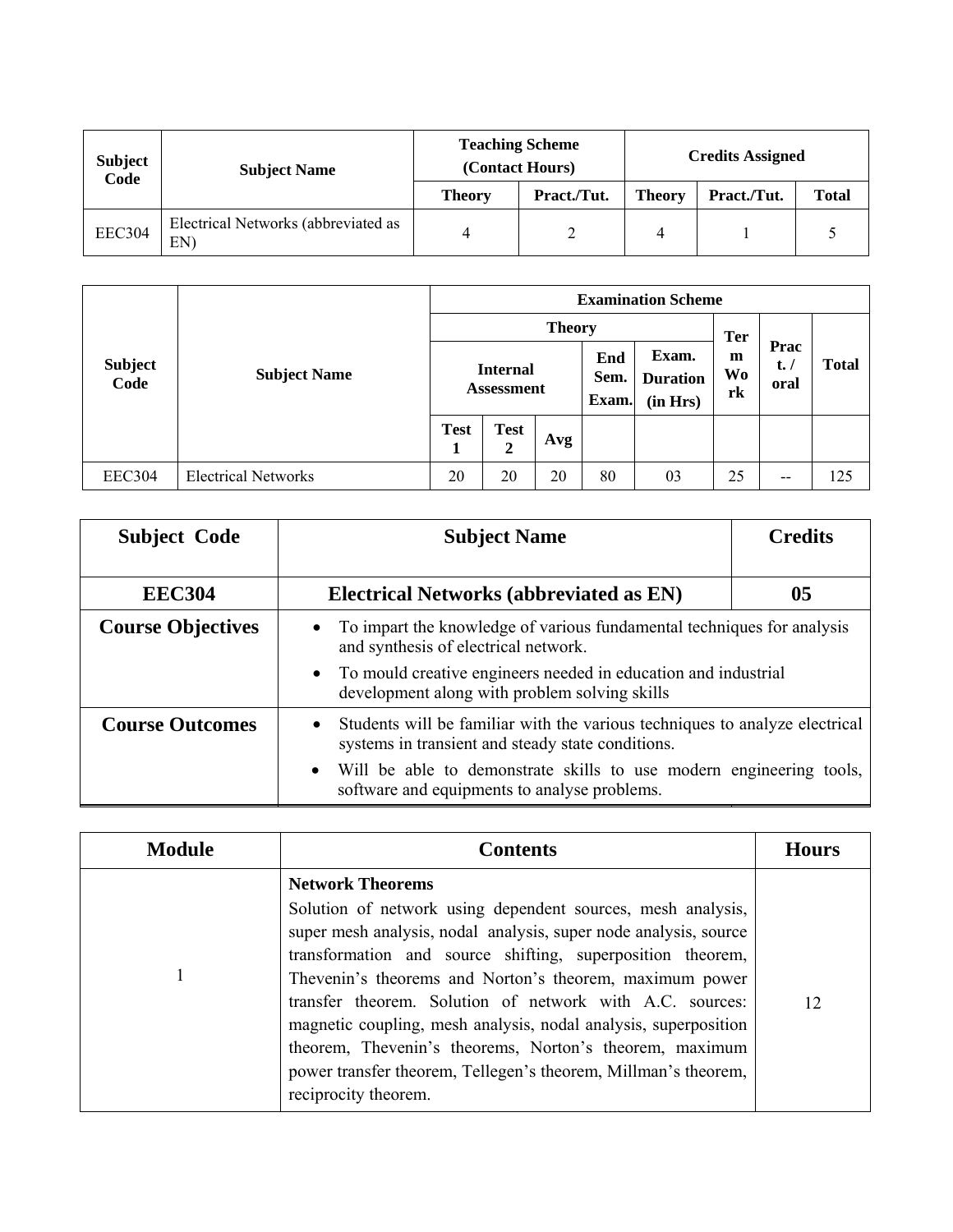| $\overline{2}$ | Graph theory and network topology<br>Introduction, graph of network, tree, co-tree, loop incidence<br>matrix, cut set matrix, tie set matrix and loop current, number of<br>possible tree of a graph, analysis of network<br>equilibrium<br>equation, duality.                                                                                                                                                                                                                                                                   | 06 |
|----------------|----------------------------------------------------------------------------------------------------------------------------------------------------------------------------------------------------------------------------------------------------------------------------------------------------------------------------------------------------------------------------------------------------------------------------------------------------------------------------------------------------------------------------------|----|
| 3              | First Order and Second order differential equations<br>Initial condition of networks, General and partial solutions, time<br>constant, integrating factor, more complicated network,<br>geometrical interpretation of derivative.                                                                                                                                                                                                                                                                                                | 06 |
| $\overline{4}$ | <b>The Laplace Transform</b><br>The Laplace transform and its application to network analysis,<br>transient and steady state response to step, ramp, impulse and<br>sinusoidal input function, transform of other signal waveform,<br>shifted step, ramp and impulse function, waveform synthesis                                                                                                                                                                                                                                | 06 |
| 5              | <b>Network Functions; Poles and Zeros</b><br>Network functions for one port and two port networks, Driving<br>point and transfer functions, ladder network, General network,<br>poles and zeros of network functions, restrictions on Pole and<br>zero locations for driving point functions and Transfer functions,<br>time domain behavior from pole - zero plot.<br>Two port parameters<br>Open circuit, short circuit, transmission and hybrid Parameters,<br>relationships between parameter sets, reciprocity and symmetry | 12 |
| 6              | conditions, parallel connection of two port networks<br><b>Network Synthesis</b><br>Concept of stability, Hurwitz polynomials, Properties and testing<br>of positive real functions, Driving point synthesis of LC, RC, RL<br>network.                                                                                                                                                                                                                                                                                           | 06 |

Internal Assessment consists of two tests out of which; one should be compulsory class test (on minimum 02 Modules) and the other is either a class test or assignment on live problems or course project.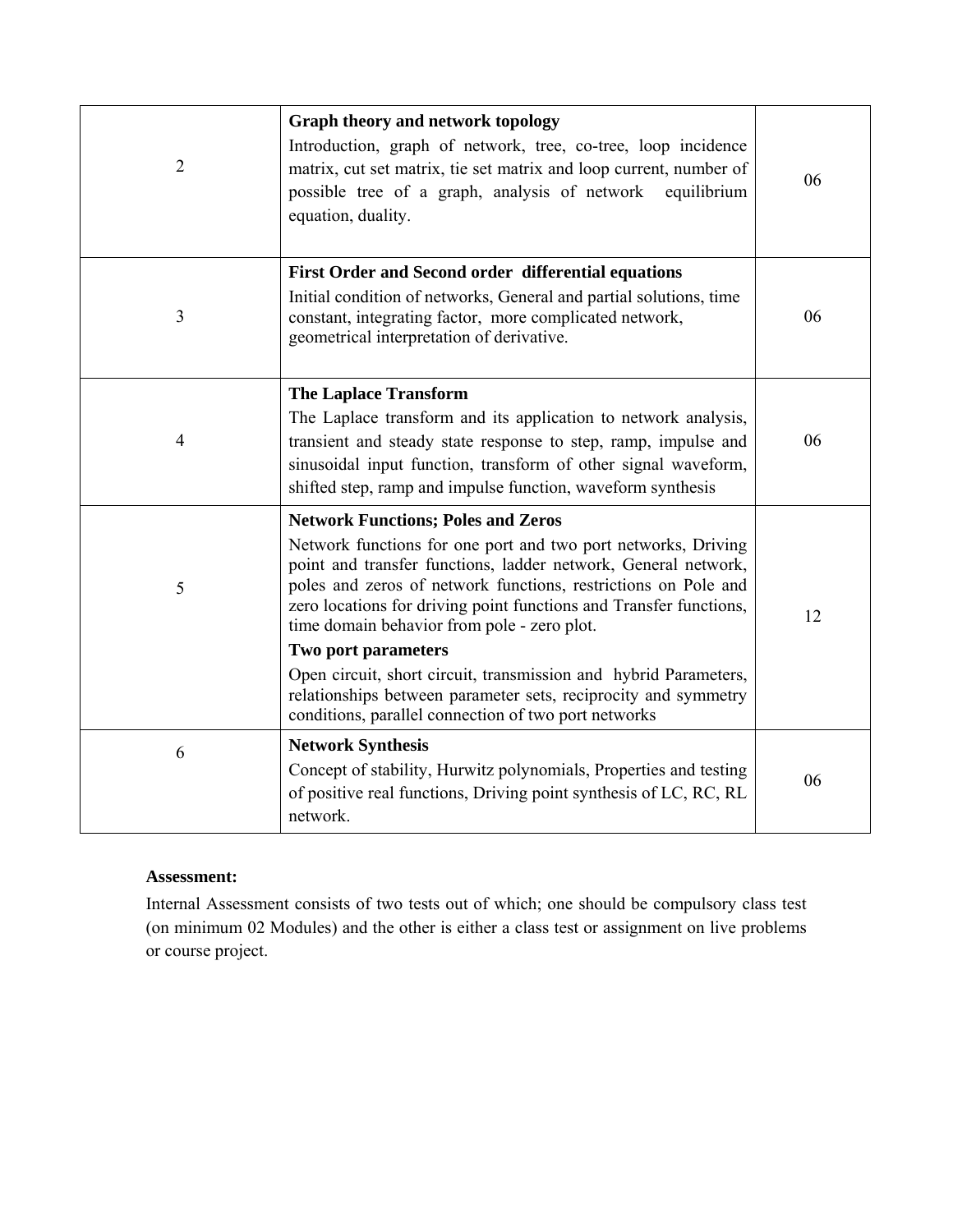#### **Books Recommended:**

#### *Text Books:*

- 1. W H Hayt, S M Durbin, J E Kemmerly, '*Engineering Circuit Analysis',* 7th Edition Tata McGraw-Hill Education.
- 2. M. E. Van Valkenburg, '*Network Analysis',* 3rd Edition, PHI Learning.
- 3. D. Roy Choudhury, '*Networks and Systems',* 2nd Edition, New Age International.
- 4. M. E. Van Valkenburg, '*Linear Circuits'*, Prentice Hall.

## *Reference Books:*

- 1. F. F. Kuo,' *Network Analysis and synthesis'*, John Wiley and sons.
- 2. N Balabanian and T.A. Bickart, '*Linear Network Theory: Analysis, Properties, Design and Synthesis*', Matrix Publishers, Inc.
- 3. C. L.Wadhwa, '*Network Analysis and synthesis*', New Age international.
- 4. B. Somanathan Nair, "Network Analysis and Synthesis", Elsevier Publications

## **Term work:**

Term work shall consist of minimum four tutorials and three simulations (minimum), assignments (min two)

The distribution of marks for term work shall be as follows:

| Laboratory work (Experiment/ programs and journal):10 marks |          |
|-------------------------------------------------------------|----------|
| Assignments:                                                | 10 marks |
| Attendance (Theory and Practical):                          | 05 marks |

The final certification and acceptance of term work ensures the satisfactory performance of laboratory work and minimum passing in the term work.

- 1. Question paper will comprise of 6 questions, each carrying 20 marks.
- 2. Total four questions need to be solved.
- 3: Q.1 will be compulsory, based on entire syllabus wherein sub questions of 2 to 5 marks will be asked.
- 4: Remaining question will be randomly selected from all the modules.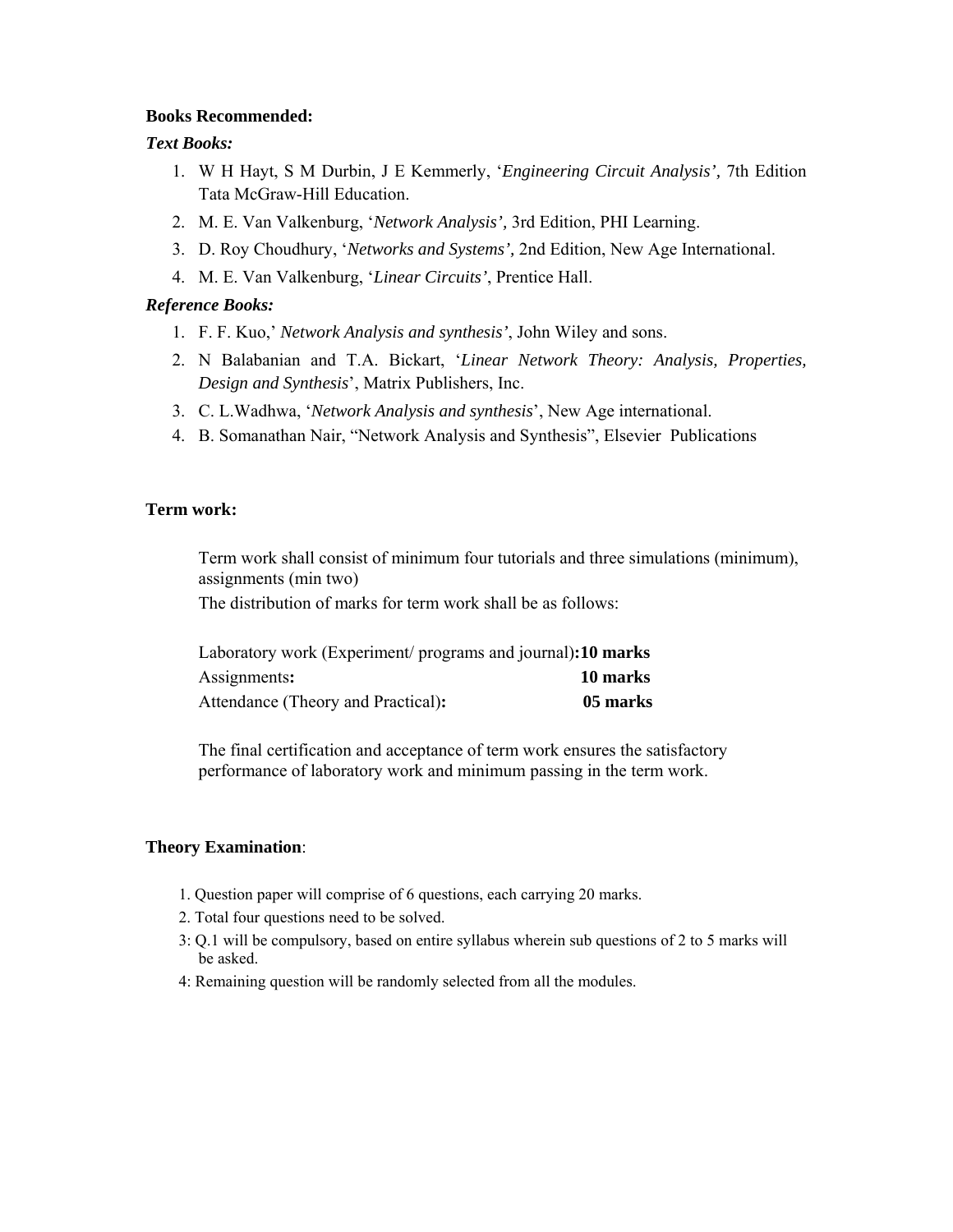| Subject<br>Code | <b>Subject Name</b>                                               |               | <b>Teaching Scheme</b><br>(Contact Hours) |               | <b>Credits Assigned</b> |              |  |
|-----------------|-------------------------------------------------------------------|---------------|-------------------------------------------|---------------|-------------------------|--------------|--|
|                 |                                                                   | <b>Theory</b> | Pract./Tut.                               | <b>Theory</b> | Pract./Tut.             | <b>Total</b> |  |
| EEC305          | Electrical and Electronic<br>Measurements (abbreviated as<br>EEM) | 4             |                                           |               |                         |              |  |

|                        |                                           | <b>Examination Scheme</b><br><b>Theory</b><br><b>Ter</b><br>Exam.<br>End<br>m<br><b>Internal</b><br><b>Wo</b><br>Sem.<br><b>Duration</b><br><b>Assessment</b><br>rk<br>Exam.<br>(in Hrs)<br><b>Test</b><br><b>Test</b><br>Avg<br>2<br>1 |    |    |    |    |    |                             |              |
|------------------------|-------------------------------------------|-----------------------------------------------------------------------------------------------------------------------------------------------------------------------------------------------------------------------------------------|----|----|----|----|----|-----------------------------|--------------|
| <b>Subject</b><br>Code | <b>Subject Name</b>                       |                                                                                                                                                                                                                                         |    |    |    |    |    | Prac<br>$t_{\cdot}$<br>oral | <b>Total</b> |
|                        |                                           |                                                                                                                                                                                                                                         |    |    |    |    |    |                             |              |
| <b>EEC305</b>          | Electrical and Electronic<br>Measurements | 20                                                                                                                                                                                                                                      | 20 | 20 | 80 | 03 | 25 | $\overline{\phantom{m}}$    | 125          |

| <b>Subject Code</b>      | <b>Subject Name</b>                                                                                                                            | <b>Credits</b>                                                            |  |  |  |
|--------------------------|------------------------------------------------------------------------------------------------------------------------------------------------|---------------------------------------------------------------------------|--|--|--|
| <b>EEC305</b>            | <b>Electrical &amp; Electronic Measurements</b>                                                                                                | 05                                                                        |  |  |  |
| <b>Course Objectives</b> | Students should be able to understand working principles of various<br>instruments & devices used for measurement of the Electrical parameters |                                                                           |  |  |  |
| <b>Course Outcomes</b>   | devices for the relevant measurements                                                                                                          | This knowledge helps them to build, assemble and use the instruments $\&$ |  |  |  |

| <b>Module</b> | <b>Contents</b>                                                                                                                                                                                                                                                                                                                                                                                                                                                                                                                                                                                                                                         | <b>Hours</b> |
|---------------|---------------------------------------------------------------------------------------------------------------------------------------------------------------------------------------------------------------------------------------------------------------------------------------------------------------------------------------------------------------------------------------------------------------------------------------------------------------------------------------------------------------------------------------------------------------------------------------------------------------------------------------------------------|--------------|
| 1             | <b>Principles of Analog Instruments</b><br>Errors in Measurement, Difference between Indicating and<br>Integrating Instruments. Moving coil and Moving iron<br>Ammeters & Voltmeters. Extension of ranges by using shunt,<br>Multipliers, Instrument Transformers (only a brief<br>explanation), Dynamometer type Wattmeter & Power Factor<br>meters. Reed Moving Coil type Frequency Meters. Principle<br>of double voltmeter. Double frequency meter. Weston type<br>Synchroscope. DC Permanent magnet moving coil type<br>Galvanometers. Ballistic Galvanometer. AC Vibration<br>Galvanometer (only the basic working Principle and<br>Application). | 16           |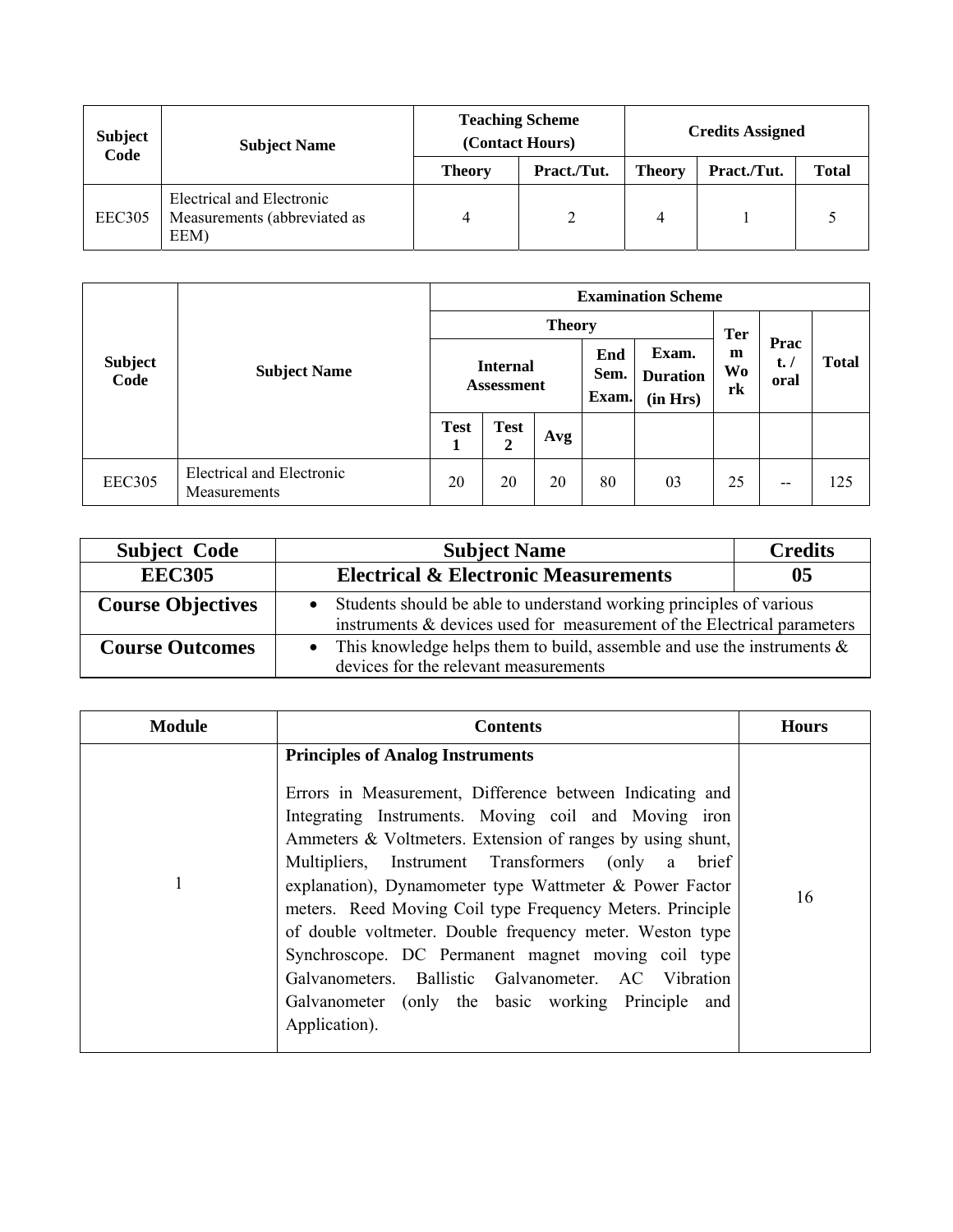|                | <b>Principles of Digital Instruments</b>                                                                                                                                                                                        |    |
|----------------|---------------------------------------------------------------------------------------------------------------------------------------------------------------------------------------------------------------------------------|----|
| $\overline{2}$ | Advantages of digital meters over analogue meters. Resolution &<br>sensitivity of digital meters. Working principles of digital<br>Voltmeter, Ammeter, Frequency meter, Phase Meter, Energy<br>meter, Tachometer and Multimeter | 10 |
| 3              | <b>Measurement of Resistance</b><br>Wheatstone's Bridge, Kelvin's Double Bridge and Megger                                                                                                                                      | 05 |
| $\overline{4}$ | Measurement of Inductance & Capacitance<br>Maxwell's<br>Inductance<br>bridge, Maxwell's<br>Inductance<br>&<br>Capacitance<br>Bridge, Hay's bridge, Anderson's Bridge,                                                           | 05 |
|                | Desaugthy's Bridge, Schering Bridge, Q meter                                                                                                                                                                                    |    |
| 5              | <b>Potentiometer</b><br>Working principle of Crompton's Type and its applications for<br>calibration of Ammeter, Voltmeter & Wattmeter                                                                                          | 04 |
|                | <b>Transducers</b>                                                                                                                                                                                                              |    |
|                | Electrical Transducers, Active & Passive Transducers                                                                                                                                                                            |    |
|                | Resistive Transducer-Potentiometer, Resistance Pressure<br>Transducer, Resistive Position Transducer                                                                                                                            |    |
| 6              | Temperature Transducer-Resistance Thermometer, Thermistor,<br>Thermo couple, RTD                                                                                                                                                | 08 |
|                | Inductive Transducer-Using Self Inductance, Variable Reluctance<br>type, Differential Output Transducers, LVDT, RVDT                                                                                                            |    |
|                | Capacitive Transducer-Capacitive Pressure Transducer                                                                                                                                                                            |    |
|                | Piezo Electrical Transducer, Photo Electric Transducer(Photo<br>emissive, Photo Conductive, Photo Voltaic)                                                                                                                      |    |

Internal Assessment consists of two tests out of which; one should be compulsory class test (on minimum 02 Modules) and the other is either a class test or assignment on live problems or course project.

End Semester Examination: Some guidelines for setting the question papers are as, six questions to be set each of 20 marks, out of these any four questions to be attempted by students. Minimum 80% syllabus should be covered in question papers of end semester examination.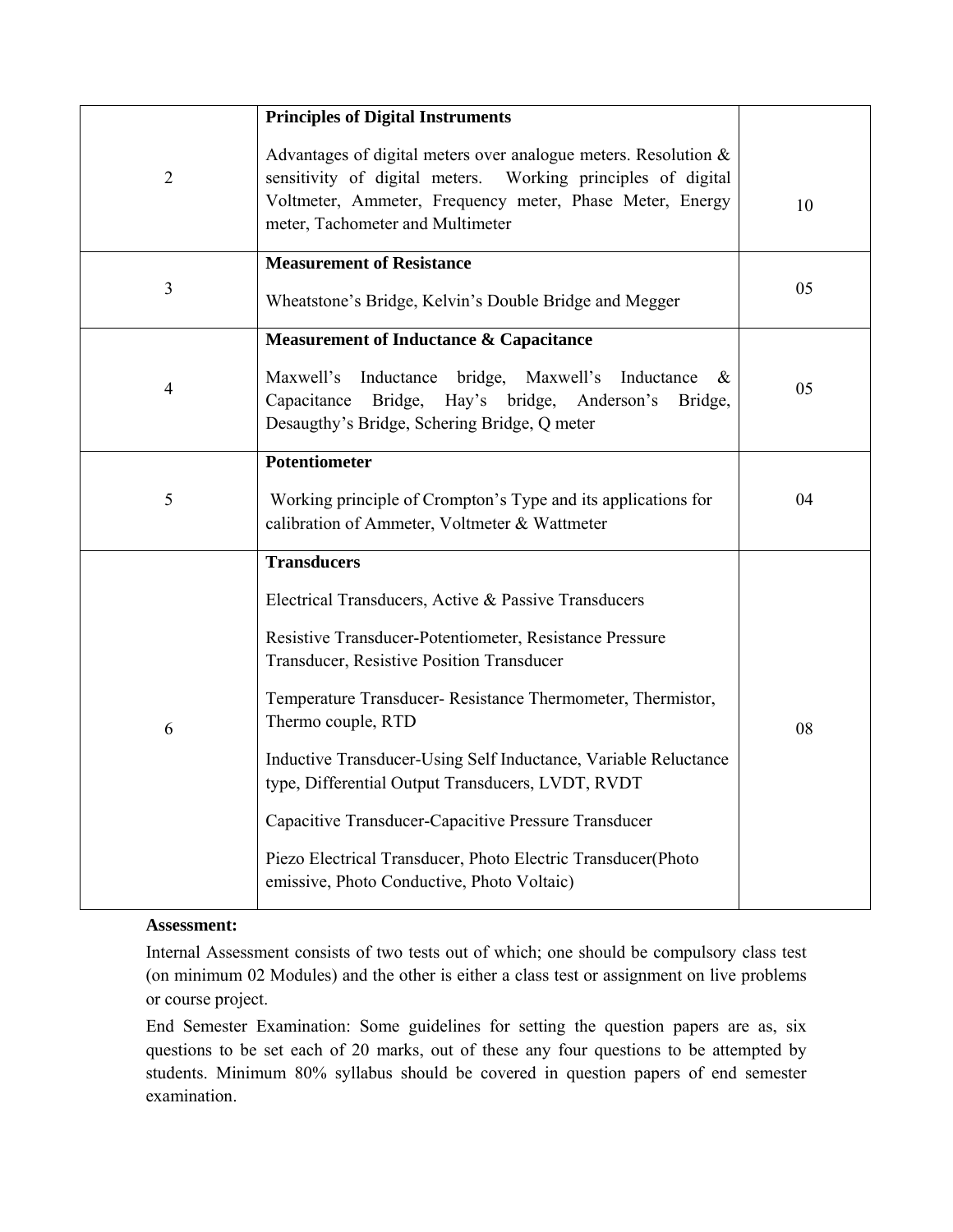## **Books Recommended:**

*Text Books:* 

- 4. Electrical & Electronic Measurements and Instrumentation by AK Sawhney, Dhanpat Rai & Sons
- 5. Modern Electronic Instrumentation and Measurement Techniques by Helfric and Cooper, Prentice Hall of India
- 6. Electronic Instrumentation By H.S.Kalsi, Third Edition, Tata McGraw Hill

#### *Reference Books:*

- 1. Principle of Measurement & Instrumentation by Alan.S.Moris, Prentice Hall of India
- 2. Electrical Measurement & Instrumentation by RS Sirohi & Radhakrisnan, New Age International

#### **List of Experiments Recommended:**

- 1) Demonstration of working parts of moving coil, moving iron, Dynamometer, reed type instruments
- 2) Measurement of low, medium & high resistance
- 3) Calibration of ammeter, voltmeter, wattmeter by using potentiometer
- 4) Measurement of Inductance and Capacitance using Maxwell's, Hay's & Anderson Bridge
- 5) Study of digital voltmeter, Frequency meter & Energy meter by using Kits
- 6) Testing of CT & PT by using the Kit

#### **Term work:**

Term work shall consist of minimum six experiments, assignments (min two) The distribution of marks for term work shall be as follows:

| Laboratory work (Experiments):     | 10 marks |
|------------------------------------|----------|
| Assignments:                       | 10 marks |
| Attendance (Theory and Practical): | 05 marks |

The final certification and acceptance of term work ensures the satisfactory performance of laboratory work and minimum passing in the term work.

- 1. Question paper will comprise of 6 questions, each carrying 20 marks.
- 2. Total four questions need to be solved.
- 3: Q.1 will be compulsory, based on entire syllabus wherein sub questions of 2 to 5 marks will be asked.
- 4: Remaining question will be randomly selected from all the modules.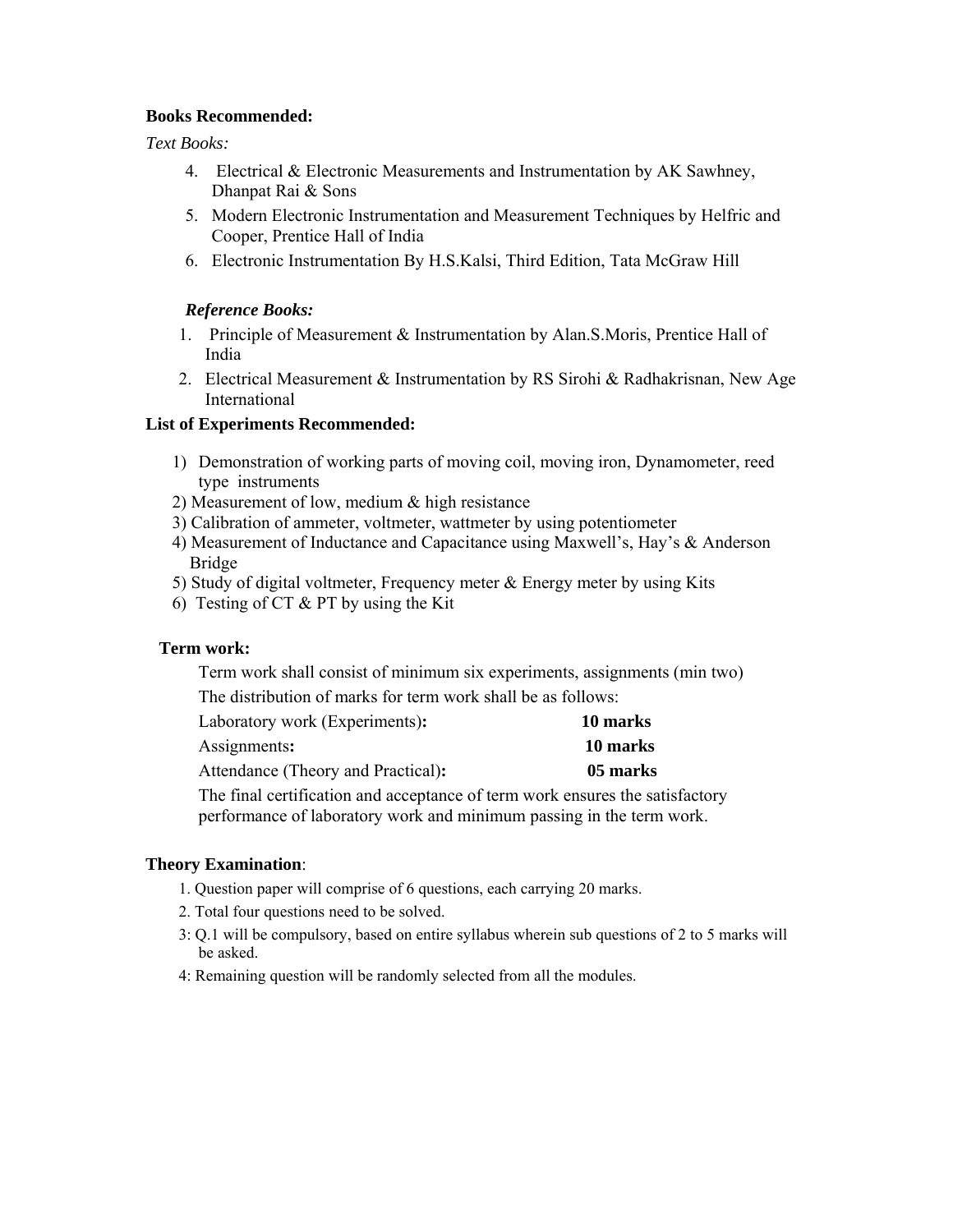| <b>Subject</b><br>Code | <b>Subject Name</b>                                  | <b>Teaching Scheme (Hrs.)</b> |                  |                 |               | <b>Credits Assigned</b> |                 |              |
|------------------------|------------------------------------------------------|-------------------------------|------------------|-----------------|---------------|-------------------------|-----------------|--------------|
|                        |                                                      | <b>Theory</b>                 | <b>Practical</b> | <b>Tutorial</b> | <b>Theory</b> | <b>Practical</b>        | <b>Tutorial</b> | <b>Total</b> |
| <b>EEC 306</b>         | Object Oriented<br>Programming<br>and<br>Methodology | $- -$                         | $4^{\#}$         | --              | $- -$         | 2                       | $- -$           | 2            |

| <b>Subject</b><br>Code | <b>Subject Name</b>                              | <b>Examination Scheme</b> |                                                       |                              |  |      |                  |      |              |  |  |
|------------------------|--------------------------------------------------|---------------------------|-------------------------------------------------------|------------------------------|--|------|------------------|------|--------------|--|--|
|                        |                                                  |                           | <b>Theory Marks</b>                                   |                              |  |      | <b>Practical</b> | Oral | <b>Total</b> |  |  |
|                        |                                                  |                           | End Sem.<br><b>Internal assessment</b><br><b>Exam</b> |                              |  | Work | and Oral         |      |              |  |  |
|                        |                                                  | <b>Test</b><br>1          | <b>Test</b><br>$\boldsymbol{2}$                       | Avg. Of Test<br>1 and Test 2 |  |      |                  |      |              |  |  |
|                        |                                                  |                           |                                                       |                              |  |      |                  |      |              |  |  |
| <b>EEC 306</b>         | Object<br>Oriented<br>Programming<br>Methodology | --                        | --                                                    |                              |  | 25   | $50*$            | --   | 75           |  |  |

| <b>Subject Code</b>      | <b>Subject Name</b>                                                                                                                                                                                                                                                                                                                                                                                                                                                                                                                | <b>Credits</b> |  |
|--------------------------|------------------------------------------------------------------------------------------------------------------------------------------------------------------------------------------------------------------------------------------------------------------------------------------------------------------------------------------------------------------------------------------------------------------------------------------------------------------------------------------------------------------------------------|----------------|--|
| <b>EEC306</b>            | <b>Object Oriented Programming and Methodology</b>                                                                                                                                                                                                                                                                                                                                                                                                                                                                                 | 05             |  |
| <b>Course Objectives</b> | To understand the concept of Object Oriented Programming<br>$\bullet$<br>To help student to understand use of programming language such as JAVA<br>$\bullet$<br>to resolve problems.<br>To impart problems understanding, analyzing skills in order to formulate<br>$\bullet$<br>Algorithms.<br>To provide knowledge about JAVA fundamentals: data types, variables,<br>$\bullet$<br>keywords and control structures.<br>• To understand methods, arrays, inheritance, Interface, package<br>multithreading and concept of Applet. | and            |  |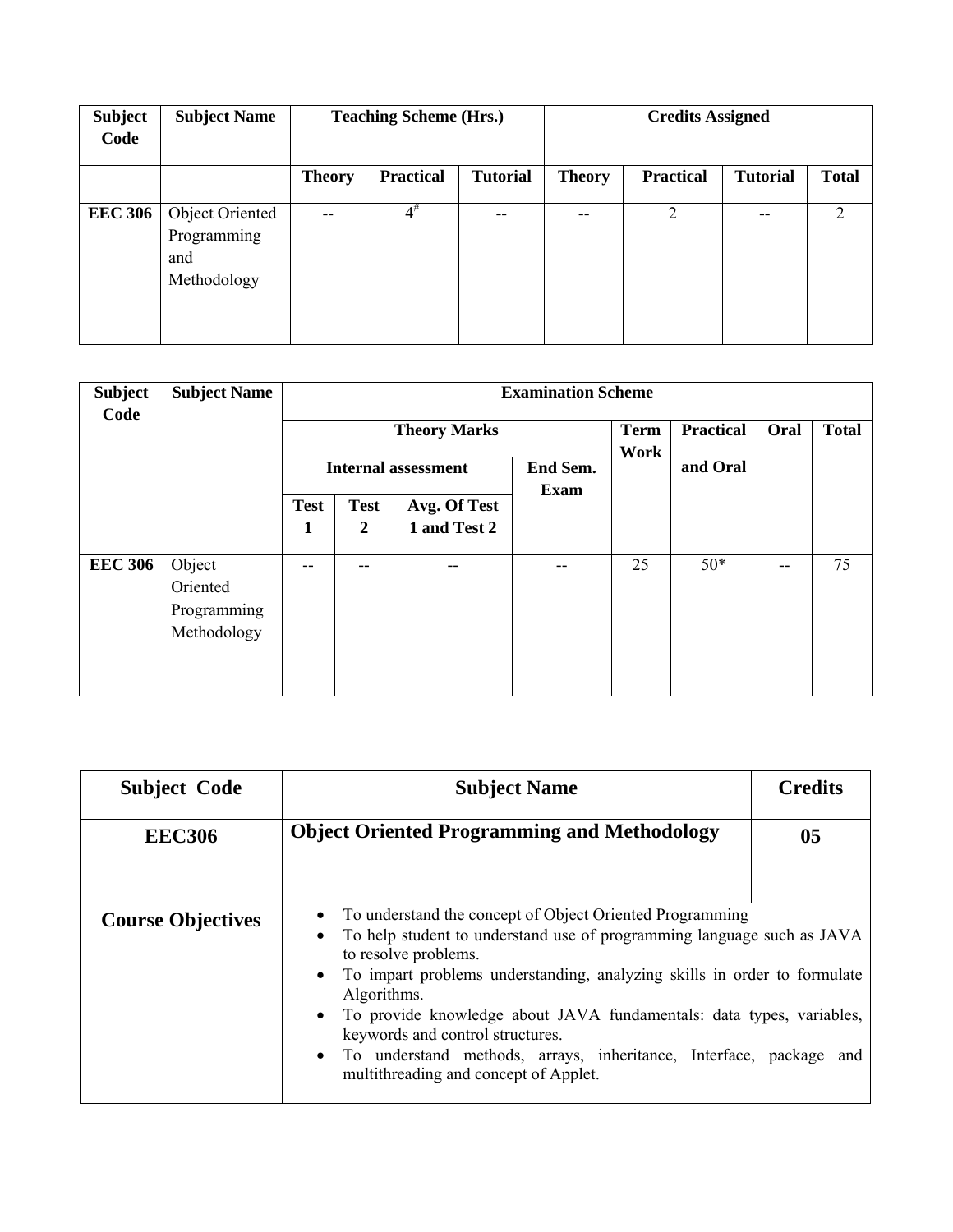| <b>Course Outcomes</b> | Students will be able to code a program using JAVA constructs.<br>$\bullet$                                                                  |
|------------------------|----------------------------------------------------------------------------------------------------------------------------------------------|
|                        | Given an algorithm a student will be able to formulate a program that<br>$\bullet$<br>correctly implements the algorithm.                    |
|                        | Students will be able to generate different patterns and flows using control<br>$\bullet$<br>structures and use recursion in their programs. |
|                        | Students will be able to use thread methods, thread exceptions and thread<br>$\bullet$<br>priority.                                          |
|                        | Students will implement method overloading in their code.<br>$\bullet$                                                                       |
|                        | Students will be able to demonstrate reusability with the help of inheritance.<br>$\bullet$                                                  |
|                        | Students will be able to make more efficient programs.                                                                                       |

| <b>Module</b>           | Unit<br><b>Topic</b><br>No.<br>No. |                                                                                                                                                                                                            |                         |  |
|-------------------------|------------------------------------|------------------------------------------------------------------------------------------------------------------------------------------------------------------------------------------------------------|-------------------------|--|
|                         |                                    |                                                                                                                                                                                                            |                         |  |
| $\mathbf{1}$            |                                    | Fundamental concepts of object oriented programming                                                                                                                                                        | $\overline{\mathbf{4}}$ |  |
|                         | 1.1                                | Overview of programming                                                                                                                                                                                    |                         |  |
|                         | 1.2                                | Introduction to the principles of object-oriented programming: classes,<br>objects, messages, abstraction, encapsulation, inheritance, polymorphism,<br>exception handling, and object-oriented containers |                         |  |
|                         | 1.3                                | Differences and similarity between C++ and JAVA                                                                                                                                                            |                         |  |
| $\overline{2}$          |                                    | <b>Fundamental of Java programming</b>                                                                                                                                                                     | 4                       |  |
|                         | 2.1                                | Features of Java                                                                                                                                                                                           |                         |  |
|                         | 2.2                                | JDK Environment & tools                                                                                                                                                                                    |                         |  |
|                         | 2.3                                | Structure of Java program                                                                                                                                                                                  |                         |  |
|                         | 2.4                                | Keywords, data types, variables, operators, expressions                                                                                                                                                    |                         |  |
|                         | 2.5                                | Decision making, looping, type casting                                                                                                                                                                     |                         |  |
|                         | 2.6                                | Input output using scanner class                                                                                                                                                                           |                         |  |
| $\overline{\mathbf{3}}$ |                                    | <b>Classes and objects</b>                                                                                                                                                                                 | 6                       |  |
|                         | 3.1                                | Creating classes and objects                                                                                                                                                                               |                         |  |
|                         | 3.2                                | Memory allocation for objects                                                                                                                                                                              |                         |  |
|                         | 3.3                                | Passing parameters to Methods                                                                                                                                                                              |                         |  |
|                         | 3.4                                | Returning parameters                                                                                                                                                                                       |                         |  |
|                         | 3.5                                | Method overloading                                                                                                                                                                                         |                         |  |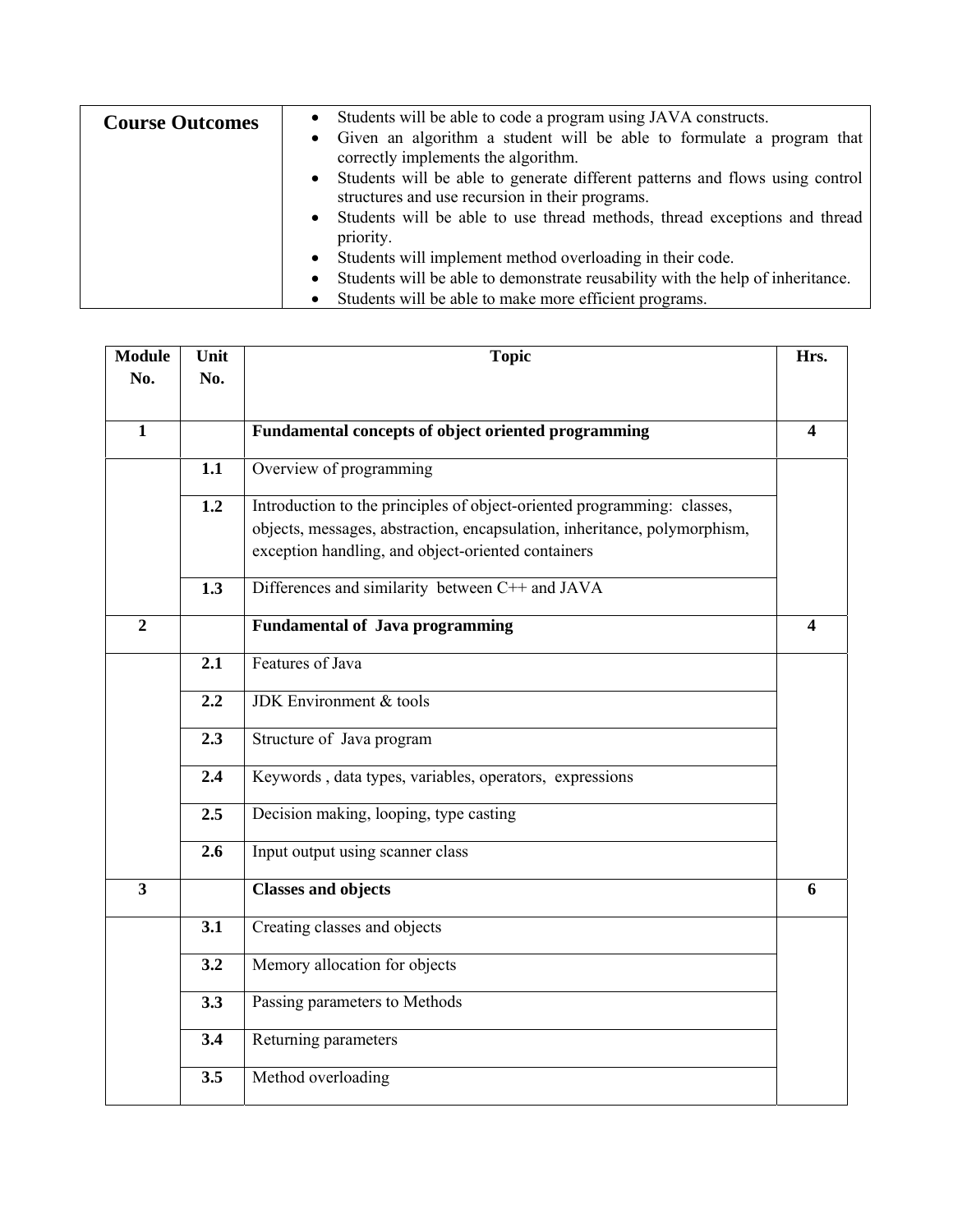|                         | 3.6 | Constructor and finalize ()                                            |                         |
|-------------------------|-----|------------------------------------------------------------------------|-------------------------|
|                         | 3.7 | Arrays: Creating an array                                              |                         |
|                         | 3.8 | Types of array: One dimensional arrays , Two Dimensional array, string |                         |
| $\overline{\mathbf{4}}$ |     | Inheritance, interface and package                                     | 6                       |
|                         | 4.1 | Types of inheritance: Single, multilevel, hierarchical                 |                         |
|                         | 4.2 | Method overriding, super keyword, final keyword, abstract class        |                         |
|                         | 4.3 | Interface                                                              |                         |
|                         | 4.4 | Packages                                                               |                         |
| 5                       |     | <b>Multithreading</b>                                                  | $\overline{\mathbf{4}}$ |
|                         | 5.1 | Life cycle of thread                                                   |                         |
|                         | 5.2 | Methods                                                                |                         |
|                         | 5.3 | Priority in multithreading                                             |                         |
| 6                       |     | <b>Applet</b>                                                          | $\overline{2}$          |
|                         | 6.1 | Applet life cycle                                                      |                         |
|                         | 6.2 | Creating applet                                                        |                         |
|                         | 6.3 | Applet tag                                                             |                         |
|                         |     | <b>Total</b>                                                           | 26                      |

#### **Text Books:**

- 1. Rajkumar Buyya, "*Object-oriented programming with JAVA"*, Mcgraw Hill
- 2. E Balgurusamy, *"Programming with JAVA",* Tata McGraw Hill

#### **Reference Books:**

- 1. Herbert Schildt, *"The Complete Reference JAVA",* Tata McGraw Hill
- 2. Barry Holmes and Daniel T. Joyce, *"Object Oriented Programming with Java",* Jones & Bartlett Learning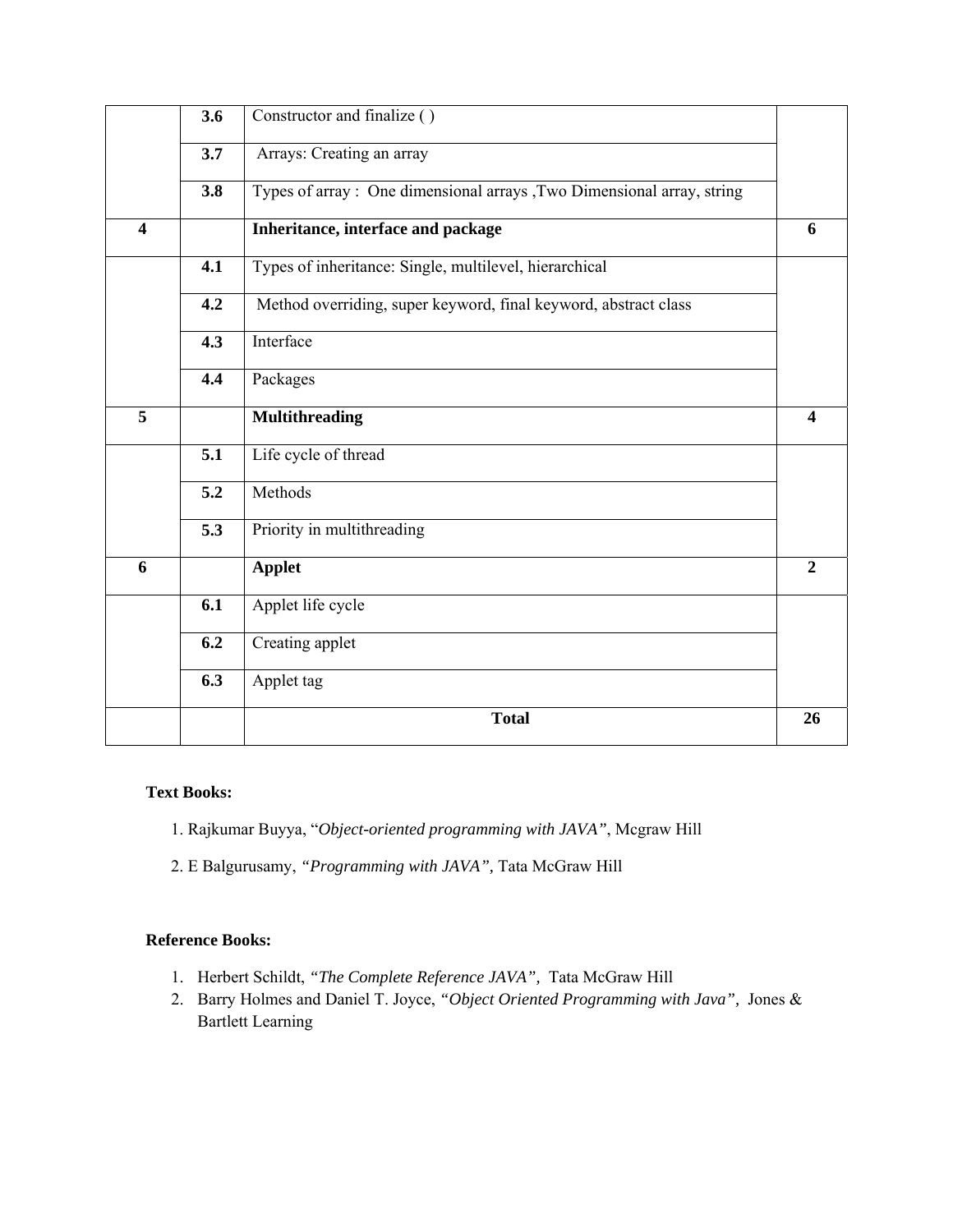| <b>Subject</b><br>Code | <b>Subject Name</b>       | <b>Teaching Scheme(Hrs)</b> |                          |          | <b>Credits Assigned</b> |           |          |       |  |
|------------------------|---------------------------|-----------------------------|--------------------------|----------|-------------------------|-----------|----------|-------|--|
|                        |                           | Theory                      | Practical                | Tutorial | Theory                  | Practical | Tutorial | Total |  |
| <b>EEC</b><br>401      | Applied<br>Mathematics IV | 04                          | $\overline{\phantom{m}}$ | 01       | 04                      | $- -$     | 01       | 05    |  |

| <b>Subject</b><br>Code | <b>Subject Name</b>       | <b>Examination Scheme</b>  |                |              |                         |                     |                  |      |              |  |  |
|------------------------|---------------------------|----------------------------|----------------|--------------|-------------------------|---------------------|------------------|------|--------------|--|--|
|                        |                           | <b>Theory Marks</b>        |                |              |                         | <b>Term</b><br>Work | <b>Practical</b> | Oral | <b>Total</b> |  |  |
|                        |                           | <b>Internal assessment</b> |                |              | End Sem.<br><b>Exam</b> |                     |                  |      |              |  |  |
|                        |                           | <b>Test</b>                | <b>Test</b>    | Avg. Of Test |                         |                     |                  |      |              |  |  |
|                        |                           | 1                          | $\overline{2}$ | 1 and Test 2 |                         |                     |                  |      |              |  |  |
| <b>EEC 401</b>         | Applied<br>Mathematics IV | 20                         | 20             | 20           | 80                      | 25                  |                  | --   | 125          |  |  |

| <b>Subject Code</b>      | <b>Subject Name</b>                                                                                                                                                                                                                                                                                                                                                                                                                                                                                                                                                                | <b>Credits</b> |  |  |  |  |  |
|--------------------------|------------------------------------------------------------------------------------------------------------------------------------------------------------------------------------------------------------------------------------------------------------------------------------------------------------------------------------------------------------------------------------------------------------------------------------------------------------------------------------------------------------------------------------------------------------------------------------|----------------|--|--|--|--|--|
| <b>EEC401</b>            | <b>Applied Mathematics IV</b>                                                                                                                                                                                                                                                                                                                                                                                                                                                                                                                                                      | 0 <sub>5</sub> |  |  |  |  |  |
|                          |                                                                                                                                                                                                                                                                                                                                                                                                                                                                                                                                                                                    |                |  |  |  |  |  |
| <b>Course Objectives</b> | This course will present the method of calculus of variations (CoV), basic concepts<br>of vector spaces, matrix theory, concept of ROC and residue theory with<br>applications.                                                                                                                                                                                                                                                                                                                                                                                                    |                |  |  |  |  |  |
|                          | To provide students with a sound foundation in mathematics and prepare<br>them for graduate studies in Electronics and Telecommunication<br>Engineering<br>To provide students with mathematics fundamental necessary to formulate,<br>$\bullet$<br>solve and analyze engineering problems.<br>To provide opportunity for students to work as part of teams on multi<br>$\bullet$<br>disciplinary projects.                                                                                                                                                                        |                |  |  |  |  |  |
| <b>Course Outcomes</b>   | Students will able to apply method of calculus of variations to specific<br>$\bullet$<br>systems, demonstrate ability to manipulate matrices and compute<br>eigenvalues and eigenvectors, Identify and classify zeros, singular points,<br>residues and their applications.<br>Students will demonstrate an ability to identify formulate and solve<br>$\bullet$<br>Telecommunication Engineering problem using applied mathematics.<br>Students who can participate and succeed in competitive exams like GATE,<br>GRE.<br>Students will be able to make more efficient programs. |                |  |  |  |  |  |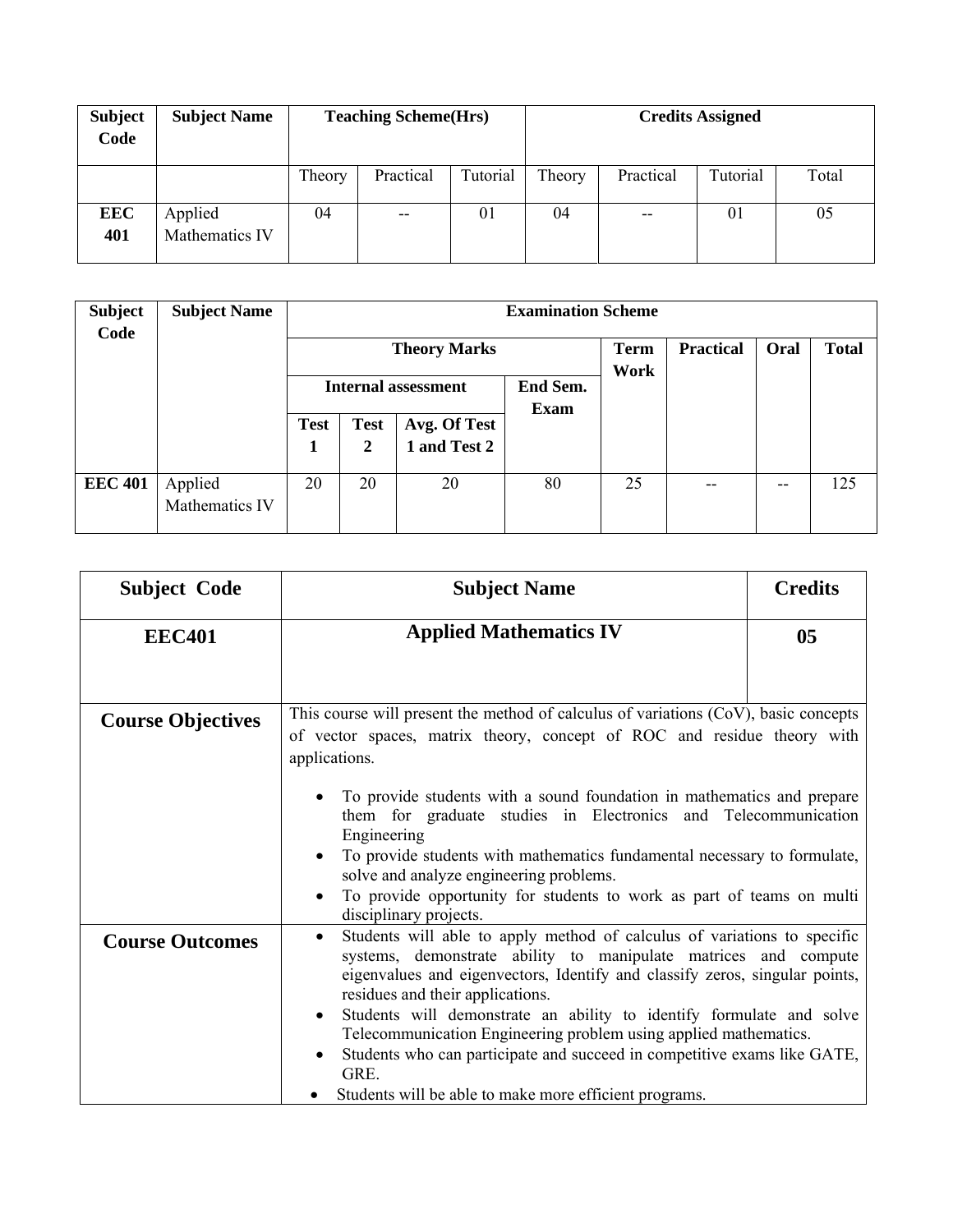| <b>Module</b> | Unit | <b>Topics</b>                                                                                                                                                                                                                                                        | Hrs. |
|---------------|------|----------------------------------------------------------------------------------------------------------------------------------------------------------------------------------------------------------------------------------------------------------------------|------|
| No.           | No.  |                                                                                                                                                                                                                                                                      |      |
|               |      |                                                                                                                                                                                                                                                                      |      |
| 1.0           |      | Calculus of variation                                                                                                                                                                                                                                                | 10   |
|               | 1.1  | Euler Langrange equation, solution of Euler's Langrange equation (only results for<br>different cases for function) independent of a variable, independent of another<br>variable, independent of differentiation of a variable and independent of both<br>variables |      |
|               | 1.2  | Isoperimetric problems, several dependent variables                                                                                                                                                                                                                  |      |
|               | 1.3  | Functions involving higher order derivatives: Rayleigh-Ritz method                                                                                                                                                                                                   |      |
| 2.0           |      | Linear algebra: vector spaces                                                                                                                                                                                                                                        | 12   |
|               | 2.1  | Vectors in n-dimensional vector space: Properties, dot product, cross product,<br>norm and distance properties in n-dimensional vector space.                                                                                                                        |      |
|               | 2.2  | Metric spaces, vector spaces over real field, properties of vector spaces over real<br>field, subspaces.                                                                                                                                                             |      |
|               | 2.3  | Norms and normed vector spaces                                                                                                                                                                                                                                       |      |
|               | 2.4  | Inner products and inner product spaces                                                                                                                                                                                                                              |      |
|               | 2.5  | The Cauchy-Schwarz inequality, orthogonal Subspaces, Gram-Schmidt process                                                                                                                                                                                            |      |
| 3.0           |      | <b>Linear Algebra: Matrix Theory</b>                                                                                                                                                                                                                                 | 15   |
|               | 3.1  | Characteristic equation, Eigenvalues and Eigenvectors, properties of Eigenvalues<br>and Eigenvectors                                                                                                                                                                 |      |
|               | 3.2  | Cayley-Hamilton theorem, examples based on verification of Cayley-Hamilton<br>theorem                                                                                                                                                                                |      |
|               | 3.3  | Similarity of matrices, Diagonalisation of matrix                                                                                                                                                                                                                    |      |
|               | 3.4  | Functions of square matrix, derogatory and non-derogatory matrices                                                                                                                                                                                                   |      |
|               | 3.5  | Quadratic forms over real field, reduction of quadratic form to a diagonal<br>canonical form, rank, index, signature of quadratic form, Sylvester's law of<br>inertia, value-class of a quadratic form of definite, semi-definite and indefinite                     |      |
|               | 3.6  | Singular Value Decomposition                                                                                                                                                                                                                                         |      |
| 4.0           |      | <b>Complex variables: Integration</b>                                                                                                                                                                                                                                | 15   |
|               | 4.1  | Complex Integration: Line Integral, Cauchy's Integral theorem for simply<br>connected regions, Cauchy's Integral formula                                                                                                                                             |      |
|               | 4.2  | Taylor's and Laurent's series                                                                                                                                                                                                                                        |      |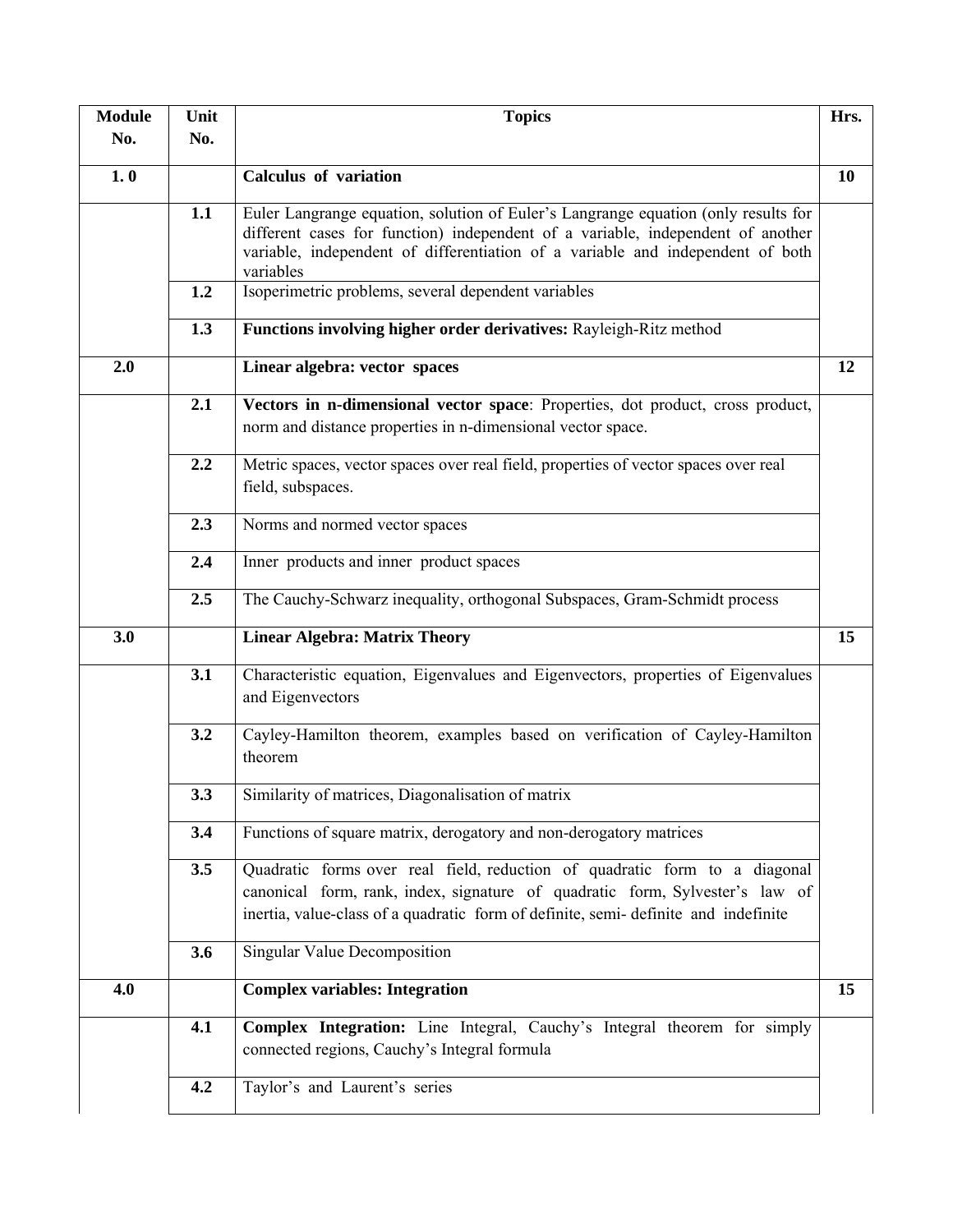| 4.3 | Zeros, singularities, poles of f(z), residues, Cauchy's Residue theorem       |  |
|-----|-------------------------------------------------------------------------------|--|
| 4.4 | Applications of Residue theorem to evaluate real Integrals of different types |  |
|     | Total                                                                         |  |

#### **Text books:**

1) A Text Book of Applied Mathematics Vol. I & II by P.N.Wartilar & J.N.Wartikar, Pune,

Vidyarthi Griha Prakashan., Pune

- 2) Mathematical Methods in science and Engineering, A Datta (2012)
- 3) Higher Engg. Mathematics by Dr. B.S. Grewal, Khanna Publication

#### **Reference Books:**

- 1) Todd K.Moon and Wynn C. Stirling, Mathematical Methods and algorithms for Signal Processing, Pearson Education.
- 2) Kreyszig E., Advanced Engineering Mathematics,  $9<sup>th</sup>$  edition, John Wiley, 2006.
- 3) Linear Algebra- Hoffman & Kunze (Indian editions) 2002
- 4) Linear Algebra- Anton & Torres (2012)  $9<sup>th</sup>$  Indian Edition.
- 5) Complex Analysis Schaum Series.

#### **Internal Assessment (IA):**

Two tests must be conducted which should cover at least 80% of syllabus. The average marks of both the tests will be considered for final Internal Assessment.

#### **End Semester Examination**:

- 1. Question paper will comprise of 6 questions, each carrying 20 marks.
- 2. The students need to solve total 4 questions.
- 3: Question No.1 will be compulsory and based on entire syllabus.
- 4: Remaining question (Q.2 to Q.6) will be selected from all the modules.

## **Term Work/Tutorial**: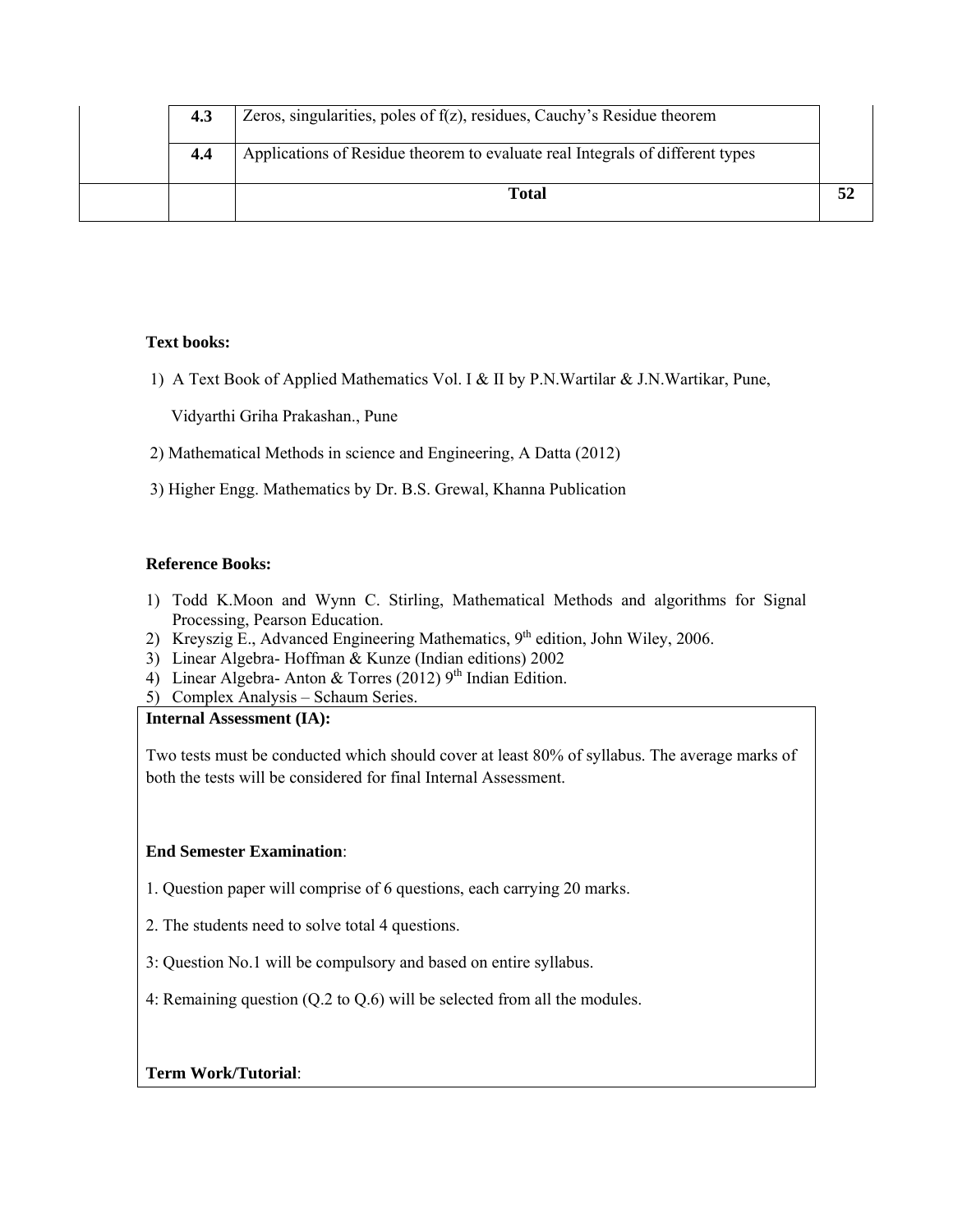At least 08 assignments covering entire syllabus must be given during the **Class Wise Tutorial**. The assignments should be students' centric and an attempt should be made to make assignments more meaningful, interesting and innovative.

Term work assessment must be based on the overall performance of the student with every assignment graded from time to time. The grades will be converted to marks as per **Credit and Grading System** manual and should be added and averaged. Based on above scheme grading and term work assessment should be done.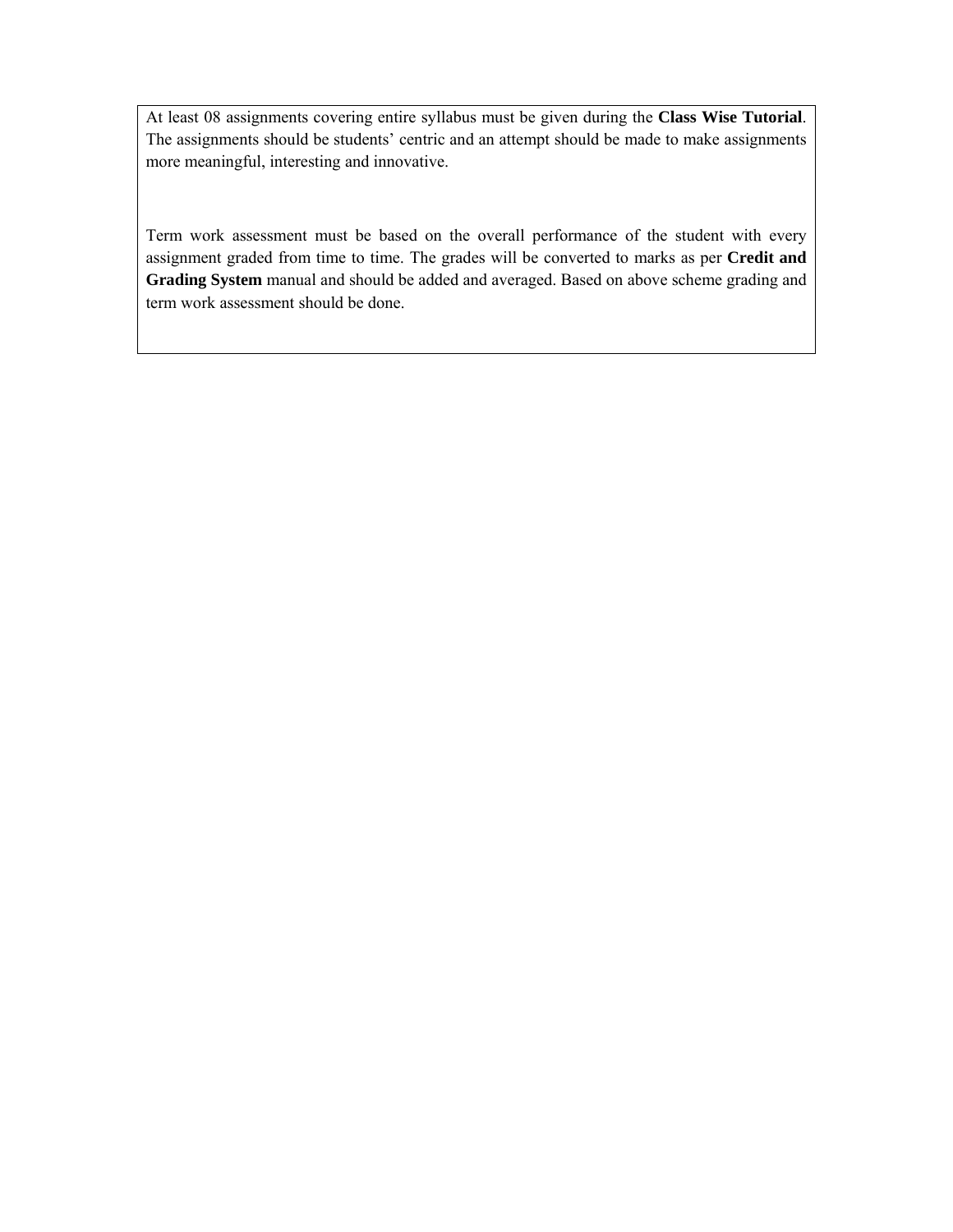| <b>Subject</b><br>Code | <b>Subject Name</b>                              |               | <b>Teaching Scheme</b><br>(Contact Hours) | <b>Credits Assigned</b> |             |              |  |
|------------------------|--------------------------------------------------|---------------|-------------------------------------------|-------------------------|-------------|--------------|--|
|                        |                                                  | <b>Theory</b> | Pract./Tut.                               | <b>Theory</b>           | Pract./Tut. | <b>Total</b> |  |
| EEC402                 | Elements of Power System<br>(abbreviated as EPS) |               |                                           |                         |             |              |  |

| <b>Subject</b><br>Code |                          | <b>Examination Scheme</b> |                               |               |                                                              |    |                      |                               |              |  |
|------------------------|--------------------------|---------------------------|-------------------------------|---------------|--------------------------------------------------------------|----|----------------------|-------------------------------|--------------|--|
|                        |                          |                           |                               | <b>Theory</b> |                                                              |    | <b>Ter</b>           |                               |              |  |
|                        | <b>Subject Name</b>      |                           | <b>Internal</b><br>Assessment |               | Exam.<br>End<br>Sem.<br><b>Duration</b><br>Exam.<br>(in Hrs) |    | m<br><b>Wo</b><br>rk | Prac<br>$t_{\bullet}$<br>oral | <b>Total</b> |  |
|                        |                          | <b>Test</b><br>1          | <b>Test</b><br>2              | Avg           |                                                              |    |                      |                               |              |  |
| <b>EEC402</b>          | Elements of Power System | 20                        | 20                            | 20            | 80                                                           | 03 | 25                   | 25                            | 150          |  |

| <b>Subject Code</b>      | <b>Credits</b><br><b>Subject Name</b>                                                                                                                          |  |  |  |  |  |
|--------------------------|----------------------------------------------------------------------------------------------------------------------------------------------------------------|--|--|--|--|--|
| <b>EEC402</b>            | <b>Elements of Power System (abbreviated as EPS)</b>                                                                                                           |  |  |  |  |  |
| <b>Course Objectives</b> | • To enhance the basic knowledge of the different components of power<br>system network and helps them in industry oriented learning                           |  |  |  |  |  |
| <b>Course Outcomes</b>   | Students will be familiar with various elements of power system network<br>and their significance towards enhancement of efficiency of power<br>system network |  |  |  |  |  |
|                          | Helps in understanding of impact of power solutions on the society and<br>will be aware of contemporary issues                                                 |  |  |  |  |  |

| <b>Module</b> | <b>Contents</b>                                                                                                                                              | <b>Hours</b> |
|---------------|--------------------------------------------------------------------------------------------------------------------------------------------------------------|--------------|
|               | <b>Introduction:</b> Typical AC supply system, comparison between<br>DC and AC supply system, choice of working voltage for<br>transmission and distribution | 02           |
|               | <b>Transmission line parameters</b>                                                                                                                          |              |
|               | <b>Resistance:</b>                                                                                                                                           |              |
|               | Resistance, skin effect and proximity effect                                                                                                                 |              |
| 2             | <b>Inductance</b>                                                                                                                                            | 10           |
|               | Definition of inductance, inductance of single phase two wire                                                                                                |              |
|               | line, conductor types, bundled conductors. Inductance of                                                                                                     |              |
|               | composite conductor, single circuit three phase line, double                                                                                                 |              |
|               | circuit three phase line                                                                                                                                     |              |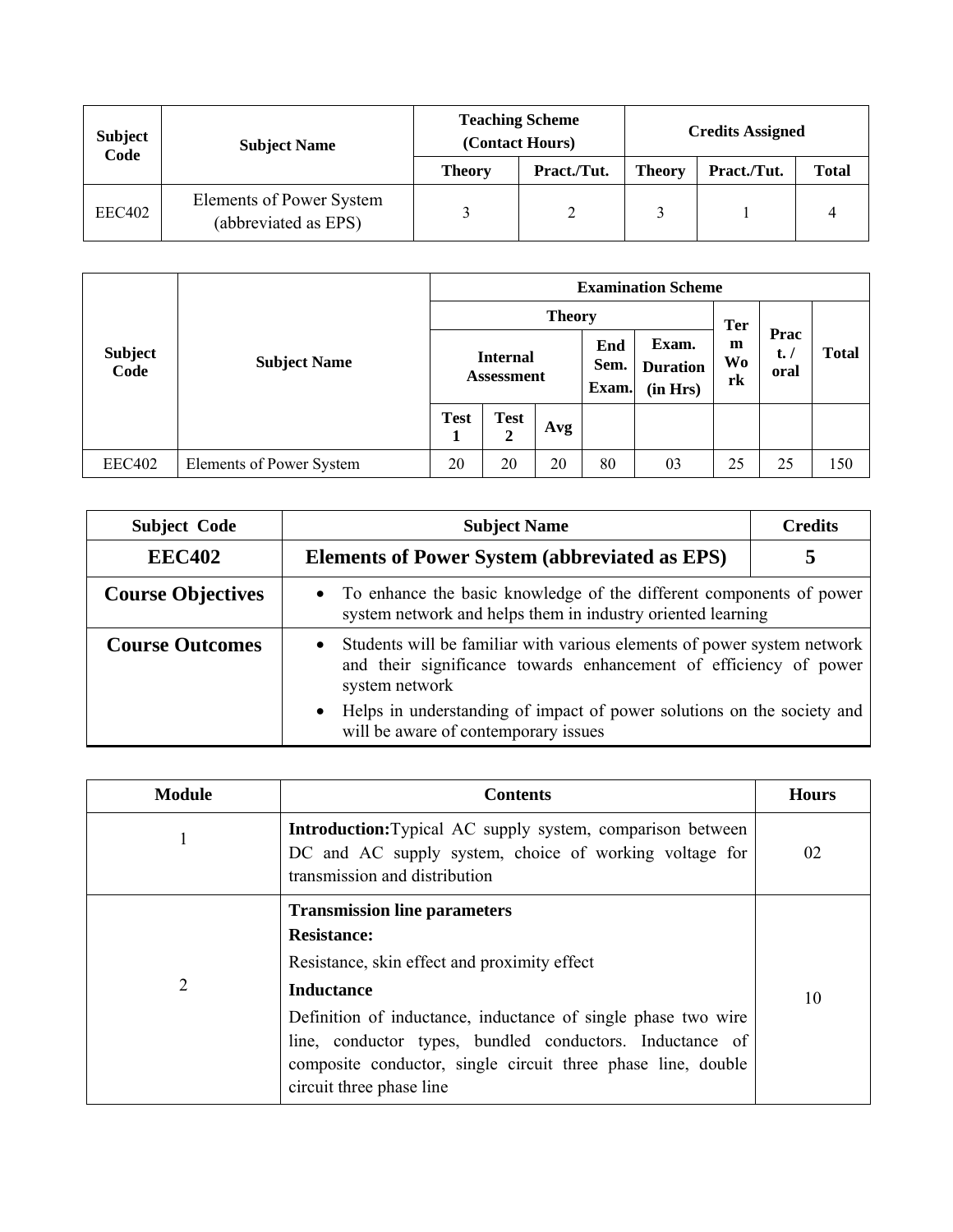|                | Capacitance<br>Potential difference between two conductors of a group of<br>parallel conductors, capacitance of a two wire line, three phase<br>line with equilateral spacing, three phase line<br>with<br>unsymmetrical spacing earth effect on transmission line<br>capacitance, bundled conductors, method of GMD            |                |
|----------------|---------------------------------------------------------------------------------------------------------------------------------------------------------------------------------------------------------------------------------------------------------------------------------------------------------------------------------|----------------|
|                | <b>Performance of transmission line</b>                                                                                                                                                                                                                                                                                         |                |
|                | <b>Representation of power system components</b>                                                                                                                                                                                                                                                                                |                |
| 3              | Single phase solution of balanced three phase networks. One line<br>diagram, impedance and reactance diagram. Per unit (p.u.)<br>system, per unit impedance diagram, representation of loads                                                                                                                                    | 9              |
|                | <b>Transmission line model</b>                                                                                                                                                                                                                                                                                                  |                |
|                | Short, medium, and long line model. Equivalent circuit of a long<br>line. Ferranti effect. Tuned power lines, surge impedance<br>loading, power flow through transmission lines (Numerical<br>compulsory)                                                                                                                       |                |
|                | <b>Overhead Transmission Line</b>                                                                                                                                                                                                                                                                                               |                |
|                | <b>Mechanical design of transmission line</b>                                                                                                                                                                                                                                                                                   |                |
| $\overline{4}$ | Components of overhead lines, types of towers- A type, B type,<br>C type, D type and double circuit tower, cross arms, conductor<br>configuration, spacing and clearance span lengths, sag and<br>tension (Numerical compulsory)                                                                                                | 7              |
|                | <b>Overhead line Insulators</b>                                                                                                                                                                                                                                                                                                 |                |
|                | Types of insulators. String efficiency, methods of equalizing<br>potential (Numerical compulsory)                                                                                                                                                                                                                               |                |
|                | <b>Underground Cable</b>                                                                                                                                                                                                                                                                                                        |                |
| 5              | General construction, types of cable-PVC insulated, XLPE,<br>Paper impregnated, mineral insulated, insulation resistance of<br>single core cable, capacitance of single core cable, grading of<br>cable, selection of cable,<br>Comparison<br>between<br>overhead<br>line<br>transmission<br>with<br>underground cabling system | $\overline{4}$ |
|                | <b>Grounding and safety techniques</b>                                                                                                                                                                                                                                                                                          |                |
| 6              | Measurement of earth resistance. Soil resistivity, tolerable limits<br>of body currents, tolerable step and touch voltage, actual step<br>and touch voltage, measurement of tower footing resistance,<br>counterpoise methods of neutral grounding, grounding practices                                                         | $\overline{4}$ |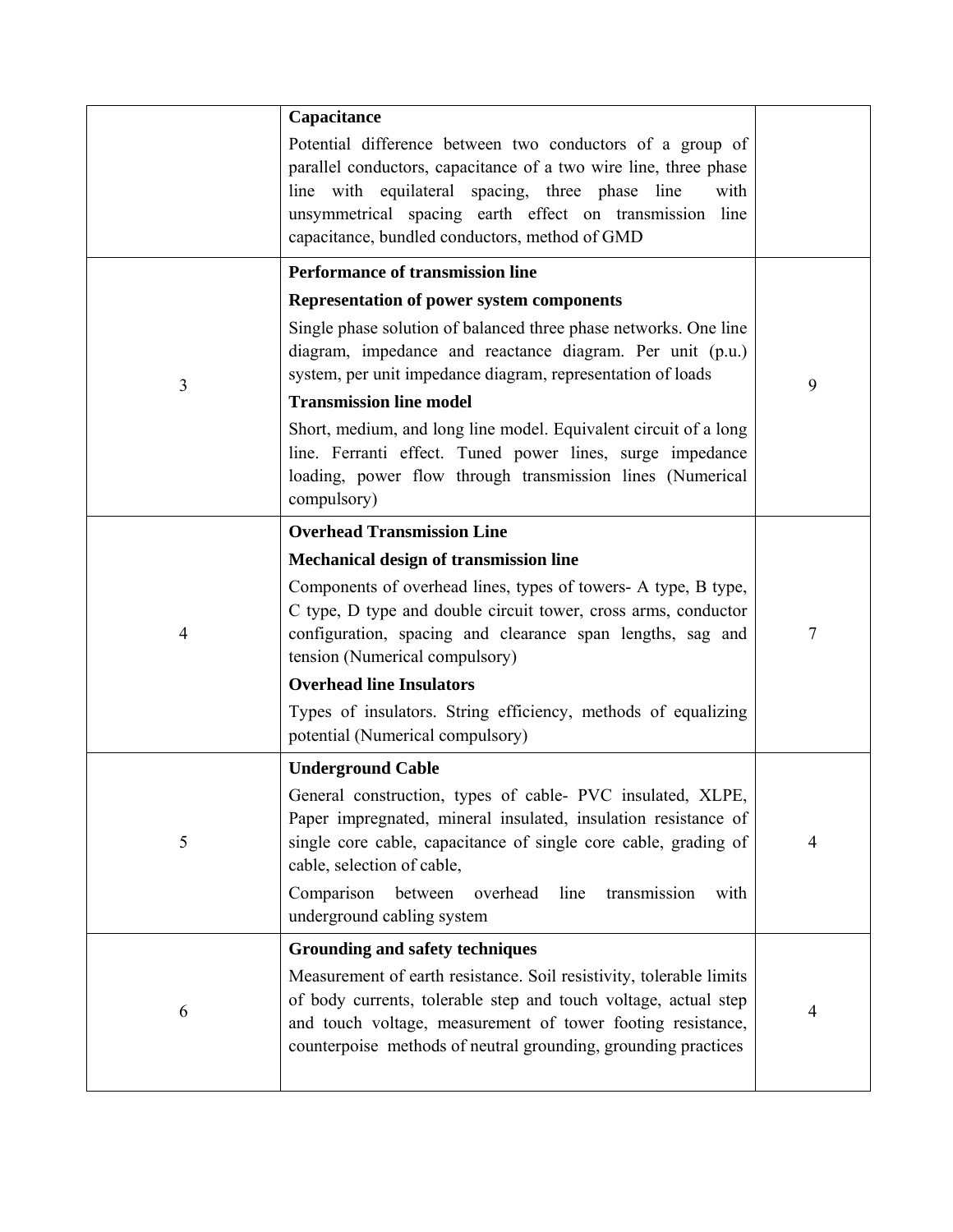Internal Assessment consists of two tests out of which; one should be compulsory class test (on minimum 02 Modules) and the other is either a class test or assignment on live problems or course project.

#### **Books Recommended:**

#### *Text Books:*

- 1. Wadhwa C.L. '*Electrical power system'*, New Age International, 4<sup>th</sup> edition.2005
- 2. J B. Gupta, '*A Course In Power Systems'*, S. K. Kataria & Sons, 2009
- 3. Soni M.L., Bhatanagar U.S, Gupta P.V, 'A *course in electrical power'*, Dhampat Rai and Sons., 1987
- 4. D. P. Kothari, I. J. Nagrath, '*Modern Power System Analysis'*, Mc Graw Hill
- 5. B.R. Gupta*, 'Power System Analysis And Design'*, S.Chand

#### *Reference Books:*

- 1. Stevenson, *Modern power system analysis*, TMH publication
- 2. Mehta V.K., *Principle of power system*, S Chand

#### **Term work:**

Term work shall consist of minimum eight combination of experiments, tutorials and simulations (minimum two) , assignments(min two)

The distribution of marks for term work shall be as follows:

| Laboratory work (Experiment/ programs and journal): 10 marks |          |
|--------------------------------------------------------------|----------|
| Assignments:                                                 | 10 marks |
| Attendance (Theory and Practical):                           | 05 marks |

The final certification and acceptance of term work ensures the satisfactory performance of laboratory work and minimum passing in the term work.

- 1. Question paper will comprise of 6 questions, each carrying 20 marks.
- 2. Total four questions need to be solved.
- 3: Q.1 will be compulsory, based on entire syllabus wherein sub questions of 2 to 5 marks will be asked.
- 4: Remaining question will be randomly selected from all the modules.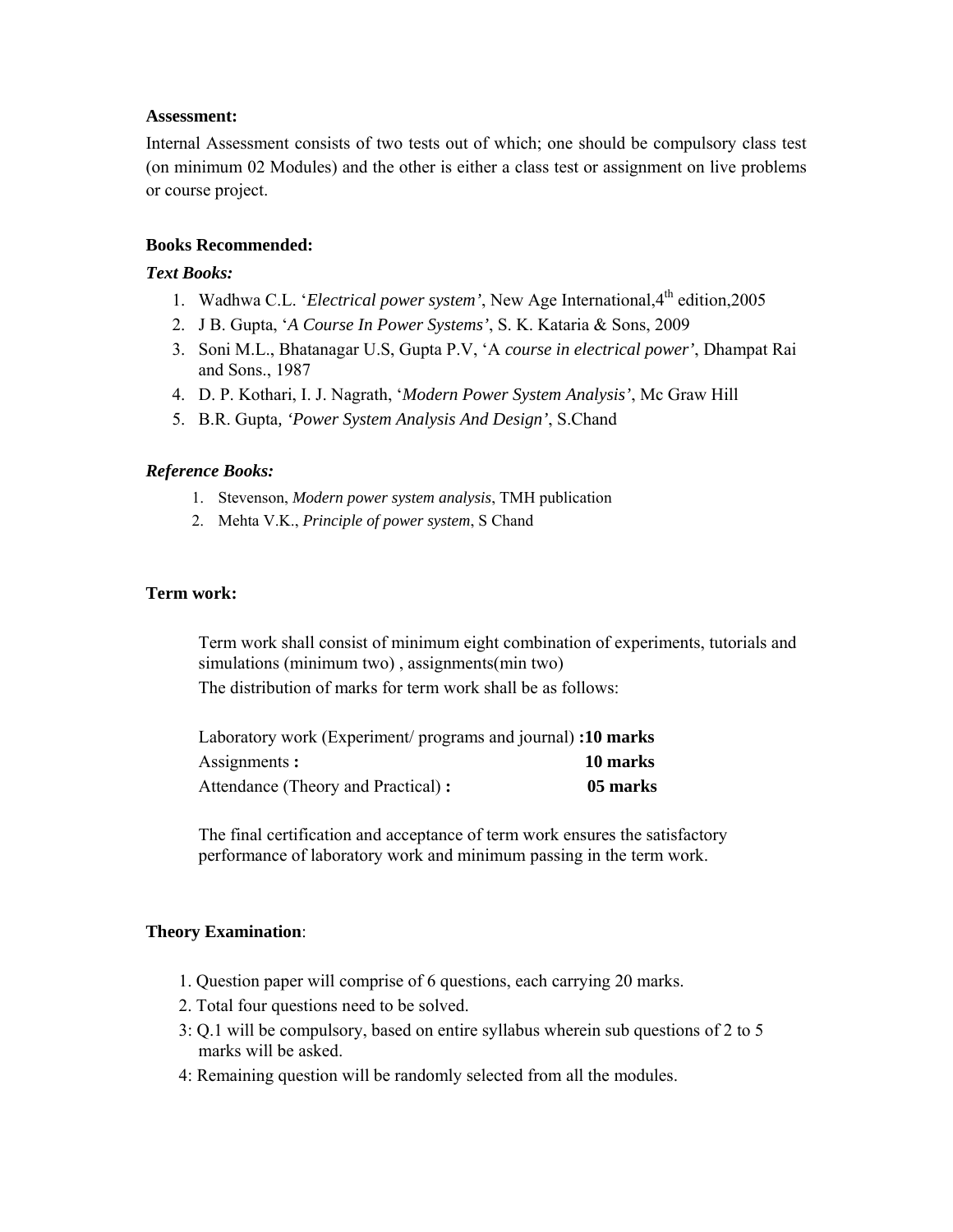| <b>Subject</b><br>Code | <b>Subject Name</b>                              | <b>Teaching Scheme</b><br>(Contact Hours) |             | <b>Credits Assigned</b> |             |              |  |
|------------------------|--------------------------------------------------|-------------------------------------------|-------------|-------------------------|-------------|--------------|--|
|                        |                                                  | <b>Theory</b>                             | Pract./Tut. | <b>Theory</b>           | Pract./Tut. | <b>Total</b> |  |
| <b>EEC403</b>          | Electrical Machines- I (abbreviated<br>as EMC-I) | 4                                         |             |                         |             |              |  |

|                        |                       | <b>Examination Scheme</b>            |                  |                      |                                      |                                    |                               |       |     |  |
|------------------------|-----------------------|--------------------------------------|------------------|----------------------|--------------------------------------|------------------------------------|-------------------------------|-------|-----|--|
|                        | <b>Subject Name</b>   | <b>Theory</b>                        |                  |                      |                                      |                                    |                               |       |     |  |
| <b>Subject</b><br>Code |                       | <b>Internal</b><br><b>Assessment</b> |                  | End<br>Sem.<br>Exam. | Exam.<br><b>Duration</b><br>(in Hrs) | <b>Ter</b><br>m<br><b>Wo</b><br>rk | Prac<br>$t_{\bullet}$<br>oral | Total |     |  |
|                        |                       | <b>Test</b>                          | <b>Test</b><br>2 | Avg                  |                                      |                                    |                               |       |     |  |
| <b>EEC403</b>          | Electrical Machines-I | 20                                   | 20               | 20                   | 80                                   | 03                                 | 25                            | $25*$ | 150 |  |

| <b>Subject Code</b>      | <b>Subject Name</b><br><b>Credits</b>                                                                                                           |                                                                      |  |  |  |  |
|--------------------------|-------------------------------------------------------------------------------------------------------------------------------------------------|----------------------------------------------------------------------|--|--|--|--|
| <b>EEC403</b>            | Electrical Machines- I (abbreviated as EMC-I)                                                                                                   | 05                                                                   |  |  |  |  |
| <b>Course Objectives</b> | To expose the students to the concepts of DC machines, single phase<br>$\bullet$<br>transformer and their applications.                         |                                                                      |  |  |  |  |
|                          | • To impart industry oriented learning.                                                                                                         |                                                                      |  |  |  |  |
| <b>Course Outcomes</b>   | $\bullet$<br>and applications of Electrical Machines                                                                                            | Students will be knowing the working principle, performance, control |  |  |  |  |
|                          | An ability to design and conduct performance experiments, as well as to<br>$\bullet$<br>identify, formulate and solve machine related problems. |                                                                      |  |  |  |  |

| <b>Module</b> | <b>Contents</b>                                                                                                                                                                                                                                | <b>Hours</b> |
|---------------|------------------------------------------------------------------------------------------------------------------------------------------------------------------------------------------------------------------------------------------------|--------------|
|               | <b>Basics of Magnetism</b><br>Magnetic field, Magnetic circuit, Numerical from series parallel<br>magnetic circuit, Flux linkage, Inductance and energy, Faraday's laws,<br>Hysteresis and eddy current losses.                                | 04           |
| ∍             | <b>Electromechanical Energy Conversion</b><br>Principle, Energy stored in magnetic field, Torque in singly excited<br>magnetic field, Reluctance motor, Doubly excited magnetic field,<br>Torque from energy and Co- energy. Dynamic equations | 08           |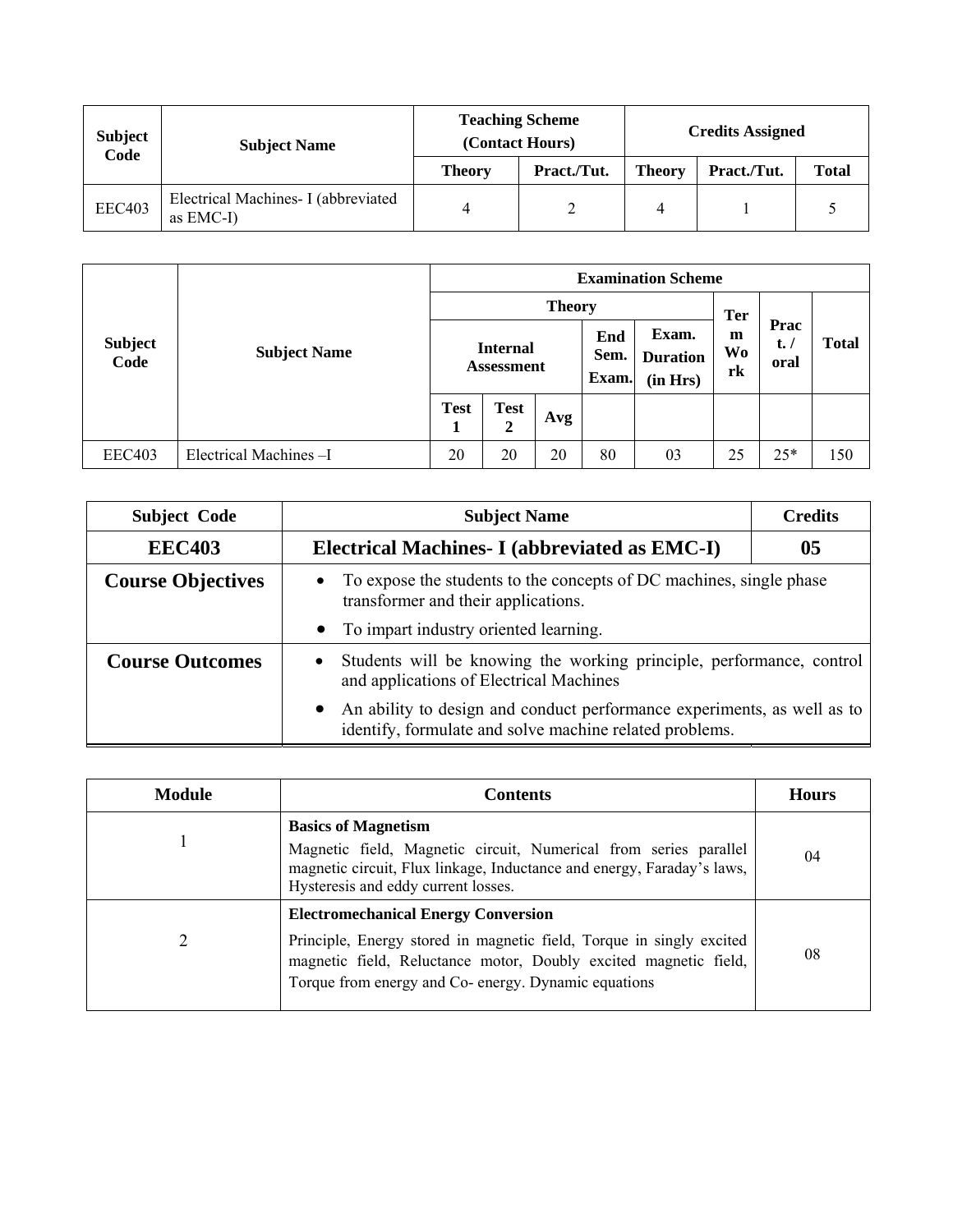|                | <b>DC</b> Machines                                                                                                                                                                                                                                                                                                                                                                                                                                                                                                                                                                                                                                                                                                                                                                                                                                                                                                                                                   |    |
|----------------|----------------------------------------------------------------------------------------------------------------------------------------------------------------------------------------------------------------------------------------------------------------------------------------------------------------------------------------------------------------------------------------------------------------------------------------------------------------------------------------------------------------------------------------------------------------------------------------------------------------------------------------------------------------------------------------------------------------------------------------------------------------------------------------------------------------------------------------------------------------------------------------------------------------------------------------------------------------------|----|
| 3              | Construction of machine, Armature winding, Principle of operation,<br>MMF and flux density waveforms, Significance of commutator and<br>brushes in DC machine, EMF and Torque equation, Methods of<br>excitations, Armature reaction, Methods to minimize the effect of<br>armature reaction, Process of commutation, Methods to improve<br>commutation.                                                                                                                                                                                                                                                                                                                                                                                                                                                                                                                                                                                                             | 10 |
|                | <b>DC</b> Motors                                                                                                                                                                                                                                                                                                                                                                                                                                                                                                                                                                                                                                                                                                                                                                                                                                                                                                                                                     |    |
| $\overline{4}$ | Characteristics of DC Motors, Concept of braking of DC separately<br>excited motors (Rheostatic, Regenerative and plugging). Starters for<br>shunt and series motors, Design of grading of resistance for starter,<br>Speed Control, Losses and efficiency, Applications of DC motor.                                                                                                                                                                                                                                                                                                                                                                                                                                                                                                                                                                                                                                                                                | 10 |
| 5              | <b>Testing of DC Motors</b>                                                                                                                                                                                                                                                                                                                                                                                                                                                                                                                                                                                                                                                                                                                                                                                                                                                                                                                                          |    |
|                | Retardation, Brake load, Swinburne, Hopkinson's, Field test.                                                                                                                                                                                                                                                                                                                                                                                                                                                                                                                                                                                                                                                                                                                                                                                                                                                                                                         | 04 |
| 6              | <b>Transformer - Single Phase</b><br>Review of EMF equation, Equivalent Circuit and Phasor diagram of<br>Transformer.<br>Voltage Regulation of Transformer: - Voltage Regulation, Condition<br>for Zero Voltage Regulation, Condition for Maximum Voltage<br>Regulation.<br>Transformer Losses and Efficiency - Losses, Efficiency, Condition for<br>Maximum Efficiency, Energy Efficiency, All day Efficiency,<br>Separation of Hysteresis and Eddy current losses<br>Testing of Transformer: - Polarity Test, Load Test, Review of OC and<br>SC test, Sumpner's Test, Impulse test.<br>Autotransformer:-<br>Autotransformer<br>Working,<br>Advantages<br>οf<br>Autotransformer over Two winding Transformer, Disadvantages<br>Parallel Operation: No load Operation, On load Operation:- Equal<br>Voltage Operation and Unequal Voltage Operation<br>Introduction to High Frequency Transformer, Pulse Transformer,<br>Isolation Transformer and its applications. | 12 |

Internal Assessment consists of two tests out of which; one should be compulsory class test (on minimum 02 Modules) and the other is either a class test or assignment on live problems or course project.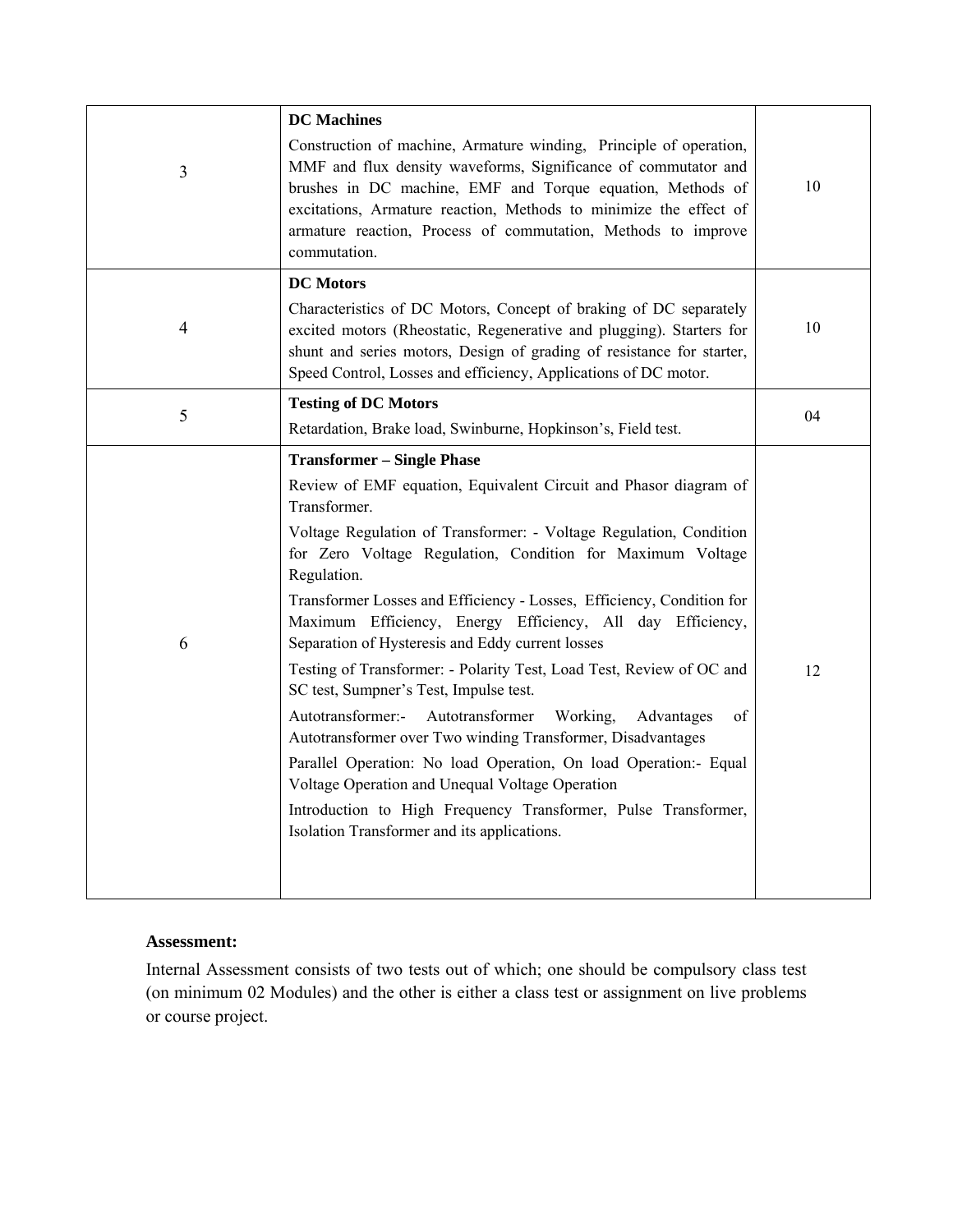#### **Books Recommended:**

#### *Text Books:*

- 1. Bimbhra P.S., *Electric Machinery* , Khanna Publisher,
- 2. Bimbhra P.S., *Generalized Machine Theory*, Khanna Publisher,
- 3. Kothari D.P, Nagrath I.J., *Electric Machines*, TMH Publishcations
- 4. A.E. Fitzgerald, Kingsly, Stephen., *Electric Machinery,* Tata McGraw Hill
- 5. Umanand L, Bhat S.R., "Design of Magnetic Components for Switched mode Power Converters", Wiley Eastern Ltd.

#### *Reference Books:*

- 1. M.G. Say and E. O. Taylor, *Direct current machines*, Pitman publication
- 2. Ashfaq Husain, *Electric Machines*, Dhanpat Rai and co. publications
- 3. M.V. Deshpande, *Electric Machines*, PHI
- 4. Smarajit Ghosh, *Electric Machines*, PEARSON

#### **List of Experiments Recommended:**

- 1) O.C.C of Separately excited DC generator
- 2) Load Test on DC Shunt Motor
- 3) Load Test on DC SeriesMotor
- 4) Load Test on DC Compound Motor
- 5) Speed Control of DC shunt Motor (Armature and Field Control)
- 6) Swinburne's Test
- 7) Hopkinson's Test
- 8) Field's Test
- 9) O.C & S.C. Test on 1Φ Transformer
- 10) Sumpner's Test on 1Φ Transformer
- 11) Separation of iron loss into hysteresis and eddy current loss components in a1Φ Transformer
- 12) Load Test on 1Φ Transformer
- 13) Parallel operation of 1Φ Transformer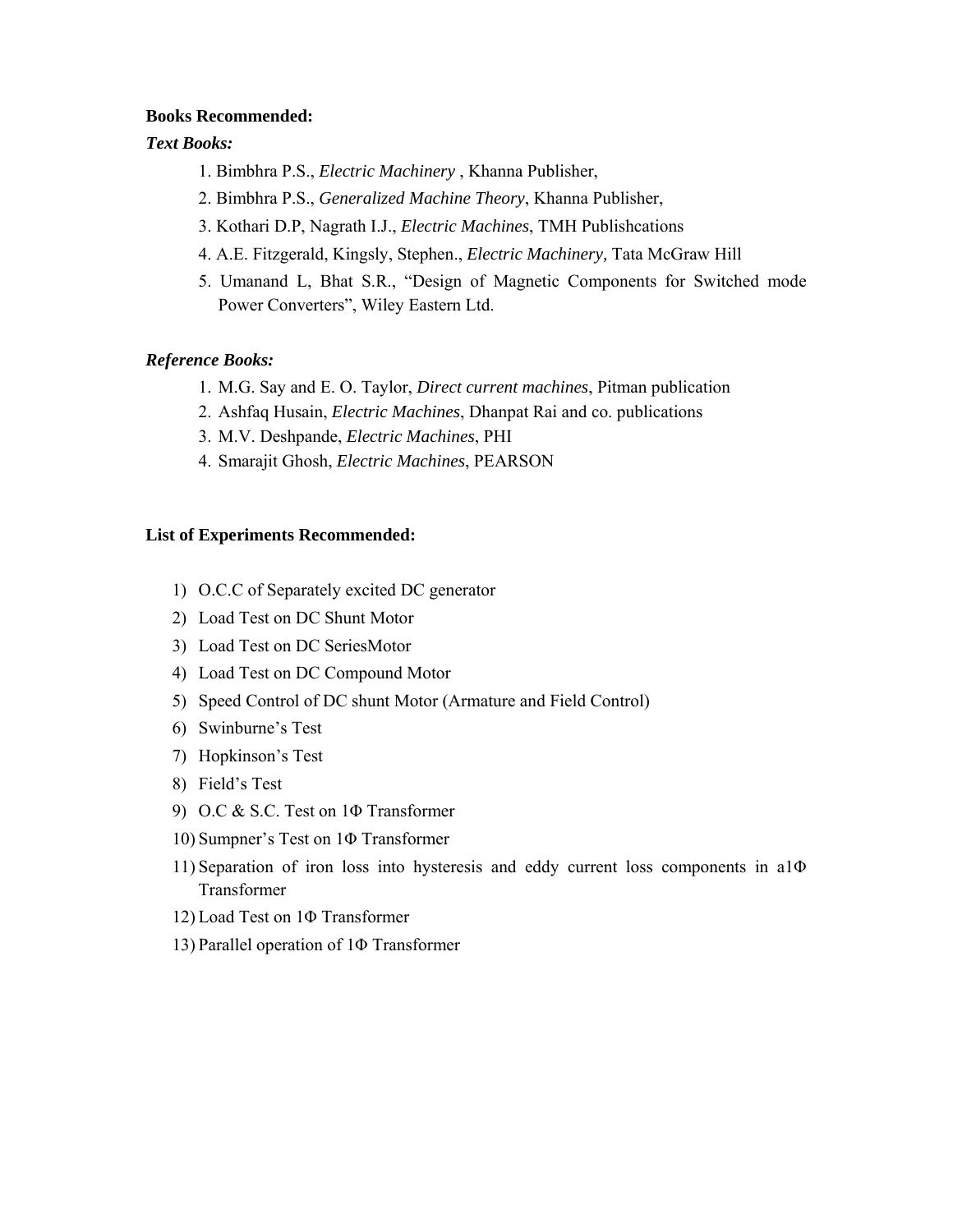## **Term work:**

Term work shall consist of minimum eight experiments, assignments (min two) The distribution of marks for term work shall be as follows:

| Laboratory work (Experiments):     | 10 marks |
|------------------------------------|----------|
| Assignments :                      | 10 marks |
| Attendance (Theory and Practical): | 05 marks |

The final certification and acceptance of term work ensures the satisfactory performance of laboratory work and minimum passing in the term work.

- 1. Question paper will comprise of 6 questions, each carrying 20 marks.
- 2. Total four questions need to be solved.
- 3: Q.1 will be compulsory, based on entire syllabus wherein sub questions of 2 to 5 marks will be asked.
- 4: Remaining question will be randomly selected from all the modules.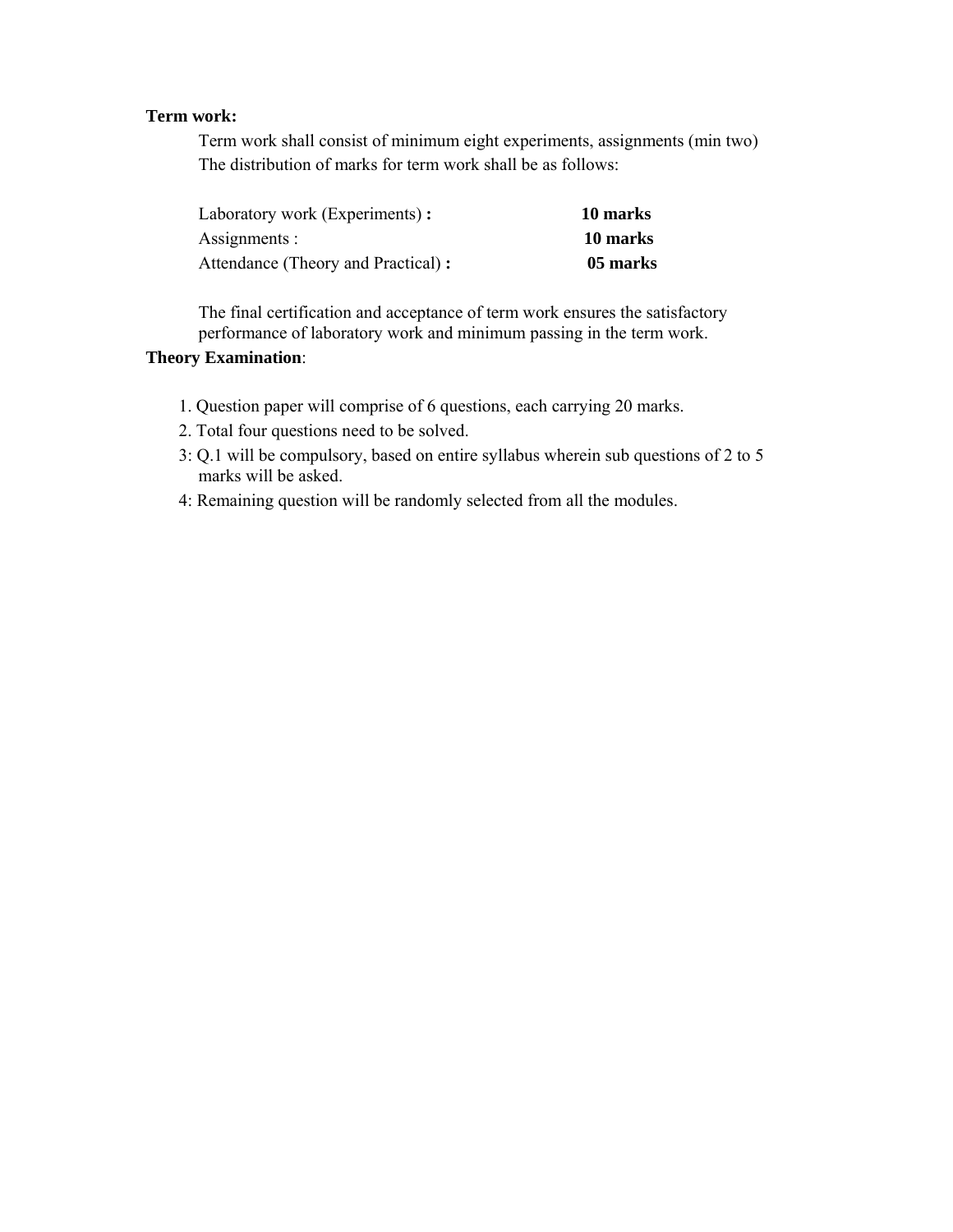| <b>Subject</b><br>Code | <b>Subject Name</b>                   |               | <b>Teaching Scheme</b><br>(Contact Hours) | <b>Credits Assigned</b> |             |              |  |
|------------------------|---------------------------------------|---------------|-------------------------------------------|-------------------------|-------------|--------------|--|
|                        |                                       | <b>Theory</b> | Pract./Tut.                               | <b>Theory</b>           | Pract./Tut. | <b>Total</b> |  |
| <b>EEC404</b>          | Signal Processing (abbreviated as SP) |               |                                           | Δ                       |             |              |  |

|                        |                          | <b>Examination Scheme</b>            |                               |                      |                                      |                                    |                               |                          |     |
|------------------------|--------------------------|--------------------------------------|-------------------------------|----------------------|--------------------------------------|------------------------------------|-------------------------------|--------------------------|-----|
|                        | <b>Subject Name</b>      | <b>Theory</b>                        |                               |                      |                                      |                                    |                               |                          |     |
| <b>Subject</b><br>Code |                          | <b>Internal</b><br><b>Assessment</b> |                               | End<br>Sem.<br>Exam. | Exam.<br><b>Duration</b><br>(in Hrs) | <b>Ter</b><br>m<br><b>Wo</b><br>rk | Prac<br>$t_{\bullet}$<br>oral | <b>Total</b>             |     |
|                        |                          | <b>Test</b><br>л                     | <b>Test</b><br>$\overline{2}$ | Avg                  |                                      |                                    |                               |                          |     |
| <b>EEC404</b>          | <b>Signal Processing</b> | 20                                   | 20                            | 20                   | 80                                   | 03                                 | 25                            | $\overline{\phantom{a}}$ | 125 |

| <b>Subject Code</b>      | <b>Subject Name</b><br><b>Credits</b>                                                                                                                                                                  |                                                                              |  |  |  |  |  |
|--------------------------|--------------------------------------------------------------------------------------------------------------------------------------------------------------------------------------------------------|------------------------------------------------------------------------------|--|--|--|--|--|
| <b>EEC404</b>            | Signal Processing (abbreviated as SP)                                                                                                                                                                  | 05                                                                           |  |  |  |  |  |
| <b>Course Objectives</b> | To enhance the analytical ability of the students in facing the challenges<br>$\bullet$<br>posed by growing trends in communication, control and signal<br>processing areas.                           |                                                                              |  |  |  |  |  |
|                          | $\bullet$<br>solving skills                                                                                                                                                                            | To develop ability among students for problem formulation, system design and |  |  |  |  |  |
| <b>Course Outcomes</b>   | Students:<br>Will be able to analyse the system in Time and Frequency domain<br>$\bullet$                                                                                                              |                                                                              |  |  |  |  |  |
|                          | through its respective tools.<br>Will demonstrate knowledge of complex number, Fourier series and<br>$\bullet$<br>ability to design electrical and electronics systems, analyse and interpret<br>data. |                                                                              |  |  |  |  |  |

| <b>Module</b> | <b>Contents</b>                                                                                                                                                                                                                      | <b>Hours</b> |
|---------------|--------------------------------------------------------------------------------------------------------------------------------------------------------------------------------------------------------------------------------------|--------------|
|               | -Definition and classification of signals and systems<br>-Sampling process and Sampling Theorem (derivation not<br>included)<br>-Operations on signals (Continuous and Discrete Time)<br>-Convolution (Continuous and Discrete Time) | 12           |
| 2             | -Fourier Series, Power spectrum, Power spectral density<br>-Fourier Transform, Energy spectrum, Energy spectral density                                                                                                              | 04           |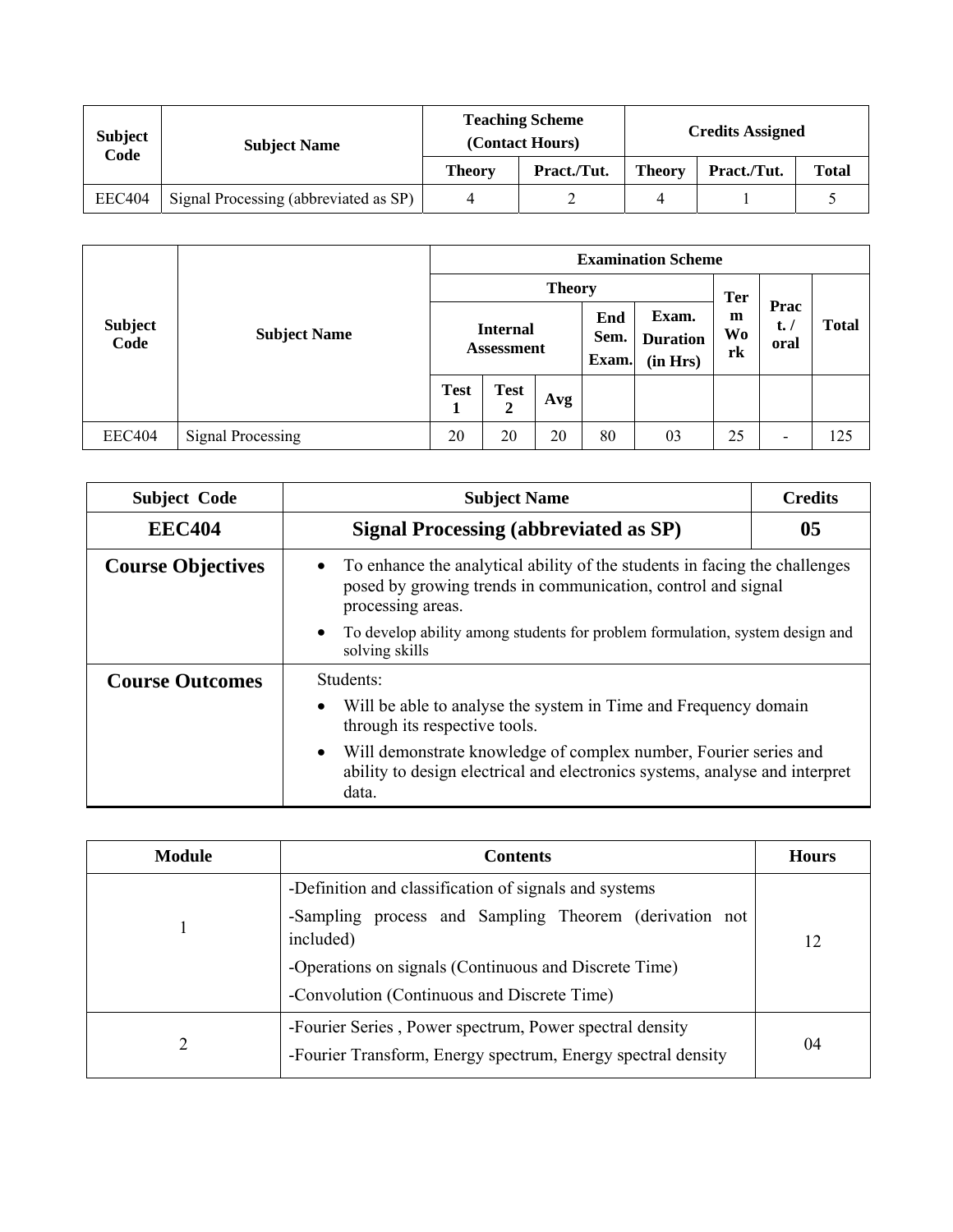| 3              | -Z-Transform (single & double sided), ROC determination         | 10 |
|----------------|-----------------------------------------------------------------|----|
|                | -Properties of Z-Transform                                      |    |
|                | -Inverse Z-Transform                                            |    |
|                | -Solution of difference equation                                |    |
| $\overline{4}$ | -Magnitude and phase response of LTI system                     | 04 |
|                | -Pole-zero diagram                                              |    |
|                | Frequency Domain Analysis of DT systems:-                       |    |
| 5              | - Domain analysis using analytical and graphical technique      |    |
|                | - System classification based on pass band                      | 09 |
|                | - System classification based on phase response and location of |    |
|                | zeros as minimum phase, maximum phase mixed phase               |    |
|                | -DTFT (Discrete time Fourier Transform)                         |    |
| 6              | -DFT                                                            | 09 |
|                | -DFT properties                                                 |    |
|                | -FFT (redix-2, DIT)                                             |    |

Internal Assessment consists of two tests out of which; one should be compulsory class test (on minimum 02 Modules) and the other is either a class test or assignment on live problems or course project.

## **Books Recommended:**

## *Text Books:*

- 1. Salivahan S., "*Digital Signal Processing*", TMH Publication,2001.
- 2. Oppenhein & Schafer, "*Discrete Time Signal Processing*", PHI Publication 1989.
- 3. Haykin S and Van Veen B., "*Signal & Systems*", Wiley Publication, 2nd Ed.
- 4. Linder D.K., "*Introduction to Signal & Systems*", McGraw Hill International,1999.

## *Reference Books:*

- 1. Proakis & Manolakis, "*Digital Signal Processing*" , PHI Publication, 1995
- 2. Lathi B.P., "Signal & Systems", Oxford University press, 2<sup>nd</sup> Ed. 1998
- 3. Mitra S.K., "*Digital Signal Processing*", TMH Publication, 2001.
- 4. Oppenhein & Schafer, "*Discrete Time Signal Processing*", PHI Publication 1989.
- 5. Luis F Chaparro, "Signals and Systems using MATLAB", Elsevier Publisher, Academic Press
- 6. Li Tan, " Digital Signal Processing, Fundamentals and Applications", Elsevier Publisher, Academic Press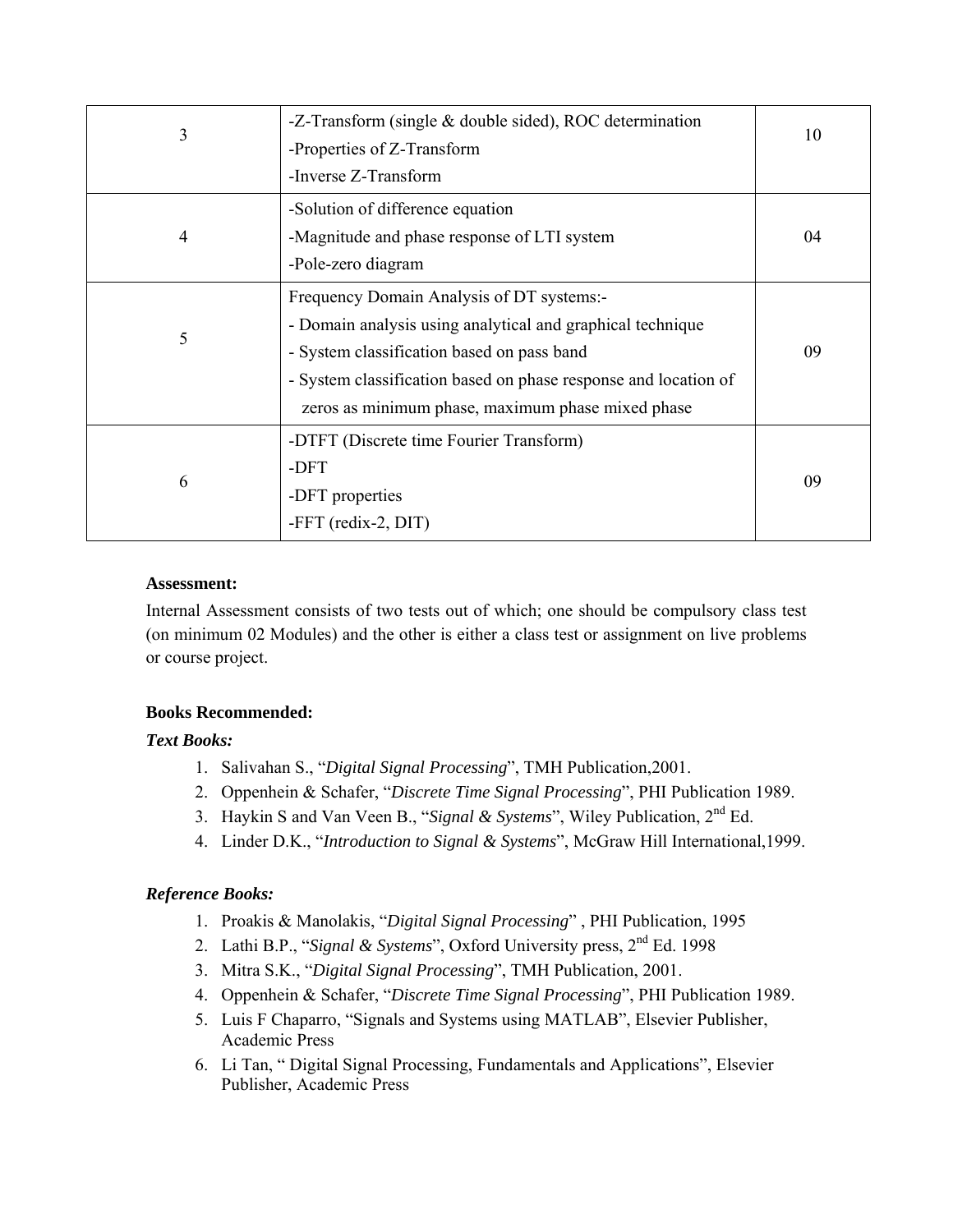#### **Term work:**

Term work shall consist of minimum six experiments/six simulations/combination of experiments and simulations, tutorials , assignments(min two) The distribution of marks for term work shall be as follows:

Laboratory work (Experiment/ programs and journal) **:10 marks**  Assignments : **10 marks**  Attendance (Theory and Practical) **: 05 marks**  The final certification and acceptance of term work ensures the satisfactory performance of laboratory work and minimum passing in the term work.

- 1. Question paper will comprise of 6 questions, each carrying 20 marks.
- 2. Total four questions need to be solved.
- 3: Q.1 will be compulsory, based on entire syllabus wherein sub questions of 2 to 5 marks will be asked.
- 4: Remaining question will be randomly selected from all the modules.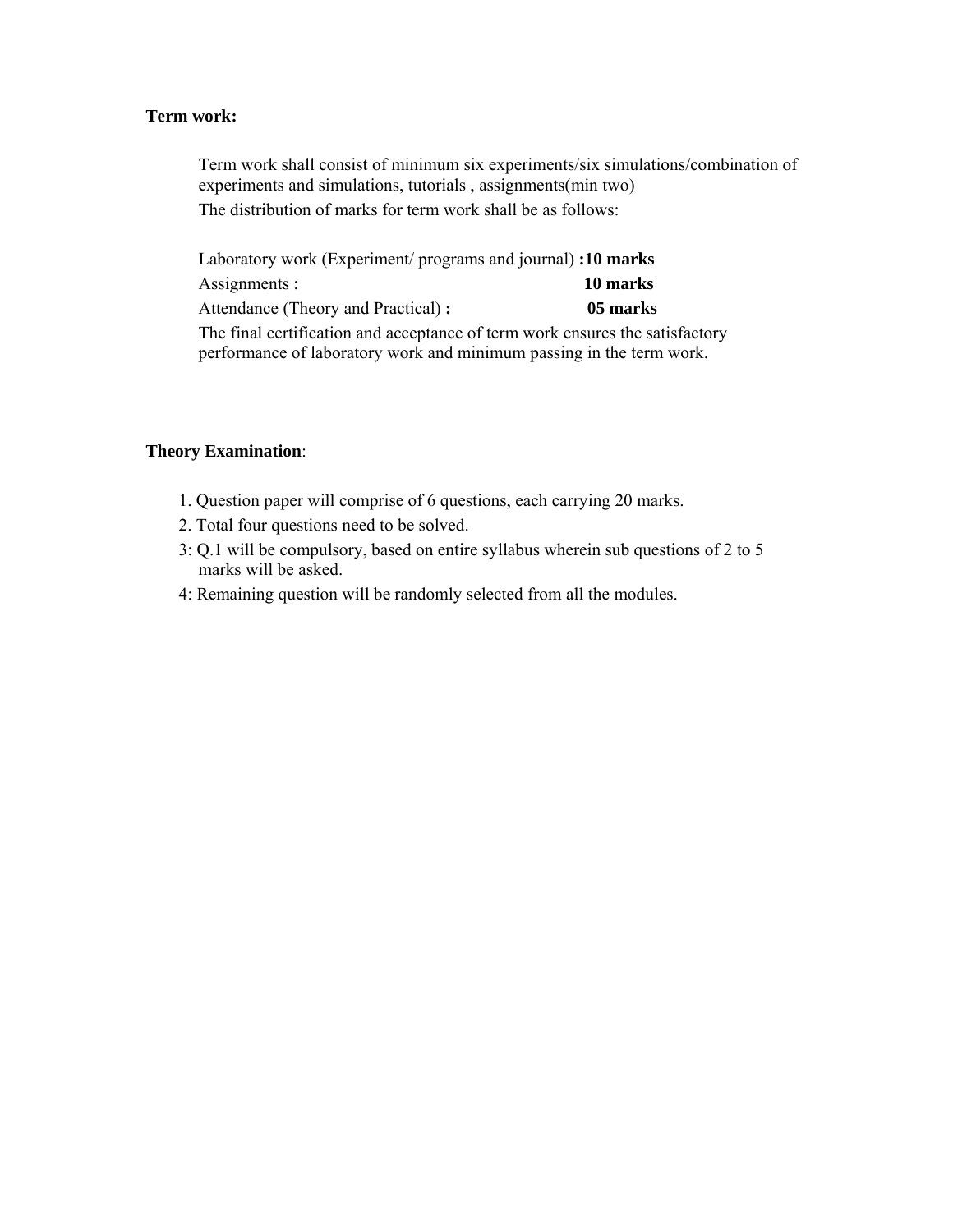| <b>Subject</b><br>Code | <b>Subject Name</b>                       |               | <b>Teaching Scheme</b><br>(Contact Hours) | <b>Credits Assigned</b> |             |              |  |
|------------------------|-------------------------------------------|---------------|-------------------------------------------|-------------------------|-------------|--------------|--|
|                        |                                           | <b>Theory</b> | Pract./Tut.                               | <b>Theory</b>           | Pract./Tut. | <b>Total</b> |  |
| <b>EEC405</b>          | Analog and Digital Integrated<br>Circuits |               |                                           |                         |             |              |  |

|                        |                                           | <b>Examination Scheme</b>            |                             |     |                      |                                      |                                    |                                 |              |  |
|------------------------|-------------------------------------------|--------------------------------------|-----------------------------|-----|----------------------|--------------------------------------|------------------------------------|---------------------------------|--------------|--|
|                        | <b>Subject Name</b>                       | <b>Theory</b>                        |                             |     |                      |                                      |                                    |                                 |              |  |
| <b>Subject</b><br>Code |                                           | <b>Internal</b><br><b>Assessment</b> |                             |     | End<br>Sem.<br>Exam. | Exam.<br><b>Duration</b><br>(in Hrs) | <b>Ter</b><br>m<br><b>Wo</b><br>rk | Prac<br>$t_{\bullet}$ /<br>oral | <b>Total</b> |  |
|                        |                                           | <b>Test</b><br>1                     | <b>Test</b><br>$\mathbf{2}$ | Avg |                      |                                      |                                    |                                 |              |  |
| <b>EEC405</b>          | Analog and Digital Integrated<br>Circuits | 20                                   | 20                          | 20  | 80                   | 03                                   | 25                                 | $25*$                           | 150          |  |

| <b>Subject Code</b>                | <b>Subject Name</b>                                                                                                                                                        | <b>Credits</b> |  |  |  |  |
|------------------------------------|----------------------------------------------------------------------------------------------------------------------------------------------------------------------------|----------------|--|--|--|--|
| <b>EEC405</b>                      | <b>Analog and Digital Integrated Circuits</b>                                                                                                                              | 05             |  |  |  |  |
|                                    | (abbreviated as ADIC)                                                                                                                                                      |                |  |  |  |  |
| <b>Course</b><br><b>Objectives</b> | • To introduce the basic building blocks, theory and applications of linear integrated<br>circuits.                                                                        |                |  |  |  |  |
|                                    | To develop ability among students for problem formulation, system design and<br>$\bullet$<br>solving skills                                                                |                |  |  |  |  |
| Course<br><b>Outcomes</b>          | Students will be able to build, design and analyze analog to digital conversion<br>Students will be able to design digital and analog systems and components.<br>$\bullet$ |                |  |  |  |  |

| <b>Module</b>  | <b>Contents</b>                                                                                                                                                                                                                                                                                                                                                                                                                                                                                                                          | <b>Hours</b> |
|----------------|------------------------------------------------------------------------------------------------------------------------------------------------------------------------------------------------------------------------------------------------------------------------------------------------------------------------------------------------------------------------------------------------------------------------------------------------------------------------------------------------------------------------------------------|--------------|
|                | <b>Operational Amplifiers: Fundamentals</b><br>Basics of an Op-amp, Op-amp parameters, Frequency response                                                                                                                                                                                                                                                                                                                                                                                                                                | 03           |
| $\overline{2}$ | <b>Application of Operational Amplifiers</b><br>Voltage follower, design of inverting and non-inverting amp, adder,<br>subtractor, integrator and differentiator, V to I and I to V converter,<br>precision rectifier, Schmitt trigger, sample and hold circuits, clipping and<br>clamping, active filters: LP, HP and BP, Instrumentation amplifier,<br>Optical isolation amplifer<br>Linear Voltage Regulators - IC -78xx, 79xx, LM 317. Design of<br>adjustable voltage source using IC-LM317, Low Dropout (LDO) voltage<br>regulator | 18           |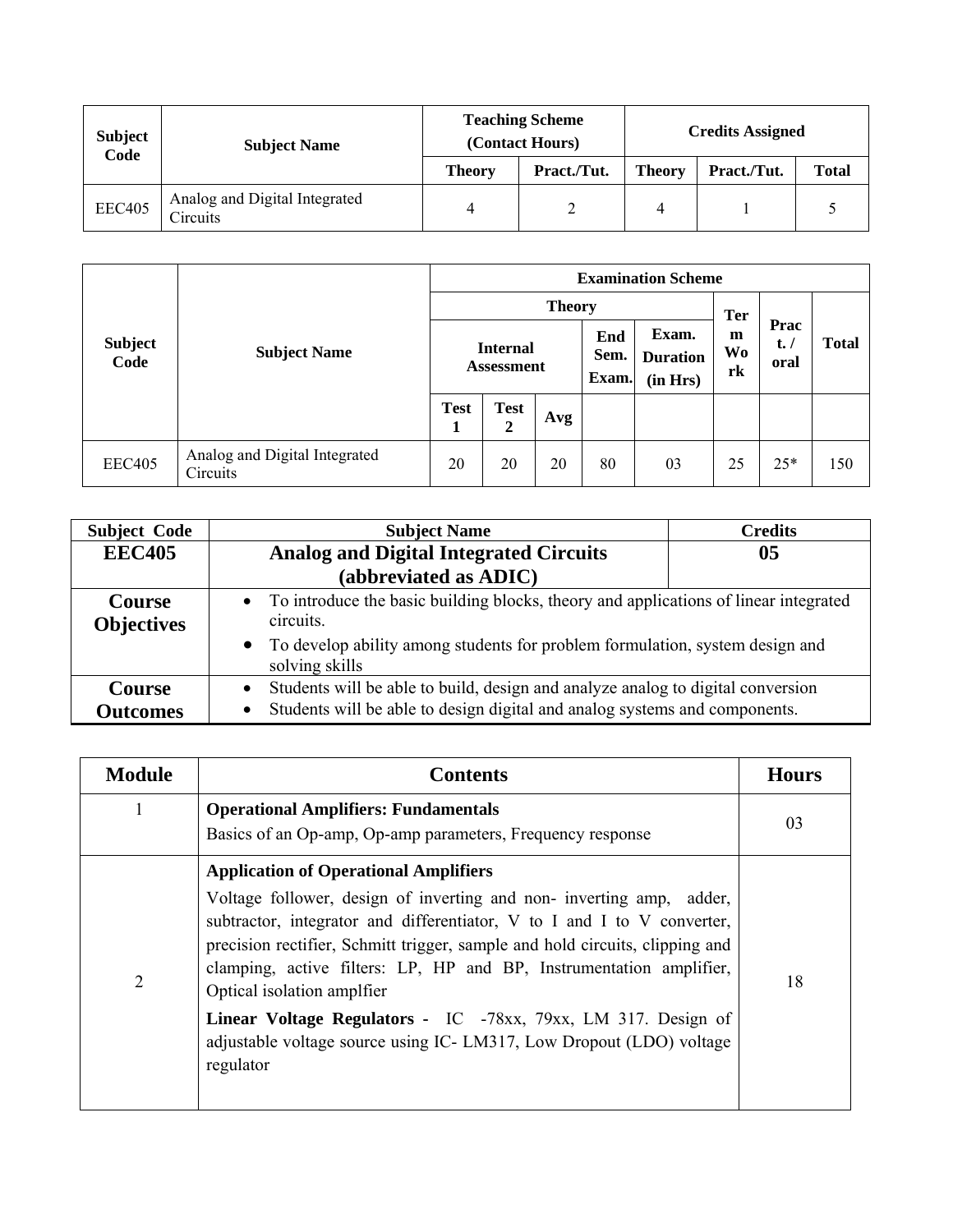|                | IC - 555 - functional block diagram, Application of IC555 - Design of<br>Multivibrator (Monostable and Astable), VCO                                                                                                                                                                                                                                                                                                                                                                                                                                                                                                                             |    |
|----------------|--------------------------------------------------------------------------------------------------------------------------------------------------------------------------------------------------------------------------------------------------------------------------------------------------------------------------------------------------------------------------------------------------------------------------------------------------------------------------------------------------------------------------------------------------------------------------------------------------------------------------------------------------|----|
| 3              | Analog-to-Digital converter $(ADC)$ – Characteristics and types of ADC<br>- i) Successive approximation, ii) Flash ADC, iii) Dual slope, Serial ADC<br>Basics of Digital to Analog converter (DAC)                                                                                                                                                                                                                                                                                                                                                                                                                                               | 05 |
| $\overline{4}$ | <b>Logic families:</b><br>Review of Number formats: Binary, hexadecimal, BCD and their basic<br>math operations like addition and subtraction<br>Introduction to Logic gates and Boolean Algebra<br>Specifications of Digital IC, Logic Families: TTL, TTL variant families:<br>like standard, LS, HS, Tristate gate, CMOS logic, Comparison of logic<br>families, Interfacing of TTL and CMOS different families.                                                                                                                                                                                                                               | 06 |
| 5              | <b>Combinational Logic Circuit:</b><br>K-Maps and their use in specifying Boolean expressions upto 4 variables,<br>Minterm, Maxterm, SOP and POS implementation Implementing logic<br>function using universal gates, Binary Arithmetic circuits: Adders,<br>Subtractors (Half and Full), BCD adder - Subtractor, Carry look ahead<br>adder, Serial adder, Multiplier Magnitude comparators, Designing code<br>converter circuit e.g binary to gray, BCD to Seven segment parity<br>generator, Arithmetic Logic units. Multiplexer (ULM), Shannon's<br>theorem,<br>De- multiplexers, Designing using ULMS. Hazards in<br>combinational circuits. | 10 |
| 6              | <b>Sequential Logic Circuits:</b><br>Comparison of combinational $\&$ sequential circuit<br>Flip-flops: SR, T, D, JK, Master Slave JK, Converting one flip-flop to<br>another, Use of debounce switch<br>Counters: Modulus of counter, Design of Synchronous, Asynchronous<br>counters, Ripple counters, Up/Down Counter, Ring counter, Johnson<br>counter, Sequence generator. Unused states and locked conditions.<br><b>Shift Registers</b>                                                                                                                                                                                                   | 06 |

Internal Assessment consists of two tests out of which; one should be compulsory class test (on minimum 02 Modules) and the other is either a class test or assignment on live problems or course project.

## **Books Recommended:**

## *Text Books:*

- 1. Gayakwad Ramakant A, Op-amps and Linear Integrated Circuits, Prentice Hall PTR,
- 2. Boatkar K. R., "Integrated Circuits", Khanna Publication.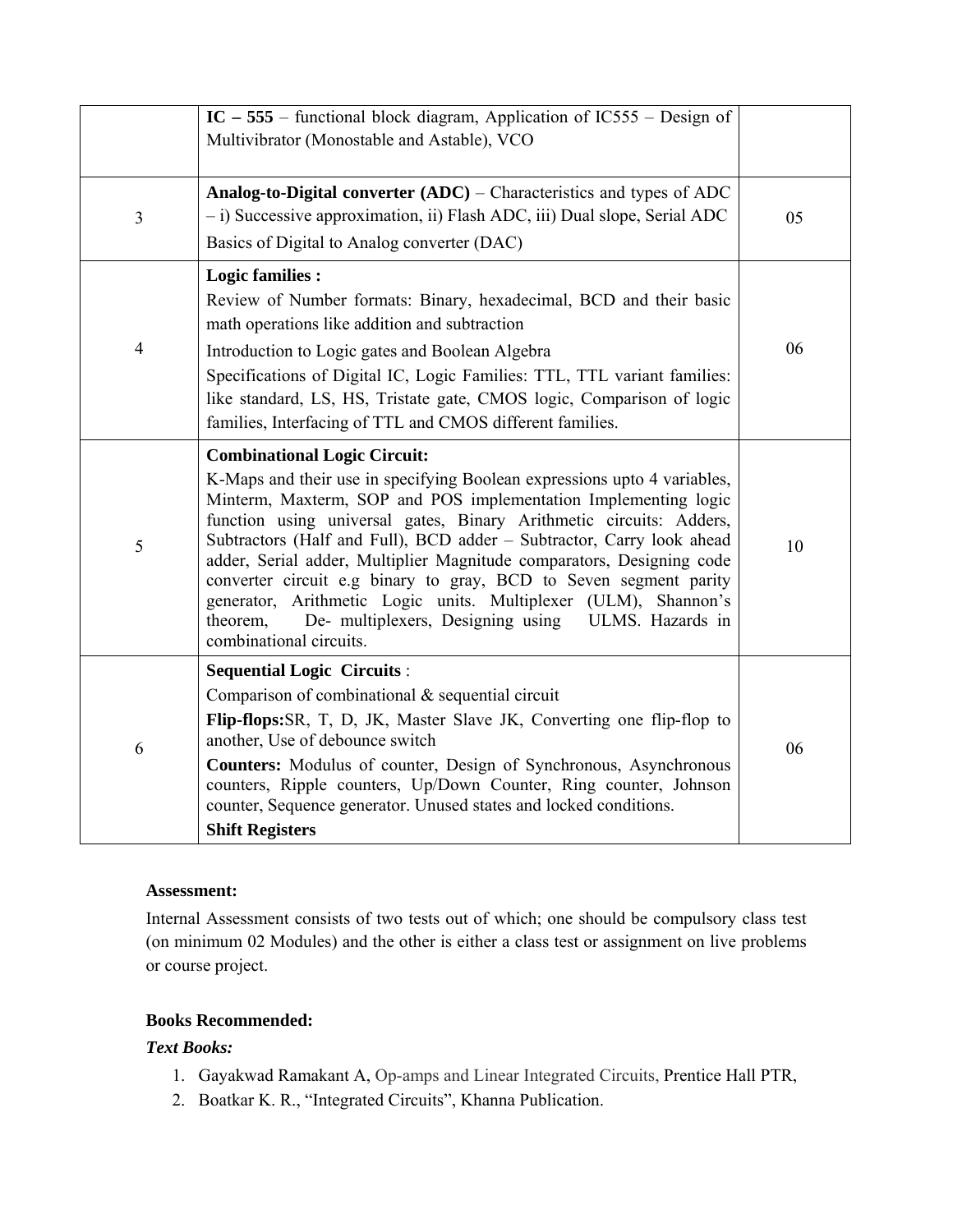- 3. D. Roy Choudhury, Shali B Jain, "Linear Integrated Circuits" New Age International Publication.
- 4. Millman and Halkias, '*Integrated Electronics*', Tata McGraw Hill,
- 5. A. Anand Kumar, *"Fundamentals of Digital Circuits",* PHI-2009
- 6. Jain R.P., *"Modern Digitals Electronic*s", Tata McGraw Hill, 1984.
- *7.* Roger L. Tokheim, "Digital Electronics", Tata McGraw Hill

#### *Reference Books:*

- 1 Design with OPAMP analog Ics by Sergio Franco. McGraw Hill 1998 2<sup>nd</sup> edition.
- 2 Boylestad Robert and Nashelsky Louis '*Electronic Devices and Circuits*', Prentice-Hall of India,
- 3 Newman D.A., '*Electronic Circuit Analysis and Design'*, McGraw Hill International.
- 4 David Bell, *Electronic Devices and Circuits,*5e Oxford University Press
- 5 George Clayton, Steve Winder, *'Operational Amplifiers',* Newnes
- 6 Alan b. Marcovitz, "*Introduction to logic Design",* McGraw Hill International 2002.
- 7 Malvino & Leach, *"Digital principal and Application"*, Tata McGraw Hill, 1991.
- 8 Bignell James& Donovan Robert "*Digital Electronics",* Delmar, Thomas Learning, 2001.
- 9 Jog N.K. *'Logic Circuits",* 2nd Edition, Naidu Publishers & Printers Pvt. Ltd 1998.
- 10 Paul M. Chirlian*, "Analysis and Design of Integrated Electronic Circuits"*, 2nd Edition, John Wiley and Sons
- 11 Morris M. Mano. "*Digital Design",* Prentice Hall International 1984.
- 12 Donald D. Givone, "Digital Priciples and Designs" Tata McGraw Hill

#### **List of Experiments Recommended:**

#### **Any Four experiments can be performed From First seven and four from remaining six.**

- 1 Linear applications of op-amp
- 2 Non linear applications of op-amp
- 3 Active filters
- 4 Design and implementation of variable voltage regulator using IC 317
- 5 Design and implementation of astable multivibrator
- 6 Design and implementation of monostable multivibrator
- 7 Design and implementation of VCO.
- 8 Implementing a Binary to Gray, gray to binary or Binary to XS3 code converter using gate ICs.
- 9 Constructing flip-flops like SR, D, JK and T using all NAND gates and a debounce switch.
- 10 Designing a mod N counter where  $N < 14$  using J K flip-flops and D flip-flops.
- 11 Design of a ripple counter / OR a two bit comparator using gate ICs.
- 12 Building of a ring counter and twisted ring counter using D flip-flop ICs.
- 13 Any one of the following.
	- (i) Full Adder using Gates and using Decoder or a Multiplexer.
	- (ii) Using a shift register as a sequence generator.

#### **Term work:**

Term work shall consist of minimum eight experiments, assignments (min two) The distribution of marks for term work shall be as follows: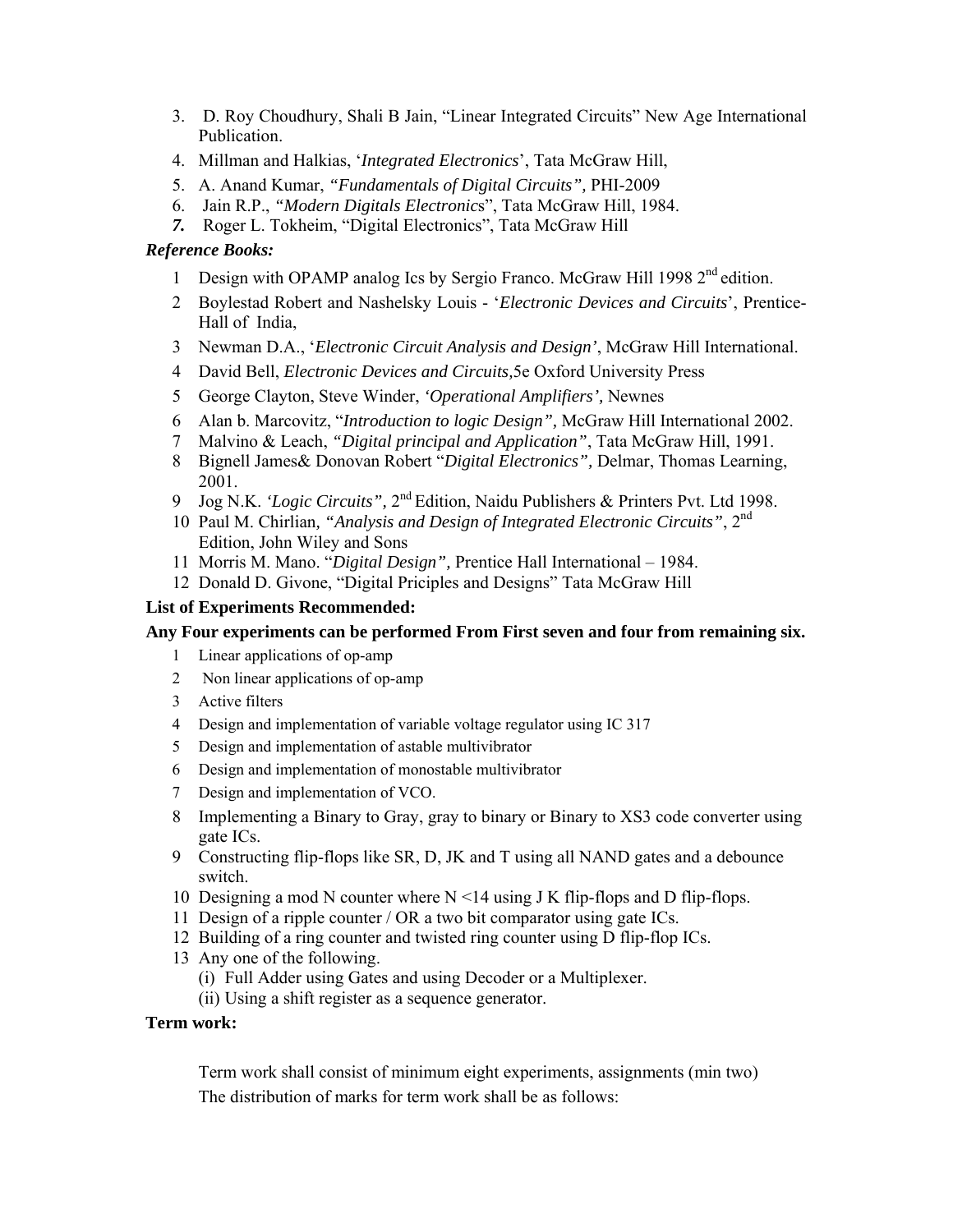| Laboratory work (Experiments):     | 10 marks |
|------------------------------------|----------|
| Assignments:                       | 10 marks |
| Attendance (Theory and Practical): | 05 marks |

The final certification and acceptance of term work ensures the satisfactory performance of laboratory work and minimum passing in the term work.

- 1. Question paper will comprise of 6 questions, each carrying 20 marks.
- 2. Total four questions need to be solved.
- 3: Q.1 will be compulsory, based on entire syllabus wherein sub questions of 2 to 5 marks will be asked.
- 4: Remaining question will be randomly selected from all the modules.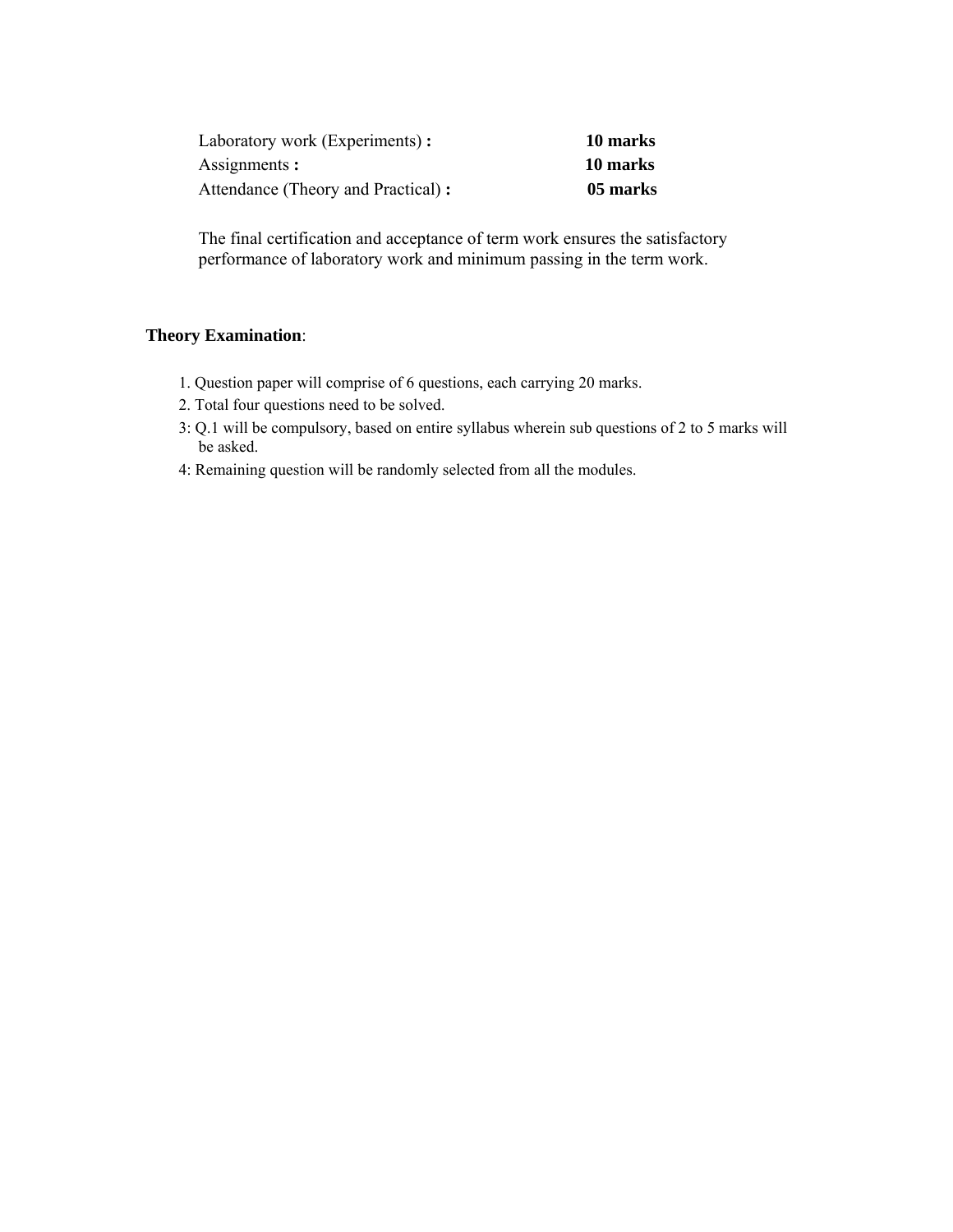| <b>Subject</b><br>Code | <b>Subject Name</b>                                                              |               | <b>Teaching Scheme</b><br>(Contact Hours) | <b>Credits Assigned</b> |             |              |  |
|------------------------|----------------------------------------------------------------------------------|---------------|-------------------------------------------|-------------------------|-------------|--------------|--|
|                        |                                                                                  | <b>Theory</b> | Pract./Tut.                               | <b>Theory</b>           | Pract./Tut. | <b>Total</b> |  |
| <b>EEC406</b>          | Numerical Methods and<br><b>Optimization Techniques</b><br>(abbreviated as NMOT) |               |                                           |                         |             |              |  |

|                        |                                                         | <b>Examination Scheme</b>            |                  |     |                                                              |    |                                    |                               |              |  |
|------------------------|---------------------------------------------------------|--------------------------------------|------------------|-----|--------------------------------------------------------------|----|------------------------------------|-------------------------------|--------------|--|
| <b>Subject</b><br>Code | <b>Subject Name</b>                                     | <b>Theory</b>                        |                  |     |                                                              |    |                                    |                               |              |  |
|                        |                                                         | <b>Internal</b><br><b>Assessment</b> |                  |     | Exam.<br>End<br>Sem.<br><b>Duration</b><br>Exam.<br>(in Hrs) |    | <b>Ter</b><br>m<br><b>Wo</b><br>rk | Prac<br>$t_{\bullet}$<br>oral | <b>Total</b> |  |
|                        |                                                         | <b>Test</b>                          | <b>Test</b><br>2 | Avg |                                                              |    |                                    |                               |              |  |
| <b>EEC406</b>          | Numerical Methods and<br><b>Optimization Techniques</b> | 20                                   | 20               | 20  | 80                                                           | 03 | 25                                 | $- -$                         | 125          |  |

| <b>Subject Code</b>      | <b>Subject Name</b>                                                                                                                                                                                                                                               | <b>Credits</b> |  |  |  |  |
|--------------------------|-------------------------------------------------------------------------------------------------------------------------------------------------------------------------------------------------------------------------------------------------------------------|----------------|--|--|--|--|
| <b>EEC406</b>            | <b>Numerical Methods and Optimization Techniques</b><br>(abbreviated as NMOT)                                                                                                                                                                                     | 04             |  |  |  |  |
| <b>Course Objectives</b> | To provide constructive methods for obtaining solutions in a numerical<br>$\bullet$<br>form.<br>To develop ability among students for problem formulation, system<br>$\bullet$<br>design and solving skills                                                       |                |  |  |  |  |
| <b>Course Outcomes</b>   | Students:<br>Will be capable of analyzing various techniques and choosing the best<br>$\bullet$<br>technique for any particular application.<br>Will demonstrate knowledge of differential calculus,<br>partial<br>$\bullet$<br>differentiation and its solution. |                |  |  |  |  |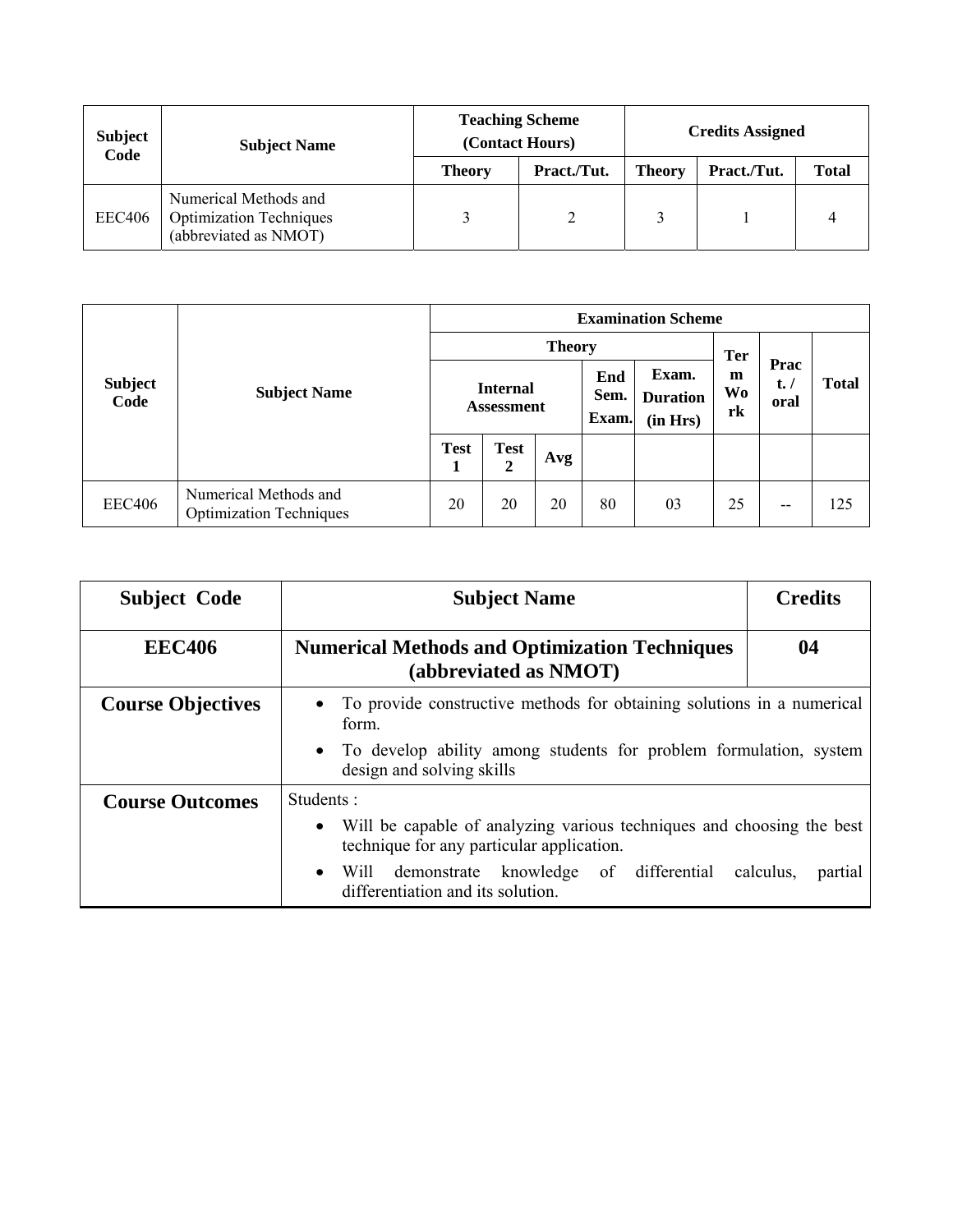| <b>Module</b>  | <b>Contents</b>                                                                                                                                                                                                                                                                                                                                                                                                                                                                                                                          | <b>Hours</b> |
|----------------|------------------------------------------------------------------------------------------------------------------------------------------------------------------------------------------------------------------------------------------------------------------------------------------------------------------------------------------------------------------------------------------------------------------------------------------------------------------------------------------------------------------------------------------|--------------|
|                | Error Analysis: Types, estimation, error propagation.                                                                                                                                                                                                                                                                                                                                                                                                                                                                                    | 02           |
| $\overline{2}$ | Roots of equation: Bracketing Methods- The bisection method,<br>the false-position method, Open methods-The Newton-Raphson<br>method, The secant method, Systems of Nonlinear Equations-<br>Newton Raphson method. Application for the design of an<br>electric circuit.<br>Linear Algebraic Equations: LU Decomposition, Solution of<br>currents and voltages in Resistor circuits.                                                                                                                                                     | 06           |
| 3              | Curve Fitting: Interpolation with Newton's divided-difference<br>interpolating polynomials, Lagrange interpolating polynomials,<br>Coefficients of interpolating polynomials, Inverse interpolation,<br>curve fitting with sinusoidal functions.                                                                                                                                                                                                                                                                                         | 06           |
| $\overline{4}$ | Solution of ordinary differential equation: Predictor -corrector<br>methods, Milne's method, Adams-Bashforth method, solution of<br>simultaneous first order & second order differential equations by<br>Picard's and Runge-Kutta methods. Simulating transient current<br>for an electric circuit.                                                                                                                                                                                                                                      | 06           |
| 5              | One dimensional unconstrained Optimization: Golden-section<br>search, quadratic interpolation, Newton's method.                                                                                                                                                                                                                                                                                                                                                                                                                          | 04           |
| 6              | Constrained Optimization: Introduction of L.P.P., Formulation<br>of the L.P.P., Canonical and Standard forms of L.P.P., solution<br>of L.P.P. by Graphical Method, Introduction to Simplex Method,<br>General Linear Programming Problem, Procedure of simplex<br>method.<br>Introduction,<br>Single<br>variable<br>Non-linear<br>programming:<br>Multivariable<br>optimization,<br>optimization<br>with<br>equality<br>constraint-Lagrange's method, Multivariable optimization with<br>non-equality constraint- Kuhn-Tucker conditions | 12           |

Internal Assessment consists of two tests out of which; one should be compulsory class test (on minimum 02 Modules) and the other is either a class test or assignment on live problems or course project.